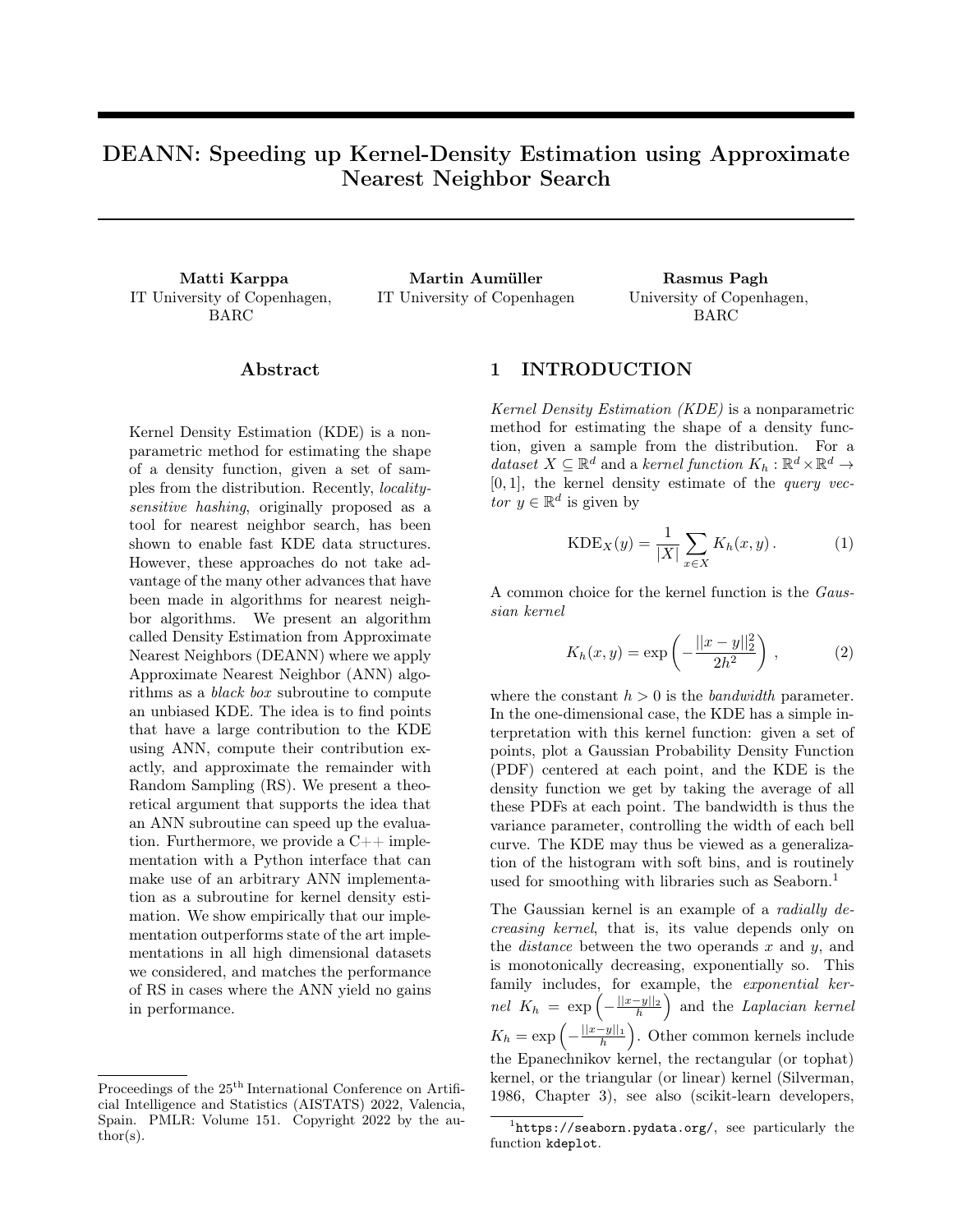[2021,](#page-12-1) Section 2.8.2). Though our methods will apply to any radial kernel, we focus on the exponentially decreasing radial kernels.

The KDE is easily generalized into the multivariate case. The bandwidth may also be generalized into a cross-dimensional matrix that corresponds to the covariance matrix, but we restrict ourselves to scalar constant bandwidth. For kernels dependent only on the distance between points, the bandwidth parameter can be seen as a scaling parameter for the distances, and in practical applications, the choice of proper bandwidth is important to ensure that the KDE values are meaningful, that they show essential features of the underlying distribution without becoming overly smooth while at the same time avoiding the introduction of sampling artifacts [\(Jones et al., 1996\)](#page-11-0). It is immediate from Equation [\(2\)](#page-0-1) that, if we let  $h \to \infty$ , the contribution of each summand in Equation [\(1\)](#page-0-2) approaches 1; conversely, if we let  $h \to 0$ , only the nearest neighbors have significant contribution to the sum.

The KDE has seen use in applications such as estimating gradient lines of densities [\(Arias-Castro et al.,](#page-9-0) [2016\)](#page-9-0) and outlier detection [\(Schubert et al., 2014\)](#page-12-2). In machine learning, KDE is used in classification [\(Gan](#page-10-0) [and Bailis, 2017\)](#page-10-0).

The problem with a naïve application of Equation [\(1\)](#page-0-2) to compute the KDE value is that the sum depends on all points in the dataset; that is, an individual query requires  $\Omega(nd)$  operations. If the number of queries is large, this may be prohibitively expensive. An immediate improvement over the naïve summation is to use Random Sampling (RS): it can be shown that computing the KDE on a subset of  $m = O(\frac{1}{\varepsilon^2 \tau})$  points, sampled uniformly at random with or without repetition, yields an unbiased estimator that provides a relative  $(1 + \varepsilon)$ -approximation guarantee on KDE values in the excess of  $\tau$ , with constant probability.<sup>[2](#page-1-0)</sup> Despite this simplicity, it has turned out to be difficult to improve on RS asymptotically whilst preserving theoretical guarantees in high dimensions [\(Charikar and](#page-9-1) [Siminelakis, 2017\)](#page-9-1).

#### 1.1 Our Contribution

In this paper:

(i) We introduce an algorithmic approach to speed up kernel density estimation using approximate nearest neighbor algorithms as a black box. We call our approach DEANN, for Density Estimation from Approximate Nearest Neighbors,

- (ii) We provide a theoretical justification for the unbiasedness, and for the correctness and viability of our approach on real-world data, and
- (iii) We report on an extensive experimental study that compares our implementation to previous state-of-the-art approaches.

All of our code is available online<sup>[3](#page-1-1)</sup> under the MIT license, inlcuding the experimental pipeline.[4](#page-1-2) The code includes dataset generation and preprocessing as well as post-processing of results, allowing for reproducibility and serving as a starting point for future work.

In more detail, a central idea in the attempt to speed up the evaluation of KDE sums of the form of Equation [\(1\)](#page-0-2) is to split the sum into near and far components, depending on the distance to the dataset points from the query vector. We then wish to compute the contributions of the near points exactly, and approximate the contribution of the far away points. However, we cannot hope to retrieve the actual nearest neighbors of the query point in a high-dimensional space efficiently, so we resort to ANN and compute the exact contribution of an approximate nearest neighbors set. Combining ANN and random sampling naïvely does not result in an unbiased estimator, but we show how to efficiently correct for this bias. In fact, we obtain an estimator that is unbiased regardless of the quality of the ANN data structure. Only the variance of the resulting estimator is affected by the quality of the nearest neighbors approximation.

In Section [3](#page-3-0) we formally define the DEANN algorithm, prove that it is an unbiased estimator of the KDE value, and provide theoretical arguments that support the idea that (and when) nearest neigbors can help in the estimation of KDE values. In Section [4,](#page-4-0) we discuss our actual  $C++$  implementation with a Python interface that can utilize an arbitrary ANN implementation as a black box, and show in Section [5](#page-5-0) that the result performs well in a practical experimental setting. Due to lack of space, we have relegated some of the additional experiments into the appendix.

Limitations. While our work is very general, this generality also manifests itself in that we have so far no theoretically grounded way to choose the parameters except empirical grid search of the parameter space. Also, we are dependent on the ANN subroutine which means we cannot provide a theoretical runtime analysis for the algorithm without knowing the internals of the ANN algorithm.

<span id="page-1-0"></span><sup>&</sup>lt;sup>2</sup>If  $\mu \geq \tau$  is the KDE value, the estimate E produced by the algorithm satisfies  $\max\{E/\mu, \mu/E\} \leq (1+\varepsilon)$  with constant probability.

<span id="page-1-1"></span> $^3$ <https://github.com/mkarppa/deann>

<span id="page-1-2"></span><sup>4</sup> <https://github.com/mkarppa/deann-experiments>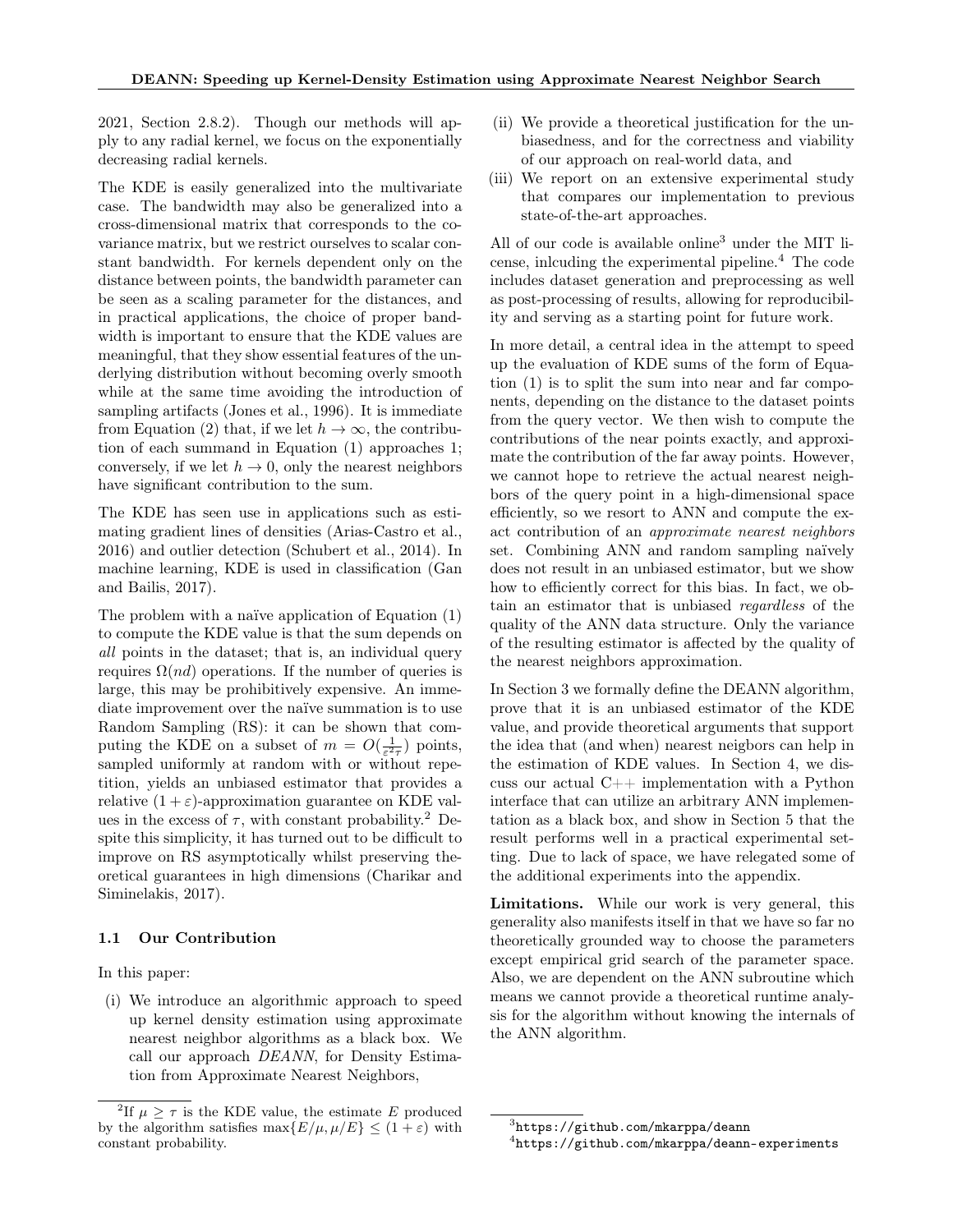#### 1.2 Related Work

Kernel density estimation. Three independent lines of research can be identified based on spacepartitioning trees, data sparsification, and Locality-Sensitive Hashing (LSH). Methods based on creating a tree structure for partitioning the search space include [\(Gray and Moore, 2000,](#page-10-1) [2003;](#page-10-2) [Lee et al., 2005;](#page-11-1) [Lee and Gray, 2008;](#page-11-2) [Morariu et al., 2008;](#page-11-3) [Ram et al.,](#page-12-3) [2009\)](#page-12-3), but these methods are prone to suffer from the curse of dimensionality. An interesting development of this line of research is ASKIT [\(March et al., 2015\)](#page-11-4) that is in some cases able to perform also with high dimensional data if the data exhibits suitable structure; the authors provide an implementation as free software.

In particular, [March et al.](#page-11-4) [\(2015\)](#page-11-4) also use the idea of splitting up the contributions of near and far points, but compute the contribution of far points in a different way. They prune the KDE computation in a treebased space partitioning by approximating the contributions to the KDE value during a sub-tree traversal. To apply this pruning, they run a bottom-up phase in the tree construction. For each node in the tree, they look at the nearest neighbor information among the nodes in the sub-tree and enrich these results with random samples. From that, they can store a short summary in the node. This allows them to prune the computation at intermediate nodes in the top-down traversal for points that are guaranteed to be far away from the query. In contrast to the approach of [March](#page-11-4) [et al.](#page-11-4) [\(2015\)](#page-11-4), we use simple, data-independent random sampling, which is not only faster but also has the benefit of providing an unbiased estimator.

A second line of research includes  $\varepsilon$ -samples or coresets [\(Phillips, 2013;](#page-12-4) [Zheng et al., 2013;](#page-12-5) [Phillips and](#page-12-6) [Tai, 2020\)](#page-12-6), subsamples of the data that offer approximation guarantees. Optimal coresets are often constructed as random samples with high-probability guarantees, and thus offer performance similar to RS.

The third line of work was initiated with the Hashing Based Estimators (HBE) of [Charikar and Siminelakis](#page-9-1) [\(2017\)](#page-9-1). They applied importance sampling to model KDE values through the collision probability of Euclidean Locality Sensitive Hashing (ELSH) [\(Datar](#page-10-3) [et al., 2004\)](#page-10-3). Follow-up work includes Hashing Based Sketches (HBS) [\(Siminelakis et al., 2019\)](#page-12-7) that was empirically shown to outperform ASKIT, and the work of [Backurs et al.](#page-9-2) [\(2019\)](#page-9-2) who presented an improvement on the space usage. Very recently, [Charikar et al.](#page-9-3) [\(2020\)](#page-9-3) further improved the asymptotic running time and space complexity in this line of research by using data-dependent LSH [\(Andoni et al., 2017\)](#page-9-4).

A more detailed discussion of the different methods is presented in Appendix [B.](#page-14-0)

Approximate Nearest Neighbor Search. Nearest neighbor search is a key primitive in many data mining and machine learning applications. If vectors are embedded in a high-dimensional space, as is standard in computer vision [\(Netzer et al., 2011\)](#page-11-5) or natural language processing [\(Pennington et al., 2014\)](#page-12-8), exact nearest neighbor search becomes difficult, an instance of the curse of dimensionality.

A long line of research focused on providing efficient implementations to find approximate nearest neighbors. While these approaches often lack theoretical guarantees, they provide a large speed-up over an exact linear scan with only a small loss in accuracy on real-world data; see for example the large-scale evaluation study in [Aumüller et al.](#page-9-5) [\(2020\)](#page-9-5). Several techniques can be used to build efficient ANN systems: graph-based approaches, such as [Iwasaki and](#page-10-4) [Miyazaki](#page-10-4) [\(2018\)](#page-10-4) and [Malkov and Yashunin](#page-11-6) [\(2020\)](#page-11-6), provide fast query times but are expensive in preprocessing; cluster-based techniques like [Johnson et al.](#page-10-5) [\(2017\)](#page-10-5) and [Guo et al.](#page-10-6) [\(2020\)](#page-10-6) feature faster index building times with a small loss in throughput. LSH-based approaches such as [Andoni et al.](#page-9-6) [\(2015\)](#page-9-6) and [Aumüller](#page-9-7) [et al.](#page-9-7) [\(2019\)](#page-9-7) give theoretical, probabilistic guarantees on the result quality, but are often slower than the aforementioned approaches in practice.

### 2 PRELIMINARIES

We write  $[n] = \{0, 1, \ldots, n-1\}$ . We say that a bijection  $\pi$ :  $[n] \rightarrow [n]$  is a permutation.

We define the KDE problem formally as follows.

Definition 1 (Kernel Density Estimate). Given a dataset  $X = \{x_0, x_1, \ldots, x_{n-1}\} \subseteq \mathbb{R}^d$  of d-dimensional vectors, a constant bandwidth  $h > 0$ , a kernel function  $K_h: \mathbb{R}^d \times \mathbb{R}^d \to \mathbb{R}$ , and a query vector  $y \in \mathbb{R}^d$ , we say that the Kernel Density Estimate (KDE) of  $y$  is

$$
KDE_X(y) = \frac{1}{n} \sum_{i=0}^{n-1} K_h(x_i, y).
$$

We often write  $\mu = \text{KDE}_X(y)$  when y, X, h, and  $K_h$ are clear from the context.

We call kernels that are monotonically decreasing functions of the distance between a pair of points radially decreasing. If the kernel  $K_h$  is a function of the Euclidean distance of the pair of points, such as the Gaussian or exponential kernels, we say it is *Euclidean*.

Given the dataset  $X \subseteq \mathbb{R}^d$  and a query vector  $y \in \mathbb{R}^d$ , we denote with  $(x'_0, \ldots, x'_{n-1})$  the sequence of dataset vectors sorted by distance to y.

We say that a random variable  $Z$  is an unbiased estimator of  $\mu$  if  $E[Z] = \mu$ . We present the following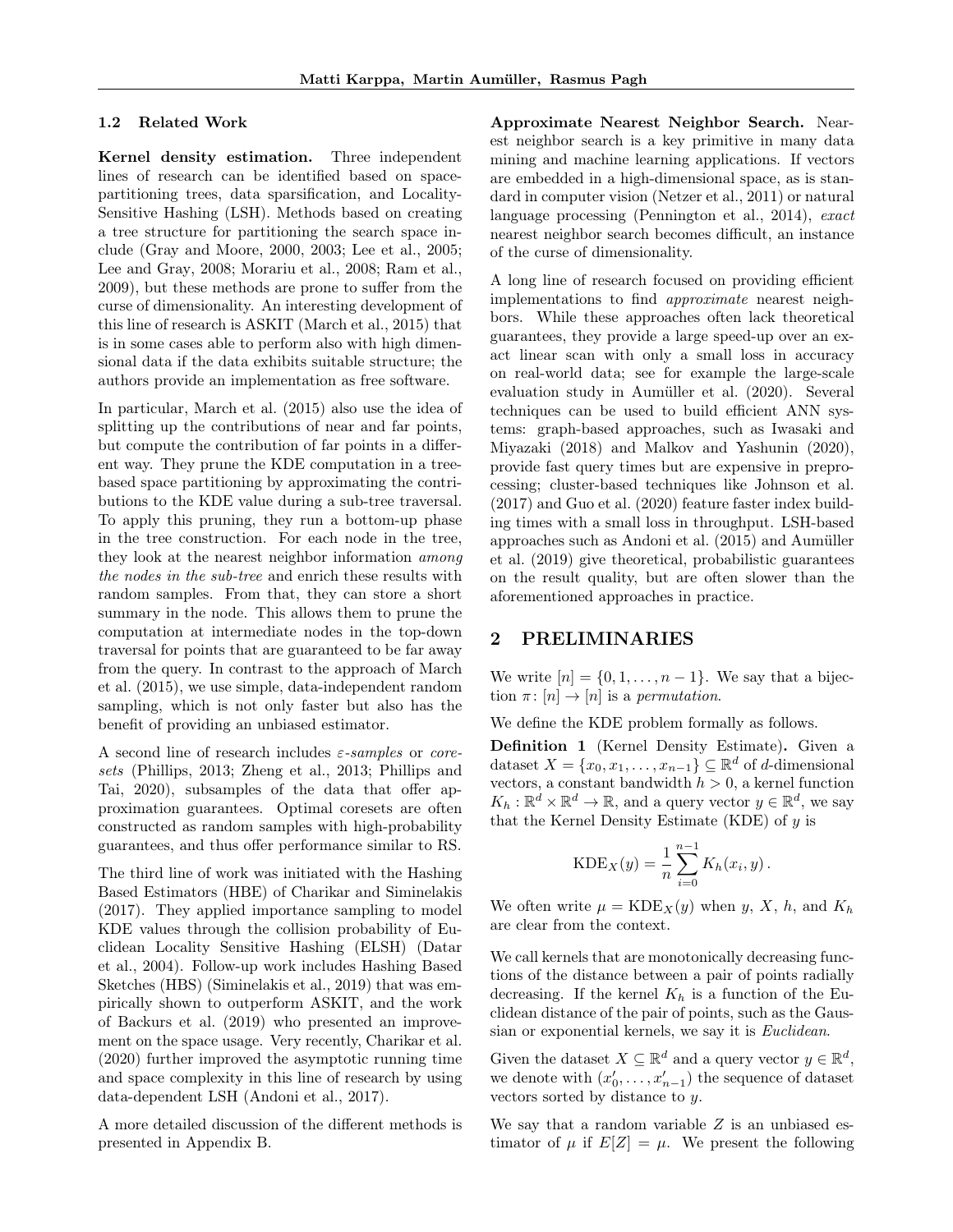well-known result that the KDE can be efficiently approximated with random sampling.

<span id="page-3-1"></span>**Lemma 2** (Random Sampling). Let  $X \subseteq \mathbb{R}^d, y \in \mathbb{R}^d$ . Let  $\tau \in (0,1)$  such that  $\text{KDE}_X(y) \geq \tau$ . Drawing a uniform random sample  $X' \subseteq X$  (with repetition) of size  $m = O(\frac{1}{\varepsilon^2 \tau})$  and computing  $\text{KDE}_{X'}(y)$  yields an unbiased  $(1+\varepsilon)$ -approximation of  $\text{KDE}_X(y)$ , with constant probability.

Proof. See Appendix [C.](#page-15-0)  $\Box$ 

The bound on  $m$  in Lemma [2](#page-3-1) is tight up to a constant for worst-case input (see Appendix [C\)](#page-15-0).

# <span id="page-3-0"></span>3 ALGORITHMIC APPROACH AND THEORETICAL FOUNDATIONS

#### 3.1 Decomposing the KDE

We start by proving the following lemma that states that the KDE of a query  $y$  can be estimated from individual estimates on a partition of the dataset.

<span id="page-3-3"></span>**Lemma 3.** Let the n-vector dataset  $X \subseteq \mathbb{R}^d$  be partitioned into two non-empty parts  $A, B \subseteq \mathbb{R}^d$ , that is,  $X = A \cup B$  and  $A \cap B = \emptyset$ . Let  $y \in \mathbb{R}^d$  be an arbitrary query vector, and let  $Z_A$  and  $Z_B$  be unbiased estimators of  $\text{KDE}_A(y)$  and  $\text{KDE}_B(y)$ , respectively. Then,

$$
Z' = \frac{|A|}{n}Z_A + \frac{|B|}{n}Z_B
$$

is an unbiased estimator for  $\text{KDE}_X(y)$ .

Proof. By linearity of expectation and the definition of unbiased estimators, we have

$$
E[Z'] = E\left[\frac{|A|}{n}Z_A + \frac{|B|}{n}Z_B\right] = \frac{|A|}{n}E[Z_A] + \frac{|B|}{n}E[Z_B]
$$
  
= 
$$
\frac{|A|}{n} \frac{1}{|A|} \sum_{a \in A} K_h(a, y) + \frac{|B|}{n} \frac{1}{|B|} \sum_{b \in B} K_h(b, y)
$$
  
= 
$$
\frac{1}{n} \sum_{x \in A \cup B} K_h(x, y) = \text{KDE}_X(y) .
$$

 $\Box$ 

#### 3.2 Algorithmic Approach

Given a query  $y \in \mathbb{R}^d$  and a dataset  $X =$  $\{x_0, x_1, \ldots, x_{n-1}\} \subseteq \mathbb{R}^d$  of *n* points, assume we have access to a black box subroutine  $\text{ANN}_X(y)$  that returns (the indices of)  $k$  approximate nearest neighbors  $X_1 \subseteq X$  of  $y \in \mathbb{R}^d$ . We can apply Algorithm [1](#page-3-2) to compute an unbiased estimate  $\widehat{\mathrm{KDE}}_X(y)$  of the KDE.

<span id="page-3-2"></span>

| Algorithm 1 DEANN. |                                                                                      |
|--------------------|--------------------------------------------------------------------------------------|
| Input:             | Dataset $X = \{x_0, x_1, \ldots, x_{n-1}\} \subseteq \mathbb{R}^d$ ,                 |
|                    | query vector $y \in \mathbb{R}^d$ , kernel function                                  |
|                    | $K_h: \mathbb{R}^d \times \mathbb{R}^d \to \mathbb{R}$ , approximate nearest         |
|                    | neighbor function $ANN_X : \mathbb{R}^d \to [n]^k$ .                                 |
|                    | <b>Output:</b> Unbiased est. $KDE_X(y)$ of $KDE_X(y)$ .                              |
|                    | 1: function DEANN(X, $K_h$ , ANN <sub>X</sub> , y)                                   |
| 2:                 | $X_1 \leftarrow \{x_i : i \in \text{ANN}_X(y)\}\text{.}$ $\triangleright$ Find k ANN |
| 3:                 | $X_2 \leftarrow X \setminus X_1$ . $\rhd \{X_1, X_2\}$ is a partition of X.          |
| 4:                 | $Z_1 \leftarrow \text{KDE}_{X_1}(y) = \frac{1}{k} \sum K_h(x, y).$<br>$x \in X_1$    |
| 5:                 | $S \leftarrow$ size-m uniform random sample from $X_2$ .                             |
| 6:                 | $Z_2 \leftarrow \text{KDE}_S(y) = \frac{1}{m} \sum_{x \in S} K_h(x, y).$             |
| 7:                 | $\widetilde{\mathrm{KDE}}_X(y) \leftarrow \frac{k}{n} Z_1 + \frac{n-k}{n} Z_2.$      |
| 8:                 | return $KDE_X(y)$ .                                                                  |
| end function<br>9: |                                                                                      |
|                    |                                                                                      |

The algorithm works by partitioning the dataset into two parts: one where all data points are close to the query vector, and the remainder. The contribution of the near vectors is computed exactly, and the remainder is approximated by random sampling. This idea bears resemblance to that of the hierarchical tree methods, but is expressed very concisely, and the nearest neighbors algorithm is treated as black box. Indeed, the algorithm is very general: it admits arbitrary kernels, metrics, and ANN algorithms, assuming they are compatible with one another.

The algorithm has two parameters: the number of neighbors to query  $k$  and the number of random samples  $m$ . At the extremes, when either  $k$  or  $m$  is zero, the algorithm either falls back to simple random sampling, or simply discards all far points. Both cases may be appropriate for certain datasets at very small or very large bandwidth values. This also guarantees that the algorithm performs asymptotically at least as well as simple random sampling.

Since  $KDE_{X_1}(y)$  is the exact contribution of k data points to the KDE of y, and a random sample on  $X\backslash X_1$ results in an unbiased estimator of  $\text{KDE}_{X \setminus X_1}(y)$ , we may conclude by Lemma [3](#page-3-3) that Algorithm [1](#page-3-2) returns an unbiased estimator.

Corollary 4. The value  $\widehat{KDE}_X(y)$  in DEANN (Algo-rithm [1\)](#page-3-2) is an unbiased estimator of  $\text{KDE}_X(y)$ .

The estimate is unbiased no matter the quality of the near neighbors returned by  $ANN_X(y)$ . This property is crucial: it allows us to use fast ANN implementations in practice that have no theoretical guarantees on the quality of their answers.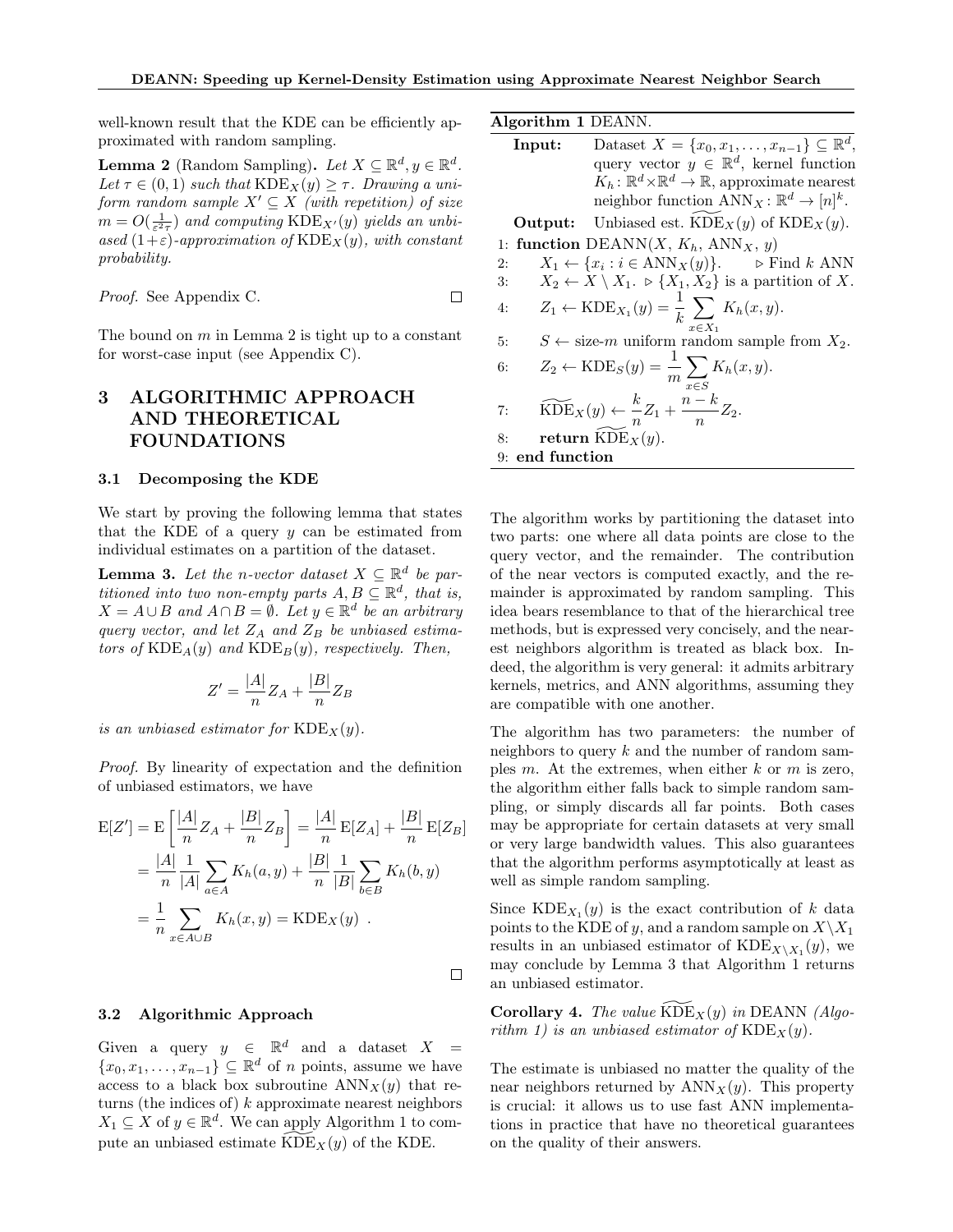#### 3.3 Contribution of Nearest Neighbors in Real-World Datasets

According to [Dong et al.](#page-10-7) [\(2008\)](#page-10-7), the distance distribution of distances from query points follows a Gamma distribution in many real-world datasets. While the shape and scale parameters of the distribution may differ widely between various datasets, they can be estimated efficiently from a small sample. As [Dong](#page-10-7) [et al.](#page-10-7) [\(2008\)](#page-10-7) observe, the same is true for the distance distribution of the k-th nearest neighbors. In particular, [Pagel et al.](#page-11-7) [\(2000\)](#page-11-7) propose that the average distance of the k-th nearest neighbor under squared Euclidean distance can be modeled as a power-law function  $\alpha (k/n)^{\beta}$ , where  $\alpha > 0$  is a constant depending on d, and  $1/\beta > 1$  is the *intrinsic dimensionality* of X.

A rule of thumb for the selection of the bandwidth is to pick the median distance to the nearest neighbor as a bandwidth parameter [\(Jaakkola et al., 1999\)](#page-10-8). The following lemma shows that, given a distance distribution that follows a power-law distribution, this bandwidth selection rule results in KDE values dominated by the contribution of a poly-logarithmic number of nearest neighbors. Deviating from this rule by much results in KDE values that are meaningless: too close to 0 or 1.

<span id="page-4-2"></span>**Lemma 5.** Given  $\alpha, 1/\beta > 0$ ,  $X \subseteq \mathbb{R}^d$  with  $|X| = n$ , and  $y \in \mathbb{R}^d$ , assume that  $||x'_i - y||_2^2 = \alpha((i+1)/n)^{\beta}$  $for i \in [n].$  For the Gaussian kernel  $K_h(x, y) =$  $\exp\left(-||x-y||_2^2/(2h^2)\right)$ , it holds that

- (a) If  $h^2 = (\alpha/2)n^{-\beta}$ , the contribution of the first  $k = \Theta(\log^{1/\beta} n)$  nearest neighbors is a  $(1+o(1))$ approximation of the KDE value.
- (b) Let  $\tau \in (0,1)$ . If  $h^2 \leq (\alpha/2)n^{-\beta}/\ln(1/\tau)$ ,  $\text{KDE}_X(y) \leq \tau$ .

(c) If 
$$
h^2 \ge \ln(1/(1-\delta))\alpha/(2\beta)
$$
,  $\text{KDE}_X(y) \ge 1-\delta$ .

Proof. See Appendix [D.](#page-16-0)

 $\Box$ 

#### 3.4 How Nearest Neighbors Help Random Sampling

While the previous subsection gave a theoretical reason why the rule-of-thumb for bandwidth selection is useful in practice, it assumed exact distances and ignored the fact that, in practice,  $\log^{1/\beta} n$  might be a large number. In general, every partition of the dataset X into S and  $X \setminus S$  in Algorithm [1](#page-3-2) results in an unbiased estimator. However, it is unclear how the random sampling approach improves the estimate when the contribution of the  $k$ -nearest neighbors is known. This is because the number of samples  $m$  in Algorithm [1](#page-3-2) is independent of the size  $n-|S|$  of  $X \setminus S$ (see Lemma [2\)](#page-3-1). The following definition and the resulting lemma show that the larger the contribution of the nearest neighbors, the fewer samples suffice to obtain a  $(1 + \varepsilon)$ -approximation of the KDE value.

**Definition 6.** Given  $n \geq 1$ ,  $\delta \in (0,1)$ , and  $k \in [n]$ , let  $X \subseteq \mathbb{R}^d$  with  $|X| = n$ . Given  $y \in \mathbb{R}^d$ , we say that the pair  $(k, \delta)$  dominates KDE<sub>X</sub>(y) if  $\sum_{i=0}^{k-1} K_h(x'_i, y)$  =  $(1 - \delta) \sum_{i=0}^{n-1} K_h(x'_i, y).$ 

The following lemma says that if the KDE value is  $(k, \delta)$ -dominated, a  $\delta$ -fraction of random samples is sufficient to obtain a  $(1 + \varepsilon)$ -approximation.

<span id="page-4-3"></span>Lemma 7. Let  $\varepsilon > 0$ , and  $KDE_X(y) \geq \tau$ . If  $(k, \delta)$ dominates  $\text{KDE}_X(y)$ , then using  $m = \Theta\left(\frac{\delta}{\varepsilon^2 \tau}\right)$  samples guarantees that with constant probability,  $\text{KDE}_X(y)$  is a  $(1+\varepsilon)$ -approximation.

Proof. See Appendix [E.](#page-17-0)

#### $\Box$

# <span id="page-4-0"></span>4 IMPLEMENTATION AND ENGINEERING CHOICES

Implementation. We have implemented our algorithm in C++, using Intel MKL as backend for linear algebra and vectorized array computations. The implementation can be used as a Python module, and accepts arbitrary ANN libraries as a black box through a Python interface. We provide example interfaces for using scikit-learn NearestNeighbors as a baseline, and FAISS [\(Johnson et al., 2017\)](#page-10-5) as a practical ANN implementation. The code is available online<sup>[5](#page-4-1)</sup> under the MIT license and includes the naïve algorithm, random sampling, and DEANN.

Optimizations for Euclidean kernels. While Algorithm [1](#page-3-2) is agnostic to the choice of the kernel, some further optimizations are possible if we restrict ourselves to Euclidean kernels. We make the following observation regarding the Euclidean norm. Using of the identity  $||x - y||_2^2 = ||x||_2^2 + ||y||_2^2 - 2 \langle x, y \rangle$  enables the use of the matrix-matrix multiplication primitive GEMM to speed-up batch evaluation of Euclidean distances, described in more detail in Appendix [F.](#page-17-1)

Optimizing random sampling. A practical limitation of the random sampling routine is that a direct implementation would mandate random access to memory. To make effective use of a CPU's prefetching ability, data must be accessed in a linear or otherwise well-predictable fashion. We speed up our random sampling scheme by permuting the dataset vectors during preprocessing. We can then take a contiguous subset of the permuted vectors as the sample which can also be combined with the matrix multiplication optimization described above, using the matrix-vector

<span id="page-4-1"></span> $^{5}$ <https://github.com/mkarppa/deann>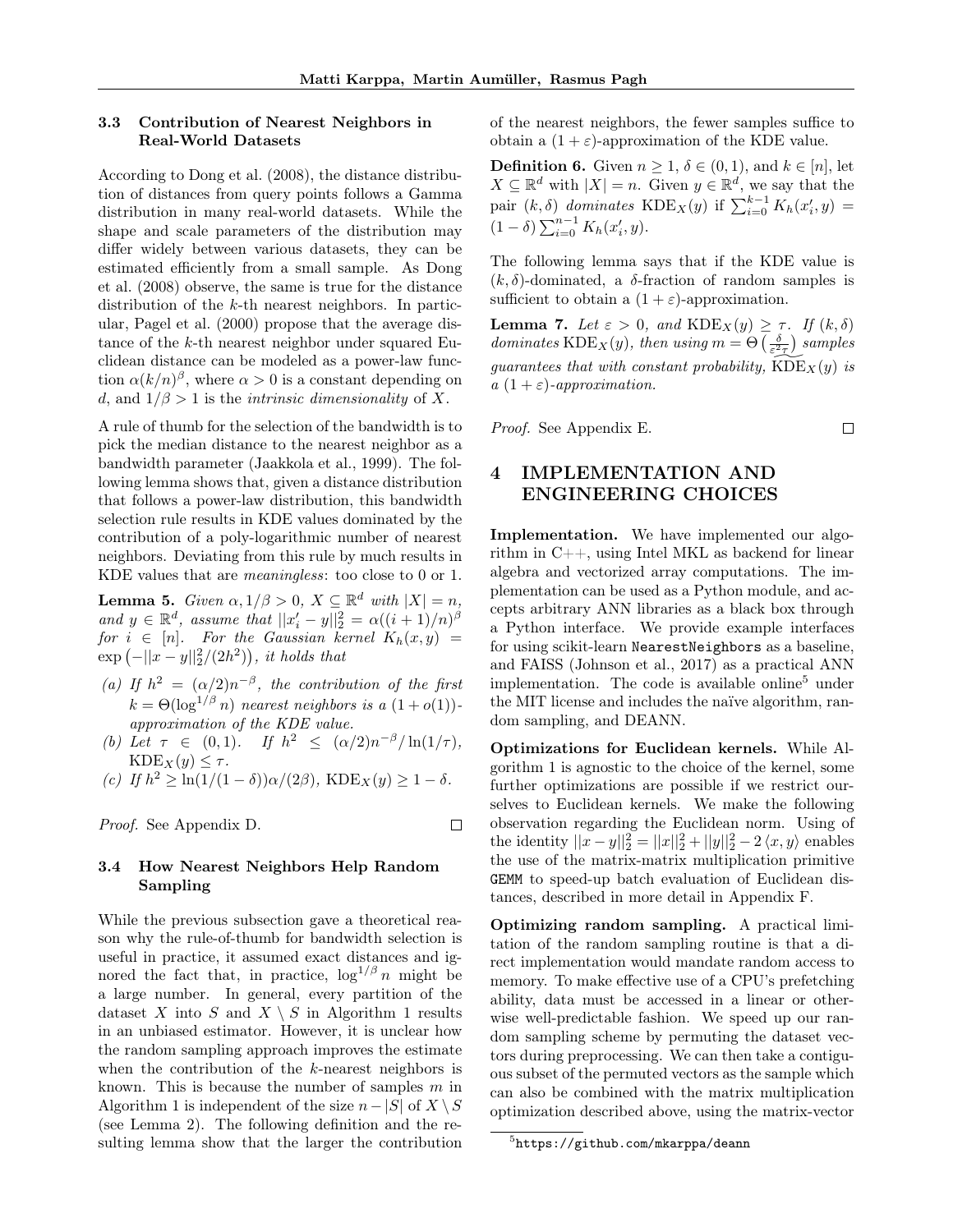multiplication primitive GEMV. For completeness, pseudocode is given in Appendix [G.](#page-18-0) For a single query, this permuted random sampling amounts to random sampling without replacement; however, we lose independence when considering multiple queries. Although problematic when facing an adversary, the results are equally good in practice, as shown in the next section.

## <span id="page-5-0"></span>5 EXPERIMENTS

Implementations. All implementations considered in our experiments are listed in Table [1.](#page-5-1) We disambiguate implementations from abstract algorithms by writing the name of the implementation in typewriter typeface. For example, we distinguish between the naive and permuted random sampling implementations by writing RS and RSP, respectively. We refer to the variants of DEANN that use naive and permuted random sampling as a subroutine by DEANN and DEANNP, respectively. We evaluate our implementation against the HBE implementation of [Siminelakis et al.](#page-12-7) [\(2019\)](#page-12-7), and the standard implementation provided by scikit-learn [\(Pedregosa et al., 2011\)](#page-12-9).

The variant of HBE considered is called AdaptiveHBE in the code of [Siminelakis et al.](#page-12-7) [\(2019\)](#page-12-7), and uses the HBS procedure [\(Siminelakis et al., 2019,](#page-12-7) Algorithm 4) for subsampling the data and the Adaptive Mean Relaxation (AMR) procedure [\(Siminelakis et al., 2019,](#page-12-7) Algorithm 2) for early termination of queries. For completeness, we also evaluate the AdaptiveRS variant of random sampling provided by [Siminelakis et al.](#page-12-7) [\(2019\)](#page-12-7) that uses AMR with the RS estimator, and denote it by RSA. To our understanding, these are the particular varieties evaluated in [Siminelakis et al.](#page-12-7) [\(2019\)](#page-12-7). We instrumented their code to produce the output necessary in post-processing; the full version of their code used for this paper is accessible through the deann-experiments repository.

We include the KernelDensity from scikit-learn [\(Pe](#page-12-9)[dregosa et al., 2011\)](#page-12-9) as a baseline since scikit-learn is widely used in practical data science applications. This implementation uses k-d trees or ball trees with an optional error tolerance parameter for accelerating KDE evaluations. We denote the two different choices for data structure by SKKD and SKBT, respectively.

We use FAISS [\(Johnson et al., 2017\)](#page-10-5) as the ANN implementation with our estimator algorithms. In particular, we use their inverted file index which runs kmeans on the dataset. From the centroids of  $k$ -means, it builds a linear-space data structure in which each dataset point is assigned to its closest centroid. When answering a query, it inspects all points associated with the  $n_q$  closest centroids to the query. Both k and  $n_q$  are user-defined parameters that are provided

<span id="page-5-1"></span>Table 1: Implementations Used in the Experiments.

|             | Name Description                 | Reference                 |
|-------------|----------------------------------|---------------------------|
|             | Naive Exact using GEMM Section 4 |                           |
| RS          | Naive RS                         | Lemma 2                   |
|             | RSP Permuted RS                  | Section 4                 |
|             | DEANN DEANN with RS              | Section 4                 |
|             | DEANNP DEANN with RSP Section 4  |                           |
| HBE         | HBE estimator                    | Siminelakis et al. (2019) |
| RSA         | Adaptive RS                      | Siminelakis et al. (2019) |
| <b>SKKD</b> | sklearn $k$ -d-tree              | Pedregosa et al. $(2011)$ |
| <b>SKBT</b> | sklearn balltree                 | Pedregosa et al. $(2011)$ |

<span id="page-5-2"></span>Table 2: Description of the Datasets.

| Dataset        | $\boldsymbol{n}$ | $d$ Reference                           |
|----------------|------------------|-----------------------------------------|
| <b>ALOI</b>    | 108,000          | 128 Geusebroek et al. $(2005)$          |
| <b>CENSUS</b>  | 2,458,285        | 68 US Census Bureau                     |
| <b>COVTYPE</b> | 581,012          | 54 Blackard and Dean (1999)             |
| <b>GLOVE</b>   |                  | 1,193,514 100 Pennington et al. (2014)  |
| LAST.FM        | 292,385          | 65 Celma (2010)                         |
| <b>MNIST</b>   |                  | 60,000 784 Lecun et al. (1998)          |
| MSD            |                  | 515,345 90 Bertin-Mahieux et al. (2011) |
| <b>SHUTTLE</b> | 58,000           | 9 NASA                                  |
| <b>SVHN</b>    |                  | 531,1313072 Netzer et al. (2011)        |

to the implementation. Although FAISS supports extensive parallelism with GPUs, we limit ourselves to the single-threaded CPU version. This is because our implementation is entirely single-threaded to make it comparable with pre-existing single-threaded implementations; we also disabled multithreading in MKL.

In the appendices, we provide additional evaluation results that include (i) further considerations on the robustness of parameter choices in Appendices [H](#page-19-0) and [I,](#page-20-0) and (ii) experiments using the Gaussian kernel (including ASKIT by [March et al.](#page-11-4) [\(2015\)](#page-11-4) as a competitor) in Appendix [J.](#page-22-0) The trends observed in the main text translate well into these settings.

Datasets. The datasets considered are presented in Table [2.](#page-5-2) The names of datasets are written in small caps. The choice of datasets includes the ones that were used in previous works [\(Siminelakis et al., 2019;](#page-12-7) [Backurs et al., 2019\)](#page-9-2) for the sake of reproducibility of results, and also present variation in the quality of data, the size of the dataset, and the number of dimensions. In all cases, we split the datasets in three disjoint subsets: a validation set of 500 vectors, a test set of 500 vectors, and a training set consisting of the remainder of the data. The training set is used as the set X against which the KDE values are computed. The validation and the test set are used as queries.

Bandwidth selection. Following the approach in [Backurs et al.](#page-9-2) [\(2019\)](#page-9-2), we chose four target KDE values  $10^{-2}$ ,  $10^{-3}$ ,  $10^{-4}$ , and  $10^{-5}$  and applied binary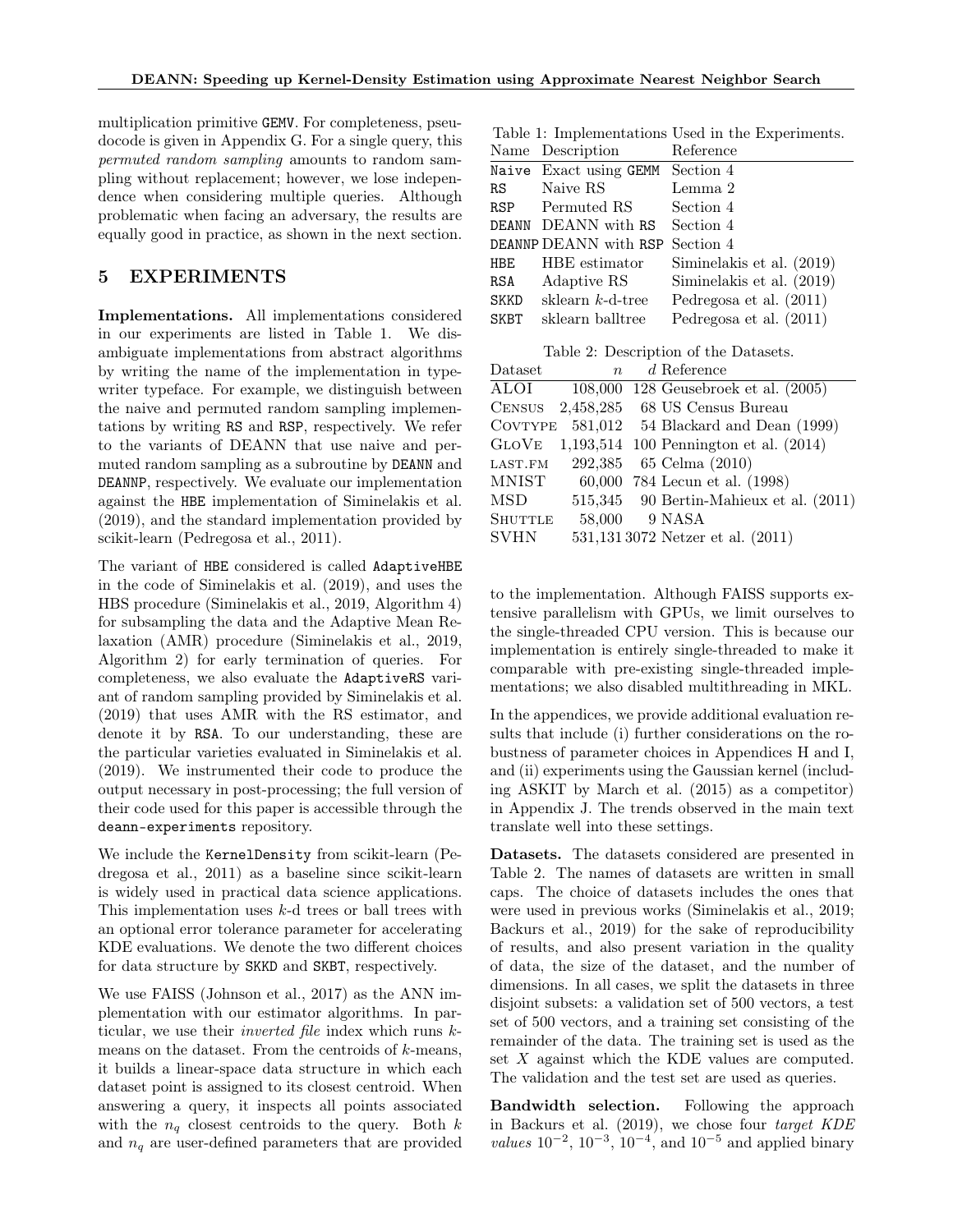search on the validation set to find a bandwidth parameter h such that the median exact KDE value of the validation set vectors is within a *relative error*  $\mathfrak{G}$  of 0.01 from the target value. The reason for this choice of multiple bandwidth values is that the KDE values are very sensitive to a right choice of bandwidth; as the bandwidth serves as a scaling factor to distances, a very large bandwidth will make the distances meaningless and it does not matter which points we look at, whereas a very small bandwidth together with the exponential decay of the kernel as a function of distance means that the nearest neighbors completely determine the KDE values. By trying different bandwidths, we explore the intermediate region where both far-away points and nearby points contribute to the typical density values. For brevity, we will sometimes refer to the target value by the letter  $\mu$  in the remainder of this section.

Experimental pipeline. We evaluate the validation set using the exponential kernel on different algorithms and with different parameter values. The supplementary material includes additional experiments with the Gaussian kernel. The parameters were chosen by a grid search over pre-selected parameter ranges; see the supplemental code for detailed hyperparameter ranges. We exclude the parameter choices that exceed relative error 0.1, and then choose the fastest set of parameters with respect to average query time.

The best choice of parameters is used to evaluate the test set, on which we report the relative error, average query time, and the number of samples looked at, as an average of five independent repetitions. For HBE, we treat the relative approximation error  $\varepsilon$  and the minimum KDE value  $\tau$  as free parameters to be optimized. For the scikit-learn-based implementations SKKD and SKBT, the parameters are relative tolerance  $t_r$ which controls which subtrees the implementation disregards, and the leaf size  $\ell$  of the evaluation tree, where the implementation falls back to brute force. For DEANN, the parameters are the number of nearest neighbors  $k$ , the number of random samples to consider m, the number of clusters FAISS constructs  $n_{\ell}$ , and the number of clusters FAISS queries  $n_q$ .

Machine details. The experiments were run on a shared computer with two 14-core Intel Xeon E5-2690 v4 CPUs, amounting to 28 physical CPU cores, running at 2.6 GHz, 512 GiB RAM, and using Ubuntu 16.04 LTS. The code was compiled with CLang 8.0.0, against Intel MKL version 2020.2, and the experiments were run using CPython 3.8.5, NumPy 1.19.2, scikitlearn 0.23.2, and FAISS version 1.7.0. The Python environment, inlcuding MKL and FAISS, were managed through Anaconda 2020.11. A small amount of other load was present on the computer.

Results on validation set. Computing the KDE value with different methods on the validation set provided the following insights: For target KDE values of 10−<sup>2</sup> and 10−<sup>3</sup> , DEANN will usually fall back to random sampling which provides faster query times. For smaller KDE values, the best query times were achieved by combining the contribution of the nearest neighbors and random sampling. Notable exceptions were LAST.FM where using  $k$  nearest neighbors pays off even for large KDE values, and GloVe and SVHN, where random sampling was the best choice for all  $\mu$ .

Table [3](#page-7-0) lists the parameters that achieved the best query time with respect to the validation set at relative error below 0.1 for a subset of datasets. For lack of space, only the parameters for RSP, DEANNP, HBE, and SKKD are reported; the parameters for other algorithms are very similar. The subset was chosen to represent three different cases: a mixed case (ALOI) where DEANNP performs the best for some bandwidth choices and is on par with RSP for others, a case that favors DEANNP (LAST.FM), and a case where RSP performs the best (SVHN) and DEANNP essentially falls back to random sampling. The full set of parameters is reported in Appendix [H.](#page-19-0)

Table [4](#page-7-1) shows the average recall rates for FAISS at the choice of parameter that provided the best results. The subset of results is different from Table [3](#page-7-0) to highlight the extrema. The average fraction of true neighbors returned ranged from 0.23 (ALOI,  $k = 400$ ,  $\mu = 10^{-3}$ ) to 0.98 (SHUTTLE,  $k = 50$ ,  $\mu = 10^{-5}$ ) with a wide range of different values attained between these extrema. The full set of results together with an extended discussion is presented in Appendix [H.](#page-19-0)

Results on test set. A subset of the main results are reported in Table [5,](#page-7-2) the same subset as in Table [3.](#page-7-0) The full set of results is presented in Appendix [H.](#page-19-0) The table lists the average query time per query vector in milliseconds, ordered by the dataset and the target  $\mu$ .

Performance discussion. In almost all cases, either DEANNP or RSP was the fastest implementation, as indicated by bold typeface (with the exception of Covtype at  $\mu = 10^{-5}$ ). In cases where RSP was the fastest algorithm, DEANNP does not lose significantly because it falls back to random sampling; the runtimes are very similar in those cases, apart from the slight overhead of the more complex implementation. RSP provides speedups of a factor of 2–10 for most workloads com-

<span id="page-6-0"></span> ${}^{6}$ For an individual query vector y, let the estimated KDE be  $Z$  and the correct KDE be  $\mu$ . We then say that the relative error is  $|Z - \mu|/\mu$ . For a query set  $Q = \{q_1, q_2, \ldots, q_m\}$  such that the estimated KDE for the query vector  $q_j$  is  $Z_j$  and the correct KDE is  $\mu_j$ , we say that the average relative error is  $\frac{1}{m} \sum_{j=1}^{m} |Z_j - \mu_j| / \mu_j$ .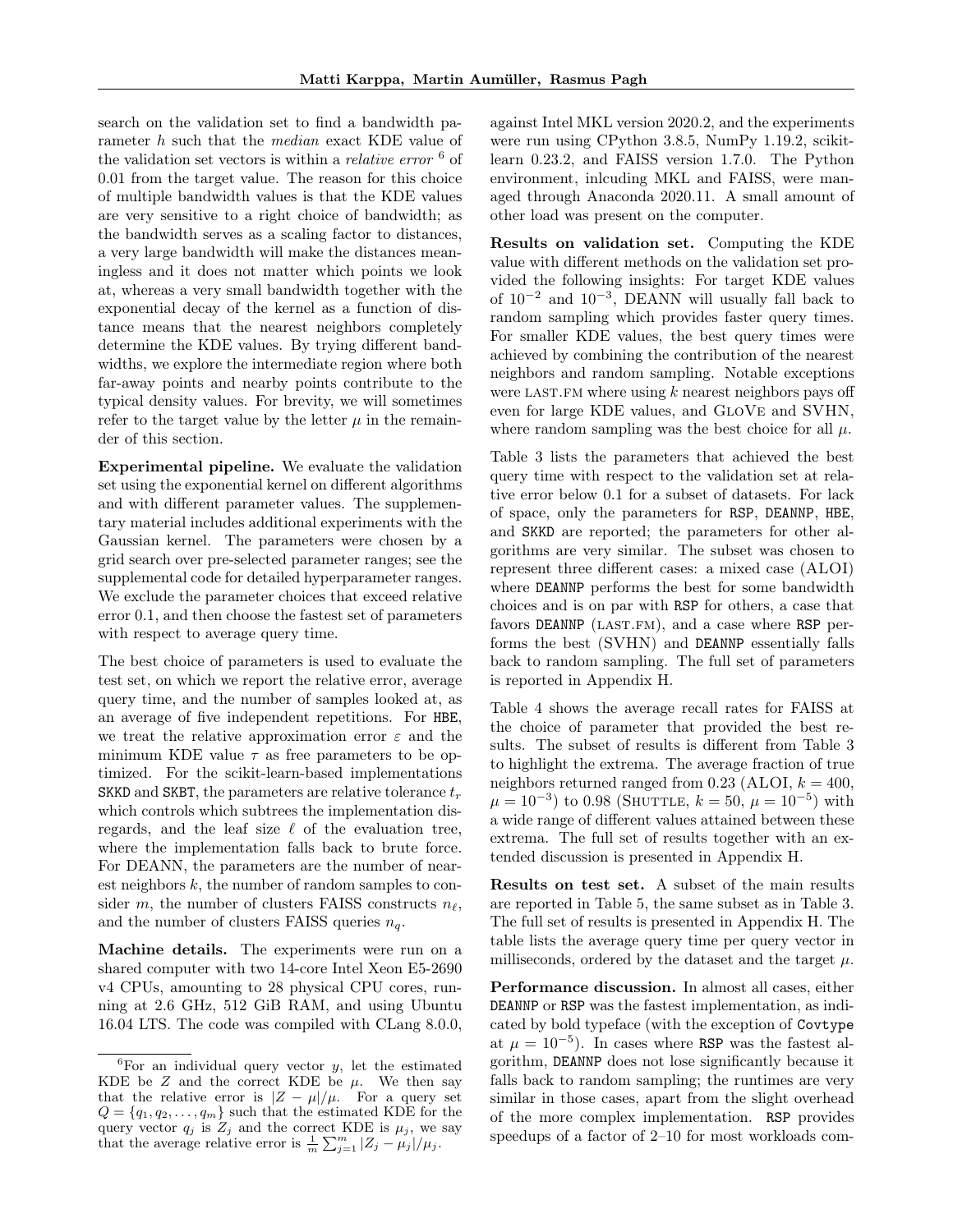<span id="page-7-0"></span>

|                              |              |                  | <b>RSP</b>       | <b>DEANNP</b>    |      |          |                  |              | <b>HBE</b> | <b>SKKD</b> |                |
|------------------------------|--------------|------------------|------------------|------------------|------|----------|------------------|--------------|------------|-------------|----------------|
| Dataset                      | Target $\mu$ | $\boldsymbol{h}$ | $\boldsymbol{m}$ | $\boldsymbol{k}$ | m    |          | $n_{\ell}$ $n_q$ | $\epsilon$   | $\tau$     | $\ell$      | $t_r$          |
| <b>ALOI</b>                  | 0.01         | 3.3366           | <b>230</b>       | 0                | 170  | 512      | 1                | 1.1          | 0.001      | 40          | 0.2            |
| ALOI                         | 0.001        | 2.0346           | 1800             | $\Omega$         | 2100 | 512      | $\mathbf{1}$     |              | 0.6 0.0001 | 90          | 0.2            |
| ALOI                         | 0.0001       | 1.3300           | 29000            | 170              |      | 500 1024 |                  | $5 \; n/a$   | n/a        | 80          | 0.2            |
| ALOI                         | 0.00001      | 0.8648           | 78000 120        |                  |      | 430 1024 |                  | $5 \; n/a$   | n/a        | 90          | 0.2            |
| $\text{LAST.FM}$ $0.01$      |              | 0.0041           | 75000            | 60               |      | 350 1024 |                  | $1 \;\; n/a$ | n/a        | 10          | 0.2            |
| $LAST.FM$ $0.001$            |              | 0.0026           | 85000            | 70               | 800  | 512      |                  | $1 \; n/a$   | n/a        |             | 10 0.15        |
| $LAST.FM$ $0.0001$           |              | 0.0019           | 160000           | 50               |      | 350 2048 |                  | $5 \; n/a$   | n/a        | 20          | 0.1            |
| LAST.FM 0.00001              |              |                  | 0.0015 200000    | 80               |      | 450 2048 |                  | 5 n/a        |            |             | $n/a$ 100 0.15 |
| $\mathop{\rm SVHN}\nolimits$ | 0.01         | 632.7492         | 150              | $\Omega$         | 120  | 512      | $\mathbf{1}$     |              | 1.2 0.0001 | 70          | $0.2\,$        |
| SVHN                         | 0.001        | 391.3900         | 400              | 0                | 350  | 512      |                  | $1 \; n/a$   | n/a        | 60          | 0.2            |
| SVHN                         | 0.0001       | 277.1836         | 900              | 0                | 800  | 512      |                  | $1 \; n/a$   | n/a        | 60          | 0.2            |
| $_{\rm SVHN}$                | 0.00001      | 211.4066         | 1900             | 0                | 2000 | 512      | $\mathbf{1}$     | n/a          | n/a        | 60          | $0.2\,$        |
|                              |              |                  |                  |                  |      |          |                  |              |            |             |                |

Table 3: The Best Choice Of Parameters Achieving Less Than 0.1 Relative Error For A Subset Of Dataset/Target  $\mu$  Choices.

Table 4: Average Recall Rates For The Approximate Nearest Neighbors Returned By FAISS. DEANN DEANNP

<span id="page-7-1"></span>

| Dataset        | Target $\mu$ | $\kappa$ | m                | $n_{\ell}$ | $n_a$        | R    | $\boldsymbol{k}$ | m        | $n_{\ell}$ | $n_a$ | $R_{\parallel}$ |
|----------------|--------------|----------|------------------|------------|--------------|------|------------------|----------|------------|-------|-----------------|
| ALOI           | 0.001        | 170      | 400              | 512        | $\mathbf{1}$ | 0.23 | n/a              | n/a      | n/a        | n/a   | n/a             |
| ALOI           | 0.0001       | 200      | 430              | 1024       | 5.           | 0.72 | 170              | 500      | 1024       | 5     | 0.74            |
| LAST.FM        | 0.01         | 50       | 400              | 2048       | $\mathbf{1}$ | 0.24 | 60               | 350      | 1024       | 1.    | 0.88            |
| LAST.FM        | 0.001        | 70       | 200              | 2048       | $5 -$        | 0.86 | 70               | 800      | 512        | 1.    | 0.97            |
| <b>MSD</b>     | 0.00001      | 210      | 1800             | 4096       | 10           | 0.45 | 210              | 2100     | 2048       |       | $5 \t 0.43$     |
| <b>SHUTTLE</b> | 0.00001      | 50       | $\left( \right)$ | 512        | 5.           | 0.98 | 50               | $\theta$ | 512        | 5.    | 0.98            |

Table 5: Results of Evaluating the Different Algorithms Against the Test Set in Milliseconds / Query.

<span id="page-7-2"></span>

| Dataset          | Target $\mu$ Naive |        | RS                              |                         | RSP DEANN DEANNP | <b>HBE</b>   | <b>RSA</b>                        | <b>SKKD</b>              | <b>SKBT</b> |
|------------------|--------------------|--------|---------------------------------|-------------------------|------------------|--------------|-----------------------------------|--------------------------|-------------|
| <b>ALOI</b>      | 0.01               | 1.051  |                                 | $0.050$ $0.022$ $0.025$ | 0.016            | 0.623        | 0.808                             | 58.498                   | 48.353      |
| ALOI             | 0.001              | 1.058  |                                 | $0.326$ $0.105$ $0.211$ |                  | 0.148 12.192 | 41.411                            | 59.353                   | 47.644      |
| ALOI             | 0.0001             |        | 1.055 6.477 1.698 0.270         |                         | 0.197            | n/a          | n/a                               | 55.786                   | 47.916      |
| ALOI             | 0.00001            |        | 1.057 21.781 4.548 0.219        |                         | 0.182            | n/a          | n/a                               | 47.930                   | 49.698      |
| $LAST.FM$ $0.01$ |                    |        | 2.593 12.704 2.145 0.227        |                         | 0.181            | n/a          | n/a                               | 104.039                  | 94.147      |
| $LAST.FM$ 0.001  |                    |        | 2.621 17.183 2.455 0.277        |                         | 0.222            | n/a          | n/a                               | 99.893                   | 86.006      |
| $LAST.FM$ 0.0001 |                    |        | 2.753 48.630 4.699 0.294        |                         | 0.247            | n/a          | n/a                               | 98.582                   | 83.999      |
|                  | LAST.FM 0.00001    |        | 2.923 40.249 5.993 0.330        |                         | 0.263            | n/a          | n/a                               | 85.621                   | 83.367      |
| <b>SVHN</b>      | 0.01               |        | 42.094 0.290 <b>0.189</b> 0.255 |                         |                  | 0.448 11.830 |                                   | 56.613 3447.218 2521.555 |             |
| <b>SVHN</b>      | 0.001              |        | 42.172 0.747 0.500 0.698        |                         | 0.938            | n/a          |                                   | 56.270 3471.669 2509.883 |             |
| <b>SVHN</b>      | 0.0001             | 42.260 |                                 | 2.207 1.096 1.503       | 1.459            |              | $n/a$ 83210.996 3455.433 2495.796 |                          |             |
| <b>SVHN</b>      | 0.00001            | 41.748 |                                 | 3.743 2.262 3.758       | 2.852            | n/a          |                                   | $n/a$ 3496.380 2445.718  |             |

pared to RS. In the small bandwidth regime where the ANN contribution helps most, RSP is often slower by a factor of 10 or more than DEANN. Contrasting our implementations to competitors, we can compare to HBE consistently only for target KDE value of 0.01 and, usually, 0.001. In this setting, performance is closest on COVTYPE with target KDE value 0.001 (HBE is roughly 2.5 times slower), but we observe a speedup of 1-2 orders of magnitudes in many other settings, while being robust even for very small target values.

The tree-based methods of scikit-learn did not perform very well in our experiments. This is largely due to the fact that the datasets are high-dimensional and the space-partitioning methods tend to scale exponentially with dimension. Indeed, scikit-learn performed adequately in comparison to our Naive implementation only on SHUTTLE, the dataset with smallest  $d$ , andsurprisingly—COVTYPE with smallest target KDE.

Task difficulty. Some results are missing: for SHUT-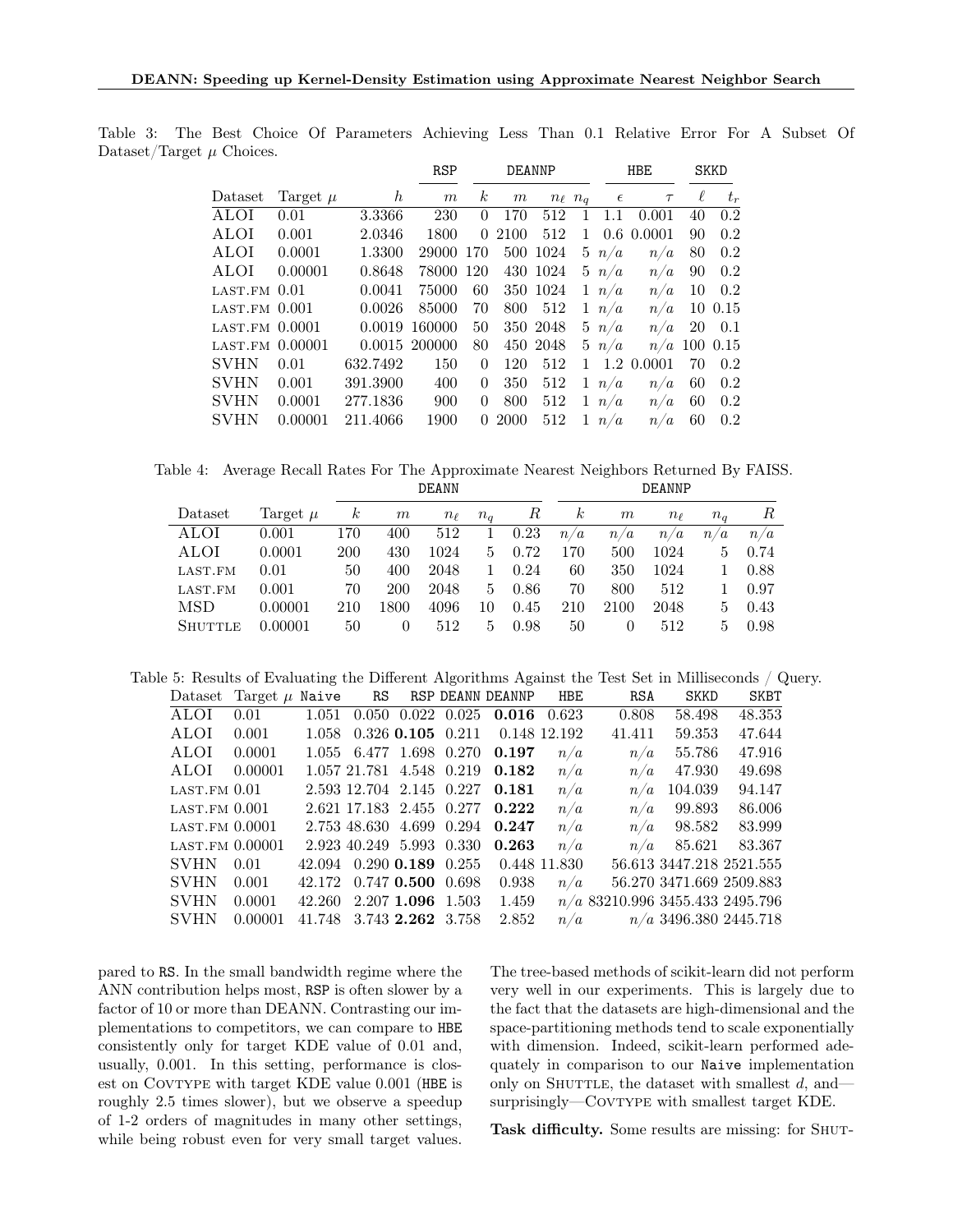<span id="page-8-0"></span>Table 6: A Subset Of Preprocessing Times In Seconds.

| Dataset                                            |                                       |                              |                                    | Target $\mu$ Naive RS RSP DEANN DEANNP HBE RSA |                     |             | SKKD                                     |         | SKBT ASKIT     |
|----------------------------------------------------|---------------------------------------|------------------------------|------------------------------------|------------------------------------------------|---------------------|-------------|------------------------------------------|---------|----------------|
| ALOI                                               | 0.01                                  |                              | $0.006$ $0.000$ $0.055$ $0.377$    |                                                | 8.775 22.285 0.000  |             | 4.929                                    |         | 5.155 21.455   |
| ALOI                                               | $0.00001$ $0.006$ $n/a$ $n/a$ $0.154$ |                              |                                    | $0.146\,$                                      | $n/a$ $n/a$         |             | 5.782                                    |         | 4.949 6.372    |
| CENSUS $0.01$ $0.081$ <b>0.000</b> $0.945$ $3.568$ |                                       |                              |                                    |                                                |                     |             | 14.269 101.727 0.000 25573.250 22917.678 |         | n/a            |
| $CovType 0.01$ $0.017$ <b>0.000</b> 0.179 26.056   |                                       |                              |                                    |                                                | 0.336 11.008 0.000  |             | 5.644                                    |         | 4.098 572.824  |
| $Cov$ Type $0.00001$                               |                                       | <b>0.016</b> $n/a$ $n/a$     | 0.593                              |                                                |                     |             | $0.621$ $n/a$ $n/a$ 5.026                |         | 4.010 75.267   |
| MNIST 0.01                                         |                                       |                              | $0.017$ <b>0.000</b> $0.159$ 1.700 |                                                | 0.813 100.323 0.000 |             | 12.369                                   |         | 11.154 14.053  |
| MNIST                                              | 0.00001                               | $0.016$ 0.000 $0.155$        | 0.447                              | 0.443                                          | $n/a$ $n/a$         |             | 12.461                                   |         | 11.022 4.397   |
| $\text{MSD} \qquad 0.01$                           |                                       | $0.020$ <b>0.000</b> $0.223$ | 9.319                              | 9.395                                          | $n/a$ $n/a$         |             | 12.378                                   |         | 10.359 144.805 |
| MSD.                                               | 0.00001                               | $0.019$ 0.000 $0.224$        | 0.446                              | 0.460                                          |                     | $n/a$ $n/a$ | 11.614                                   |         | 10.028 144.940 |
| SHUTTLE 0.01                                       |                                       | $0.001$ 0.000 $0.007$        | 0.238                              | 0.070                                          | 2.006 0.000         |             | 0.687                                    | 0.658   | 0.593          |
| <b>SVHN</b>                                        | 0.01                                  |                              |                                    | 0.583 0.000 5.590 262.613 1651.727             |                     | $n/a$ $n/a$ | 454.764                                  | 473.117 | n/a            |
| <b>SVHN</b>                                        | 0.00001                               |                              | $0.772$ 0.000 5.592 16.252         | 16.640                                         |                     | $n/a$ $n/a$ | 431.374                                  | 452.096 | n/a            |
|                                                    |                                       |                              |                                    |                                                |                     |             |                                          |         |                |

<span id="page-8-1"></span>

| Table 7:         | Average Relative Error Against The Test Set With Best Parameters. |                         |  |                                 |                               |     |                                         |  |
|------------------|-------------------------------------------------------------------|-------------------------|--|---------------------------------|-------------------------------|-----|-----------------------------------------|--|
| Dataset          | Target $\mu$ Naive RS RSP DEANN DEANNP HBE                        |                         |  |                                 |                               |     | RSA SKKD SKBT                           |  |
| <b>ALOI</b>      | 0.01                                                              |                         |  | $0.000\ 0.095\ 0.090\ 0.100$    | 0.102 0.110 0.099 0.076 0.091 |     |                                         |  |
| ALOI             | 0.001                                                             |                         |  | $0.000$ $0.106$ $0.113$ $0.104$ |                               |     | $0.101$ $0.096$ $0.097$ $0.092$ $0.097$ |  |
| ALOI             | 0.0001                                                            | $0.000$ $0.102$ $0.099$ |  | 0.100                           | 0.100                         | n/a | $n/a$ 0.098 0.098                       |  |
| ALOI             | 0.00001                                                           |                         |  | $0.000$ $0.072$ $0.102$ $0.092$ | 0.094                         | n/a | $n/a$ 0.099 0.098                       |  |
| $LAST.FM$ 0.01   |                                                                   | $0.001$ $0.061$ $0.052$ |  | 0.111                           | 0.114                         |     | $n/a$ $n/a$ 0.094 0.091                 |  |
| $LAST.FM$ 0.001  |                                                                   | $0.001$ $0.095$ $0.092$ |  | 0.111                           | 0.089                         |     | $n/a$ $n/a$ 0.086 0.056                 |  |
| $LAST.FM$ 0.0001 |                                                                   | $0.002$ 0.056 0.086     |  | 0.109                           | 0.108                         |     | $n/a$ $n/a$ 0.051 0.073                 |  |
| LAST.FM 0.00001  |                                                                   | $0.004$ 0.093 0.088     |  | 0.092                           | 0.096                         |     | $n/a$ $n/a$ 0.105 0.161                 |  |
| <b>SVHN</b>      | 0.01                                                              | $0.000$ $0.081$ $0.081$ |  | 0.092                           |                               |     | 0.093 0.109 0.048 0.098 0.098           |  |
| <b>SVHN</b>      | 0.001                                                             | 0.000 0.084 0.084       |  | 0.088                           | 0.090                         |     | $n/a$ 0.080 0.099 0.099                 |  |
| <b>SVHN</b>      | 0.0001                                                            | 0.000 0.076 0.087       |  | 0.090                           | 0.091                         |     | $n/a$ 0.053 0.099 0.099                 |  |
| <b>SVHN</b>      | 0.00001                                                           | $0.000$ $0.090$ $0.098$ |  | 0.089                           | 0.091                         |     | $n/a$ $n/a$ 0.099 0.099                 |  |

TLE at target value of 0.00001, RS would have required more samples than there are datapoints to achieve the desired relative error. Several HBE and RSA results are missing due to our experimental setup, as a very small value of  $\tau$  ought to have been used to achieve a sufficiently small relative error, as we included all query vectors in our experiments, even those with extremely small KDE values. However, the implementation did not permit use of sufficiently small  $\tau$  values because either the runtimes grew excessively large or the size of the data structure grew so large that we ran out of RAM on our computer. For finished runs, our results are in line with the results in [Siminelakis et al.](#page-12-7) [\(2019\)](#page-12-7).

Preprocessing times. Our algorithm has no intrinsic data structure to construct; the preprocessing time is determined by the ANN algorithm, and the time it takes to create a permuted copy of the data for permuted sampling. Table [6](#page-8-0) shows a subset of preprocessing times that have been collected when evaluating a similar set of experiments against the Gaussian kernel. As such, this table also includes ASKIT for comparison. The data points have been cherry-picked to reflect various extreme cases, including the extreme case of over 7 hours for scikit-learn when constructing the tree for the Census dataset. For DEANN and DEANNP, the wide variation in the construction times is determined by the choice of the FAISS parameters which provide a tradeoff between construction and query time. Full results and discussion are presented in Appendix [K.](#page-25-0)

Robustness considerations. Table [7](#page-8-1) shows the relative errors achieved when evaluating the query set against the test set with the best parameters, showing that DEANN generalizes nicely: our experiments show that this choice translated to a low average relative error also in the test set, as the greatest individual observed value was on LAST.FM at  $\mu = 0.01$  where the relative error reached 0.114. The full set of results is presented in Appendix [H.](#page-19-0)

In Appendix [I,](#page-20-0) we discuss robust parameter selection for DEANN. Instead of an expensive grid search, we report on experiments using one fixed set of parameters for different datasets and different target values. This single fixed parameter setting provided low relative error and good performance in most cases.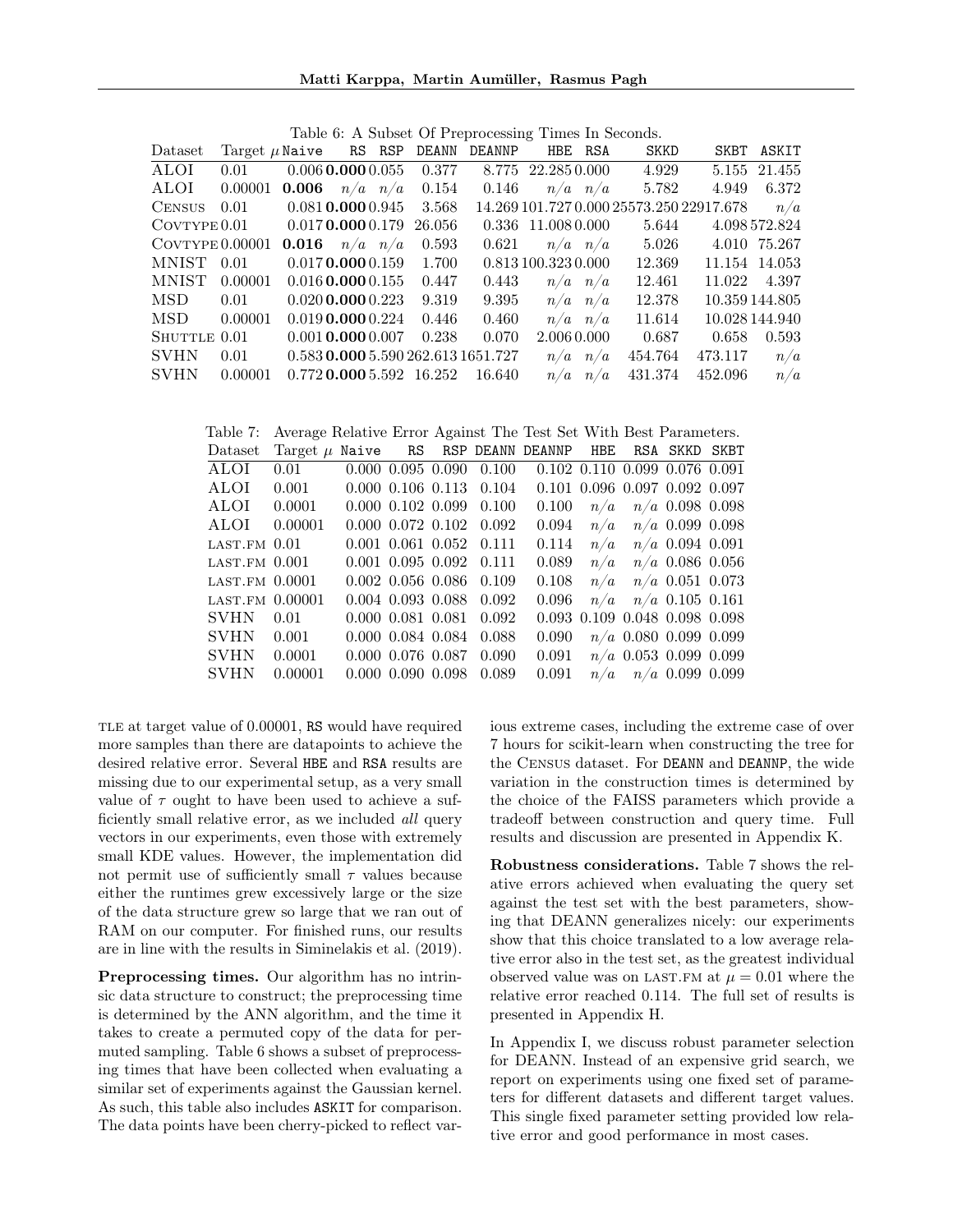#### Acknowledgements

We thank Kexin Rong and Paris Siminelakis for helpful discussion regarding their code. Matti Karppa and Rasmus Pagh are part of BARC, supported by VIL-LUM Foundation grant 16582.

## References

- <span id="page-9-12"></span>Ahmad Abdelfattah, Azzam Haidar, Stanimire Tomov, and Jack J. Dongarra. Performance, design, and autotuning of batched GEMM for gpus. In Julian M. Kunkel, Pavan Balaji, and Jack J. Dongarra, editors, High Performance Computing - 31st International Conference, ISC High Performance 2016, Frankfurt, Germany, June 19-23, 2016, Proceedings, volume 9697 of Lecture Notes in Computer Science, pages 21–38. Springer, 2016. doi:  $10.1007/978-3-319-41321-1$  2. URL [https:](https://doi.org/10.1007/978-3-319-41321-1_2) [//doi.org/10.1007/978-3-319-41321-1\\_2](https://doi.org/10.1007/978-3-319-41321-1_2).
- <span id="page-9-6"></span>Alexandr Andoni, Piotr Indyk, Thijs Laarhoven, Ilya P. Razenshteyn, and Ludwig Schmidt. Practical and optimal LSH for angular distance. In NIPS, pages 1225–1233, 2015.
- <span id="page-9-4"></span>Alexandr Andoni, Thijs Laarhoven, Ilya P. Razenshteyn, and Erik Waingarten. Optimal hashingbased time-space trade-offs for approximate near neighbors. In Philip N. Klein, editor, Proceedings of the Twenty-Eighth Annual ACM-SIAM Symposium on Discrete Algorithms, SODA 2017, Barcelona, Spain, Hotel Porta Fira, January 16- 19, pages 47–66. SIAM, 2017. doi: 10.1137/ 1.9781611974782.4. URL [https://doi.org/10.](https://doi.org/10.1137/1.9781611974782.4) [1137/1.9781611974782.4](https://doi.org/10.1137/1.9781611974782.4).
- <span id="page-9-0"></span>Ery Arias-Castro, David Mason, and Bruno Pelletier. On the estimation of the gradient lines of a density and the consistency of the mean-shift algorithm. J. Mach. Learn. Res., 17:43:1–43:28, 2016. URL [http:](http://jmlr.org/papers/v17/ariascastro16a.html) [//jmlr.org/papers/v17/ariascastro16a.html](http://jmlr.org/papers/v17/ariascastro16a.html).
- <span id="page-9-7"></span>Martin Aumüller, Tobias Christiani, Rasmus Pagh, and Michael Vesterli. PUFFINN: parameterless and universally fast finding of nearest neighbors. In ESA, volume 144 of LIPIcs, pages 10:1–10:16. Schloss Dagstuhl - Leibniz-Zentrum für Informatik, 2019.
- <span id="page-9-5"></span>Martin Aumüller, Erik Bernhardsson, and Alexander John Faithfull. ANN-Benchmarks: A benchmarking tool for approximate nearest neighbor algorithms. Inf. Syst., 87, 2020.
- <span id="page-9-2"></span>Arturs Backurs, Piotr Indyk, and Tal Wagner. Space and time efficient kernel density estimation in high dimensions. In Hanna M. Wallach, Hugo Larochelle, Alina Beygelzimer, Florence d'Alché-Buc, Emily B. Fox, and Roman Garnett, editors, Advances in Neural Information Processing Systems 32: Annual Conference on Neural

Information Processing Systems 2019, NeurIPS 2019, December 8-14, 2019, Vancouver, BC, Canada, pages 15773–15782, 2019. URL [https:](https://proceedings.neurips.cc/paper/2019/hash/a2ce8f1706e52936dfad516c23904e3e-Abstract.html) [//proceedings.neurips.cc/paper/2019/hash/](https://proceedings.neurips.cc/paper/2019/hash/a2ce8f1706e52936dfad516c23904e3e-Abstract.html) [a2ce8f1706e52936dfad516c23904e3e-Abstract.](https://proceedings.neurips.cc/paper/2019/hash/a2ce8f1706e52936dfad516c23904e3e-Abstract.html) [html](https://proceedings.neurips.cc/paper/2019/hash/a2ce8f1706e52936dfad516c23904e3e-Abstract.html).

- <span id="page-9-10"></span>Thierry Bertin-Mahieux, Daniel P. W. Ellis, Brian Whitman, and Paul Lamere. The million song dataset. In Anssi Klapuri and Colby Leider, editors, Proceedings of the 12th International Society for Music Information Retrieval Conference, ISMIR 2011, Miami, Florida, USA, October 24-28, 2011, pages 591–596. University of Miami, 2011. URL [http://ismir2011.ismir.net/](http://ismir2011.ismir.net/papers/OS6-1.pdf) [papers/OS6-1.pdf](http://ismir2011.ismir.net/papers/OS6-1.pdf).
- <span id="page-9-8"></span>Jock A. Blackard and Denis J. Dean. Comparative accuracies of artificial neural networks and discriminant analysis in predicting forest cover types from cartographic variables. Computers and Electronics in Agriculture, 24(3):131–151, 1999. ISSN 0168- 1699. doi: https://doi.org/10.1016/S0168-1699(99) 00046-0. URL [https://www.sciencedirect.com/](https://www.sciencedirect.com/science/article/pii/S0168169999000460) [science/article/pii/S0168169999000460](https://www.sciencedirect.com/science/article/pii/S0168169999000460).
- <span id="page-9-13"></span>L Susan Blackford, Antoine Petitet, Roldan Pozo, Karin Remington, R Clint Whaley, James Demmel, Jack Dongarra, Iain Duff, Sven Hammarling, Greg Henry, et al. An updated set of basic linear algebra subprograms (blas). ACM Transactions on Mathematical Software, 28(2):135–151, 2002.
- <span id="page-9-9"></span>Òscar Celma. Music Recommendation and Discovery in the Long Tail. Springer, 2010.
- <span id="page-9-1"></span>Moses Charikar and Paris Siminelakis. Hashing-basedestimators for kernel density in high dimensions. In Chris Umans, editor, 58th IEEE Annual Symposium on Foundations of Computer Science, FOCS 2017, Berkeley, CA, USA, October 15-17, 2017, pages 1032–1043. IEEE Computer Society, 2017. doi: 10.1109/FOCS.2017.99. URL [https://doi.](https://doi.org/10.1109/FOCS.2017.99) [org/10.1109/FOCS.2017.99](https://doi.org/10.1109/FOCS.2017.99).
- <span id="page-9-3"></span>Moses Charikar, Michael Kapralov, Navid Nouri, and Paris Siminelakis. Kernel density estimation through density constrained near neighbor search. In 61st IEEE Annual Symposium on Foundations of Computer Science, FOCS 2020, Durham, NC, USA, November 16-19, 2020, pages 172–183. IEEE, 2020. doi: 10.1109/FOCS46700.2020.00025. URL [https:](https://doi.org/10.1109/FOCS46700.2020.00025) [//doi.org/10.1109/FOCS46700.2020.00025](https://doi.org/10.1109/FOCS46700.2020.00025).
- <span id="page-9-11"></span>Yutian Chen, Max Welling, and Alexander J. Smola. Super-samples from kernel herding. In Peter Grünwald and Peter Spirtes, editors, UAI 2010, Proceedings of the Twenty-Sixth Conference on Uncertainty in Artificial Intelligence, Catalina Island, CA, USA, July 8-11, 2010, pages 109–116.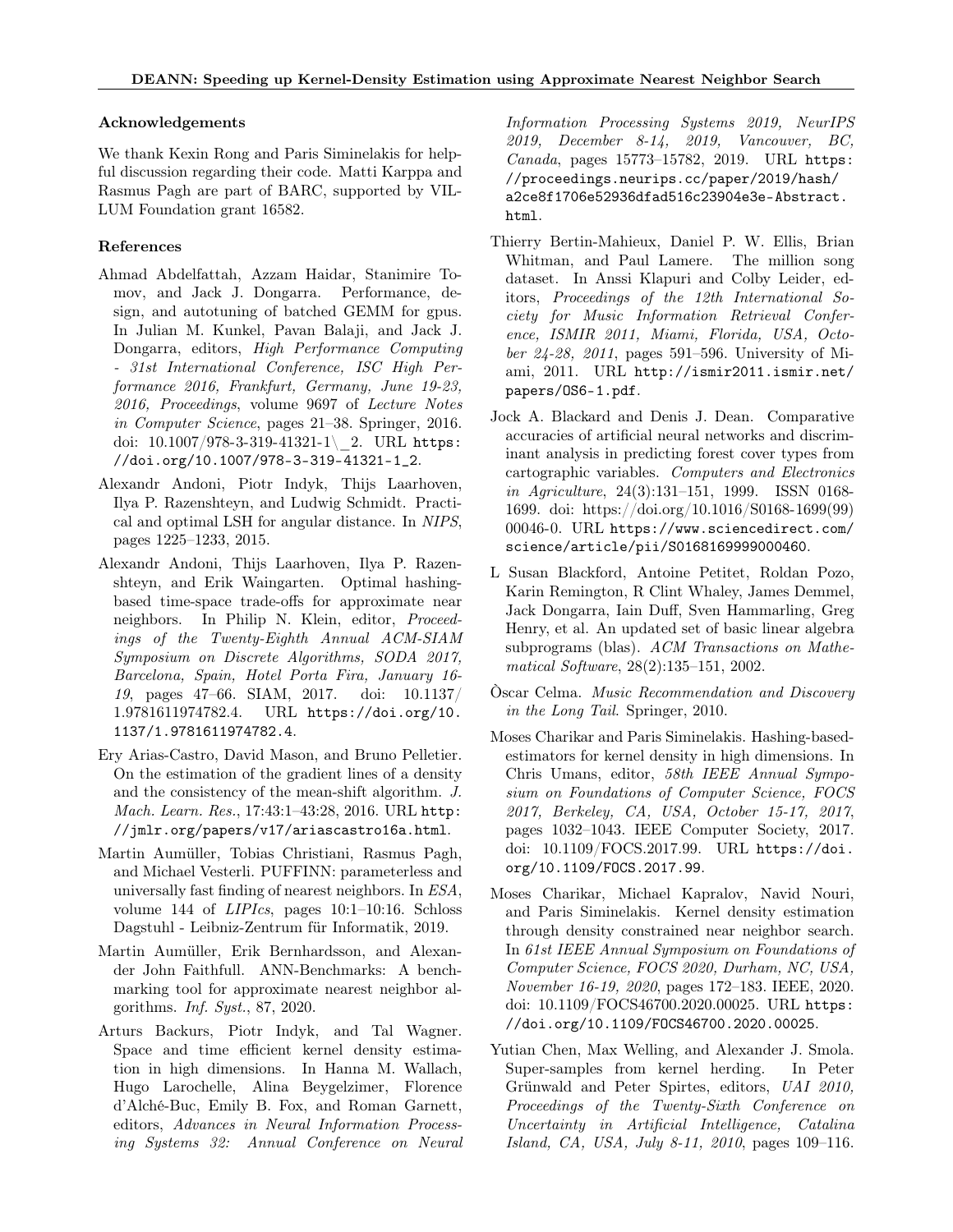AUAI Press, 2010. URL [https://dslpitt.org/](https://dslpitt.org/uai/displayArticleDetails.jsp?mmnu=1&smnu=2&article_id=2148&proceeding_id=26) [uai/displayArticleDetails.jsp?mmnu=1&smnu=](https://dslpitt.org/uai/displayArticleDetails.jsp?mmnu=1&smnu=2&article_id=2148&proceeding_id=26) [2&article\\_id=2148&proceeding\\_id=26](https://dslpitt.org/uai/displayArticleDetails.jsp?mmnu=1&smnu=2&article_id=2148&proceeding_id=26).

- <span id="page-10-3"></span>Mayur Datar, Nicole Immorlica, Piotr Indyk, and Vahab S. Mirrokni. Locality-sensitive hashing scheme based on p-stable distributions. In Jack Snoeyink and Jean-Daniel Boissonnat, editors, Proceedings of the 20th ACM Symposium on Computational Geometry, Brooklyn, New York, USA, June 8-11, 2004, pages 253–262. ACM, 2004. doi: 10.1145/997817. 997857. URL [https://doi.org/10.1145/997817.](https://doi.org/10.1145/997817.997857) [997857](https://doi.org/10.1145/997817.997857).
- <span id="page-10-7"></span>Wei Dong, Zhe Wang, William Josephson, Moses Charikar, and Kai Li. Modeling LSH for performance tuning. In *CIKM*, pages 669–678. ACM, 2008.
- <span id="page-10-14"></span>Devdatt P. Dubhashi and Alessandro Panconesi. Concentration of Measure for the Analysis of Randomized Algorithms. Cambridge University Press, New York, NY, USA, 2009. ISBN 978-0-521-88427-3.
- <span id="page-10-15"></span>François Le Gall. Powers of tensors and fast matrix multiplication. In Katsusuke Nabeshima, Kosaku Nagasaka, Franz Winkler, and Ágnes Szántó, editors, International Symposium on Symbolic and Algebraic Computation, ISSAC '14, Kobe, Japan, July 23-25, 2014, pages 296–303. ACM, 2014. doi: 10.1145/2608628.2608664. URL [https://doi.org/](https://doi.org/10.1145/2608628.2608664) [10.1145/2608628.2608664](https://doi.org/10.1145/2608628.2608664).
- <span id="page-10-16"></span>Francois Le Gall and Florent Urrutia. Improved rectangular matrix multiplication using powers of the coppersmith-winograd tensor. In Artur Czumaj, editor, Proceedings of the Twenty-Ninth Annual ACM-SIAM Symposium on Discrete Algorithms, SODA 2018, New Orleans, LA, USA, January 7-10, 2018, pages 1029–1046. SIAM, 2018. doi: 10.1137/ 1.9781611975031.67. URL [https://doi.org/10.](https://doi.org/10.1137/1.9781611975031.67) [1137/1.9781611975031.67](https://doi.org/10.1137/1.9781611975031.67).
- <span id="page-10-0"></span>Edward Gan and Peter Bailis. Scalable kernel density classification via threshold-based pruning. In Semih Salihoglu, Wenchao Zhou, Rada Chirkova, Jun Yang, and Dan Suciu, editors, Proceedings of the 2017 ACM International Conference on Management of Data, SIGMOD Conference 2017, Chicago, IL, USA, May 14-19, 2017, pages 945–959. ACM, 2017. doi: 10.1145/3035918.3064035. URL [https:](https://doi.org/10.1145/3035918.3064035) [//doi.org/10.1145/3035918.3064035](https://doi.org/10.1145/3035918.3064035).
- <span id="page-10-9"></span>Jan-Mark Geusebroek, Gertjan J. Burghouts, and Arnold W. M. Smeulders. The amsterdam library of object images. Int. J. Comput. Vis., 61(1): 103–112, 2005. doi: 10.1023/B:VISI.0000042993. 50813.60. URL [https://doi.org/10.1023/B:](https://doi.org/10.1023/B:VISI.0000042993.50813.60) [VISI.0000042993.50813.60](https://doi.org/10.1023/B:VISI.0000042993.50813.60).
- <span id="page-10-1"></span>Alexander G. Gray and Andrew W. Moore. 'n-body'

problems in statistical learning. In Todd K. Leen, Thomas G. Dietterich, and Volker Tresp, editors, Advances in Neural Information Processing Systems 13, Papers from Neural Information Processing Systems (NIPS) 2000, Denver, CO, USA, pages 521–527. MIT Press, 2000. URL [https:](https://proceedings.neurips.cc/paper/2000/hash/7385db9a3f11415bc0e9e2625fae3734-Abstract.html) [//proceedings.neurips.cc/paper/2000/hash/](https://proceedings.neurips.cc/paper/2000/hash/7385db9a3f11415bc0e9e2625fae3734-Abstract.html) [7385db9a3f11415bc0e9e2625fae3734-Abstract.](https://proceedings.neurips.cc/paper/2000/hash/7385db9a3f11415bc0e9e2625fae3734-Abstract.html) [html](https://proceedings.neurips.cc/paper/2000/hash/7385db9a3f11415bc0e9e2625fae3734-Abstract.html).

- <span id="page-10-2"></span>Alexander G. Gray and Andrew W. Moore. Nonparametric density estimation: Toward computational tractability. In Daniel Barbará and Chandrika Kamath, editors, Proceedings of the Third SIAM International Conference on Data Mining, San Francisco, CA, USA, May 1-3, 2003, pages 203–211. SIAM, 2003. doi: 10.1137/1. 9781611972733.19. URL [https://doi.org/10.](https://doi.org/10.1137/1.9781611972733.19) [1137/1.9781611972733.19](https://doi.org/10.1137/1.9781611972733.19).
- <span id="page-10-12"></span>L Greengard and V Rokhlin. A fast algorithm for particle simulations. Journal of Computational Physics, 73(2):325–348, 1987. ISSN 0021-9991. doi: 10.1016/ 0021-9991(87)90140-9.
- <span id="page-10-13"></span>Leslie Greengard and John Strain. The fast gauss transform. SIAM J. Sci. Comput., 12(1):79–94, 1991. doi: 10.1137/0912004.
- <span id="page-10-6"></span>Ruiqi Guo, Philip Sun, Erik Lindgren, Quan Geng, David Simcha, Felix Chern, and Sanjiv Kumar. Accelerating large-scale inference with anisotropic vector quantization. In ICML, volume 119 of Proceedings of Machine Learning Research, pages 3887– 3896. PMLR, 2020.
- <span id="page-10-4"></span>Masajiro Iwasaki and Daisuke Miyazaki. Optimization of Indexing Based on k-Nearest Neighbor Graph for Proximity Search in High-dimensional Data. ArXiv e-prints, October 2018.
- <span id="page-10-8"></span>Tommi S. Jaakkola, Mark Diekhans, and David Haussler. Using the fisher kernel method to detect remote protein homologies. In ISMB, pages 149–158. AAAI, 1999.
- <span id="page-10-5"></span>Jeff Johnson, Matthijs Douze, and Hervé Jégou. Billion-scale similarity search with gpus. CoRR, abs/1702.08734, 2017. URL [http://arxiv.org/](http://arxiv.org/abs/1702.08734) [abs/1702.08734](http://arxiv.org/abs/1702.08734).
- <span id="page-10-10"></span>M. C. Jones and H. W. Lotwick. On the errors involved in computing the empirical characteristic function. Journal of Statistical Computation and Simulation, 17(2):133–149, 1983. doi: 10.1080/ 00949658308810650.
- <span id="page-10-11"></span>M. C. Jones and H. W. Lotwick. Remark as r50: A remark on algorithm as 176. kernal density estimation using the fast fourier transform. Journal of the Royal Statistical Society. Series C (Applied Statistics), 33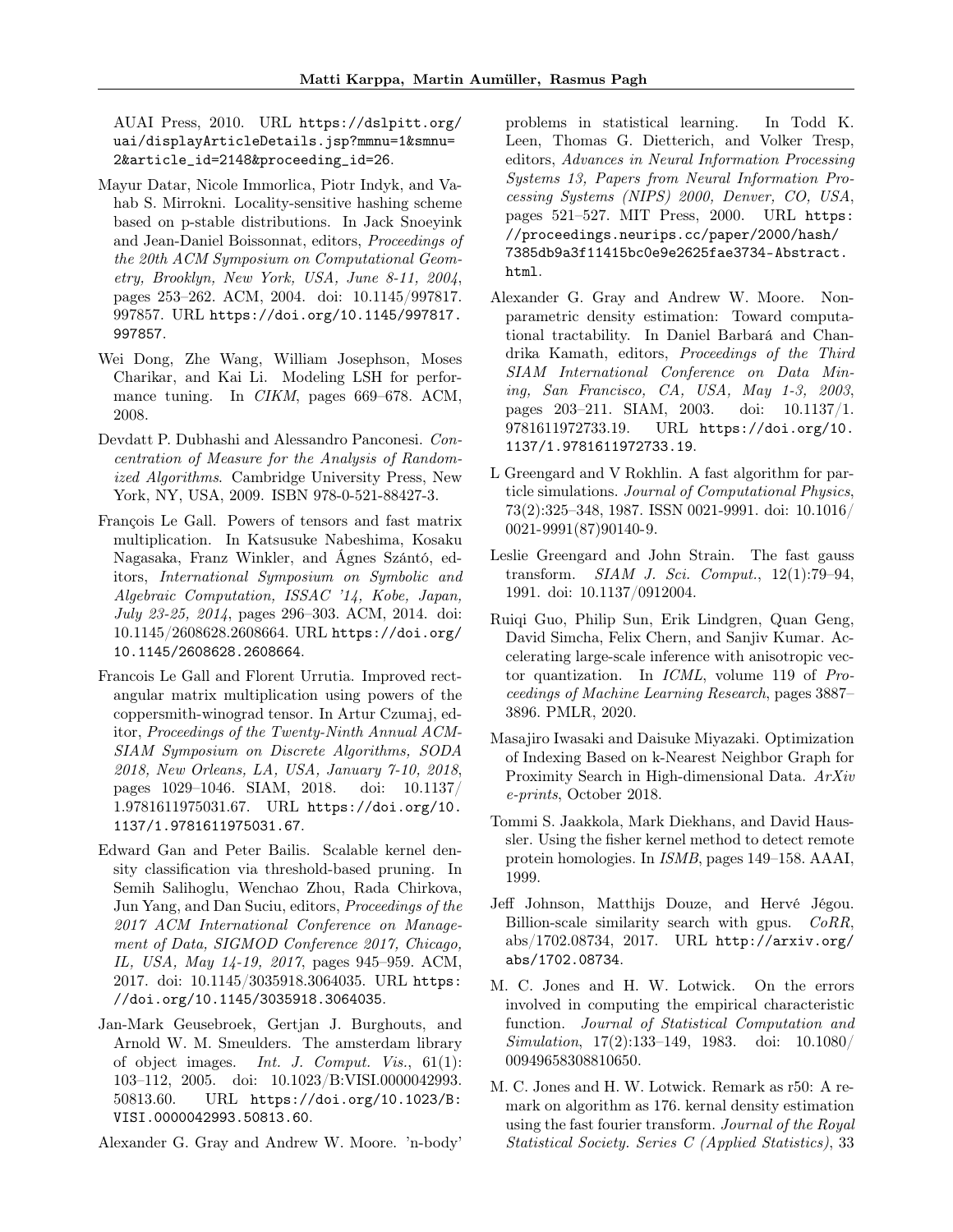(1):120–122, 1984. ISSN 00359254, 14679876. doi: 10.2307/2347674.

- <span id="page-11-0"></span>M. C. Jones, J. S. Marron, and S. J. Sheather. A brief survey of bandwidth selection for density estimation. Journal of the American Statistical Association, 91(433):401–407, 1996. doi: 10.1080/01621459. 1996.10476701. URL [https://www.tandfonline.](https://www.tandfonline.com/doi/abs/10.1080/01621459.1996.10476701) [com/doi/abs/10.1080/01621459.1996.10476701](https://www.tandfonline.com/doi/abs/10.1080/01621459.1996.10476701).
- <span id="page-11-12"></span>Bo Kågström, Per Ling, and Charles Van Loan. Gemm-based level 3 BLAS: high-performance model implementations and performance evaluation benchmark. ACM Trans. Math. Softw., 24(3):268–302, 1998. URL [http://portal.acm.org/citation.](http://portal.acm.org/citation.cfm?id=292395.292412) [cfm?id=292395.292412](http://portal.acm.org/citation.cfm?id=292395.292412).
- <span id="page-11-14"></span>Raehyun Kim, Jaeyoung Choi, and Myungho Lee. Optimizing parallel GEMM routines using autotuning with intel AVX-512. In Proceedings of the International Conference on High Performance Computing in Asia-Pacific Region, HPC Asia 2019, Guangzhou, China, January 14-16, 2019, pages 101–110. ACM, 2019. doi: 10. 1145/3293320.3293334. URL [https://doi.org/](https://doi.org/10.1145/3293320.3293334) [10.1145/3293320.3293334](https://doi.org/10.1145/3293320.3293334).
- <span id="page-11-10"></span>Donald Knuth. The Art of Computer Programming. Volume 1. Fundamental Algorithms. Addison-Wesley, Boston, MA, USA, 1997. ISBN 978-0-201- 89683-1. 3rd Edition.
- <span id="page-11-8"></span>Yann Lecun, Léon Bottou, Yoshua Bengio, and Patrick Haffner. Gradient-based learning applied to document recognition. Proceedings of the IEEE, 86(11): 2278–2324, 1998. doi: 10.1109/5.726791.
- <span id="page-11-2"></span>Dongryeol Lee and Alexander G. Gray. Fast highdimensional kernel summations using the monte carlo multipole method. In Daphne Koller, Dale Schuurmans, Yoshua Bengio, and Léon Bottou, editors, Advances in Neural Information Processing Systems 21, Proceedings of the Twenty-Second Annual Conference on Neural Information Processing Systems, Vancouver, British Columbia, Canada, December 8-11, 2008, pages 929–936. Curran Associates, Inc., 2008. URL [https:](https://proceedings.neurips.cc/paper/2008/hash/39059724f73a9969845dfe4146c5660e-Abstract.html) [//proceedings.neurips.cc/paper/2008/hash/](https://proceedings.neurips.cc/paper/2008/hash/39059724f73a9969845dfe4146c5660e-Abstract.html) [39059724f73a9969845dfe4146c5660e-Abstract.](https://proceedings.neurips.cc/paper/2008/hash/39059724f73a9969845dfe4146c5660e-Abstract.html) [html](https://proceedings.neurips.cc/paper/2008/hash/39059724f73a9969845dfe4146c5660e-Abstract.html).
- <span id="page-11-1"></span>Dongryeol Lee, Alexander G. Gray, and Andrew W. Moore. Dual-tree fast gauss transforms. In Advances in Neural Information Processing Systems 18 [Neural Information Processing Systems, NIPS 2005, December 5-8, 2005, Vancouver, British Columbia, Canada], pages 747-754, 2005. URL [https:](https://proceedings.neurips.cc/paper/2005/hash/9087b0efc7c7acd1ef7e153678809c77-Abstract.html) [//proceedings.neurips.cc/paper/2005/hash/](https://proceedings.neurips.cc/paper/2005/hash/9087b0efc7c7acd1ef7e153678809c77-Abstract.html) [9087b0efc7c7acd1ef7e153678809c77-Abstract.](https://proceedings.neurips.cc/paper/2005/hash/9087b0efc7c7acd1ef7e153678809c77-Abstract.html) [html](https://proceedings.neurips.cc/paper/2005/hash/9087b0efc7c7acd1ef7e153678809c77-Abstract.html).
- <span id="page-11-13"></span>Yinan Li, Jack J. Dongarra, and Stanimire Tomov. A note on auto-tuning GEMM for gpus. In Gabrielle Allen, Jaroslaw Nabrzyski, Edward Seidel, G. Dick van Albada, Jack J. Dongarra, and Peter M. A. Sloot, editors, Computational Science - ICCS 2009, 9th International Conference, Baton Rouge, LA, USA, May 25-27, 2009, Proceedings, Part I, volume 5544 of Lecture Notes in Computer Science, pages 884–892. Springer, 2009. doi: 10.1007/ 978-3-642-01970-8\\_89. URL [https://doi.org/](https://doi.org/10.1007/978-3-642-01970-8_89) [10.1007/978-3-642-01970-8\\_89](https://doi.org/10.1007/978-3-642-01970-8_89).
- <span id="page-11-6"></span>Yury A. Malkov and D. A. Yashunin. Efficient and robust approximate nearest neighbor search using hierarchical navigable small world graphs. *IEEE* Trans. Pattern Anal. Mach. Intell., 42(4):824–836, 2020.
- <span id="page-11-4"></span>William B. March, Bo Xiao, and George Biros. ASKIT: approximate skeletonization kernelindependent treecode in high dimensions. SIAM J. Sci. Comput., 37(2), 2015. doi: 10.1137/140989546. URL <https://doi.org/10.1137/140989546>.
- <span id="page-11-3"></span>Vlad I. Morariu, Balaji Vasan Srinivasan, Vikas C. Raykar, Ramani Duraiswami, and Larry S. Davis. Automatic online tuning for fast gaussian summation. In Daphne Koller, Dale Schuurmans, Yoshua Bengio, and Léon Bottou, editors, Advances in Neural Information Processing Systems 21, Proceedings of the Twenty-Second Annual Conference on Neural Information Processing Systems, Vancouver, British Columbia, Canada, December 8-11, 2008, pages 1113–1120. Curran Associates, Inc., 2008. URL [https:](https://proceedings.neurips.cc/paper/2008/hash/d96409bf894217686ba124d7356686c9-Abstract.html) [//proceedings.neurips.cc/paper/2008/hash/](https://proceedings.neurips.cc/paper/2008/hash/d96409bf894217686ba124d7356686c9-Abstract.html) [d96409bf894217686ba124d7356686c9-Abstract.](https://proceedings.neurips.cc/paper/2008/hash/d96409bf894217686ba124d7356686c9-Abstract.html) [html](https://proceedings.neurips.cc/paper/2008/hash/d96409bf894217686ba124d7356686c9-Abstract.html).
- <span id="page-11-11"></span>Nima Mousavi, 2012. URL [https://ece.uwaterloo.](https://ece.uwaterloo.ca/~nmousavi/Papers/Chernoff-Tightness.pdf) [ca/~nmousavi/Papers/Chernoff-Tightness.pdf](https://ece.uwaterloo.ca/~nmousavi/Papers/Chernoff-Tightness.pdf). Note.
- <span id="page-11-9"></span>NASA. Statlog (shuttle) data set. Donated by Jason Catlett to the UCI Machine Learning Repository. URL [https://archive.ics.uci.edu/ml/](https://archive.ics.uci.edu/ml/datasets/Statlog+(Shuttle)) [datasets/Statlog+\(Shuttle\)](https://archive.ics.uci.edu/ml/datasets/Statlog+(Shuttle)).
- <span id="page-11-5"></span>Yuval Netzer, Tao Wang, Adam Coates, Alessandro Bissacco, Bo Wu, and Andrew Y. Ng. Reading digits in natural images with unsupervised feature learning. In NIPS Workshop on Deep Learning and Unsupervised Feature Learning  $2011$ ,  $2011$ . URL [http://ufldl.stanford.edu/](http://ufldl.stanford.edu/housenumbers/nips2011_housenumbers.pdf) [housenumbers/nips2011\\_housenumbers.pdf](http://ufldl.stanford.edu/housenumbers/nips2011_housenumbers.pdf).
- <span id="page-11-7"></span>Bernd-Uwe Pagel, Flip Korn, and Christos Faloutsos. Deflating the dimensionality curse using multiple fractal dimensions. In ICDE, pages 589–598. IEEE Computer Society, 2000.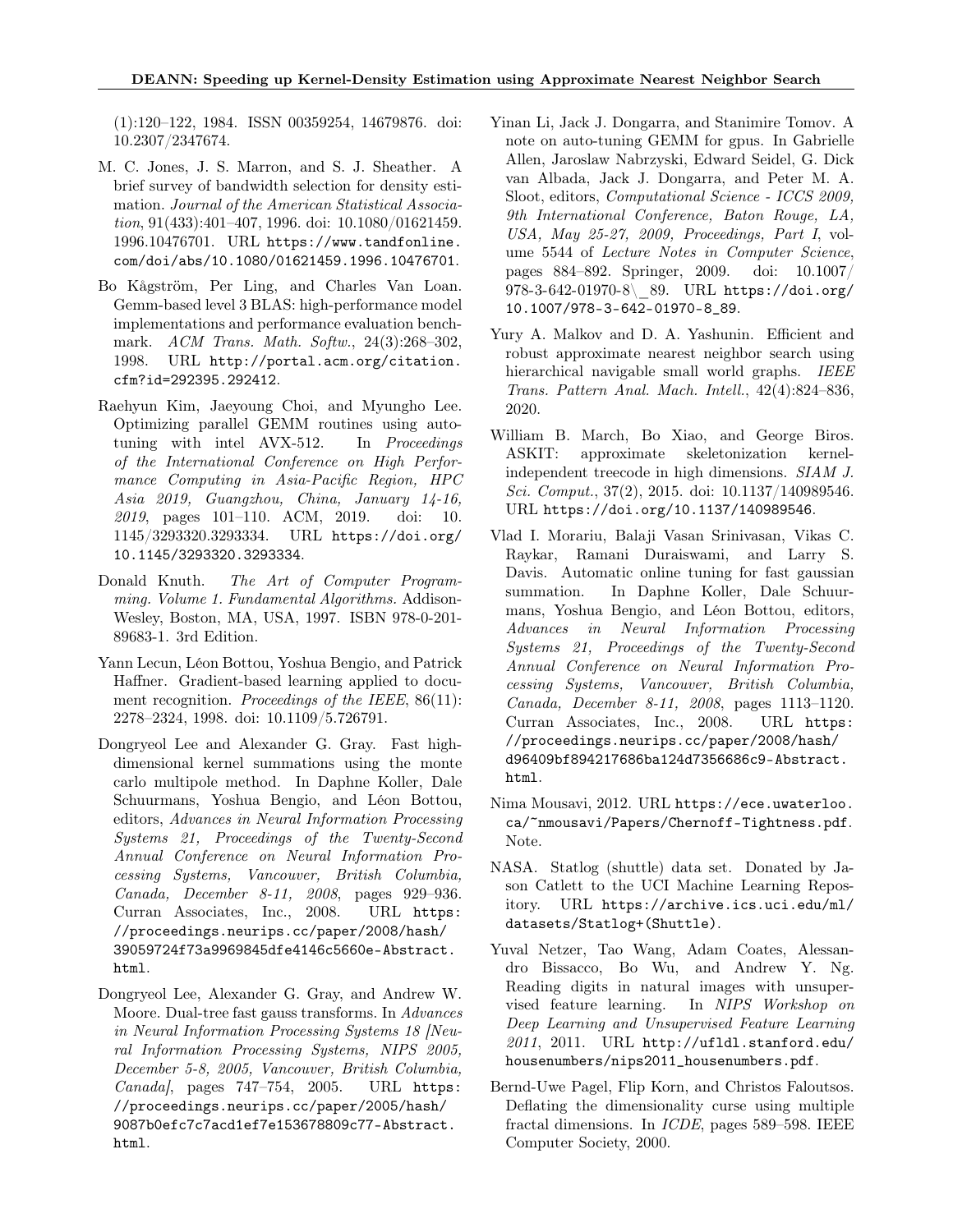- <span id="page-12-13"></span>Jagdish K. Patel and Campbell B. Read. Handbook of the Normal Distribution. Marcel Dekker, Inc., New York, NY, USA, 1982. ISBN 0-8247-1541-1.
- <span id="page-12-9"></span>F. Pedregosa, G. Varoquaux, A. Gramfort, V. Michel, B. Thirion, O. Grisel, M. Blondel, P. Prettenhofer, R. Weiss, V. Dubourg, J. Vanderplas, A. Passos, D. Cournapeau, M. Brucher, M. Perrot, and E. Duchesnay. Scikit-learn: Machine learning in Python. Journal of Machine Learning Research, 12: 2825–2830, 2011.
- <span id="page-12-8"></span>Jeffrey Pennington, Richard Socher, and Christopher D. Manning. Glove: Global vectors for word representation. In Alessandro Moschitti, Bo Pang, and Walter Daelemans, editors, Proceedings of the 2014 Conference on Empirical Methods in Natural Language Processing, EMNLP 2014, October 25- 29, 2014, Doha, Qatar, A meeting of SIGDAT, a Special Interest Group of the ACL, pages 1532– 1543. ACL, 2014. doi: 10.3115/v1/d14-1162. URL <https://doi.org/10.3115/v1/d14-1162>.
- <span id="page-12-4"></span>Jeff M. Phillips.  $\epsilon$ -samples for kernels. In Sanjeev Khanna, editor, Proceedings of the Twenty-Fourth Annual ACM-SIAM Symposium on Discrete Algorithms, SODA 2013, New Orleans, Louisiana, USA, January 6-8, 2013, pages 1622–1632. SIAM, 2013. doi: 10.1137/1.9781611973105.116. URL [https:](https://doi.org/10.1137/1.9781611973105.116) [//doi.org/10.1137/1.9781611973105.116](https://doi.org/10.1137/1.9781611973105.116).
- <span id="page-12-6"></span>Jeff M. Phillips and Wai Ming Tai. Near-optimal coresets of kernel density estimates. Discret. Comput. Geom., 63(4):867–887, 2020. doi: 10.1007/ s00454-019-00134-6. URL [https://doi.org/10.](https://doi.org/10.1007/s00454-019-00134-6) [1007/s00454-019-00134-6](https://doi.org/10.1007/s00454-019-00134-6).
- <span id="page-12-3"></span>Parikshit Ram, Dongryeol Lee, William B. March, and Alexander G. Gray. Linear-time algorithms for pairwise statistical problems. In Yoshua Bengio, Dale Schuurmans, John D. Lafferty, Christopher K. I. Williams, and Aron Culotta, editors, Advances in Neural Information Processing Systems 22: 23rd Annual Conference on Neural Information Processing Systems 2009. Proceedings of a meeting held 7-10 December 2009, Vancouver, British Columbia, Canada, pages 1527–1535. Curran Associates, Inc., 2009. URL [https:](https://proceedings.neurips.cc/paper/2009/hash/2421fcb1263b9530df88f7f002e78ea5-Abstract.html) [//proceedings.neurips.cc/paper/2009/hash/](https://proceedings.neurips.cc/paper/2009/hash/2421fcb1263b9530df88f7f002e78ea5-Abstract.html) [2421fcb1263b9530df88f7f002e78ea5-Abstract.](https://proceedings.neurips.cc/paper/2009/hash/2421fcb1263b9530df88f7f002e78ea5-Abstract.html) [html](https://proceedings.neurips.cc/paper/2009/hash/2421fcb1263b9530df88f7f002e78ea5-Abstract.html).
- <span id="page-12-2"></span>Erich Schubert, Arthur Zimek, and Hans-Peter Kriegel. Generalized outlier detection with flexible kernel density estimates. In Mohammed Javeed Zaki, Zoran Obradovic, Pang-Ning Tan, Arindam Banerjee, Chandrika Kamath, and Srinivasan Parthasarathy, editors, Proceedings of the 2014 SIAM International Conference on Data Mining, Philadelphia, Pennsylvania, USA, April 24-26,

2014, pages 542–550. SIAM, 2014. doi: 10.1137/ 1.9781611973440.63. URL [https://doi.org/10.](https://doi.org/10.1137/1.9781611973440.63) [1137/1.9781611973440.63](https://doi.org/10.1137/1.9781611973440.63).

- <span id="page-12-1"></span>scikit-learn developers. scikit-learn user guide, 2021. URL [https://scikit-learn.org/stable/](https://scikit-learn.org/stable/user_guide.html) [user\\_guide.html](https://scikit-learn.org/stable/user_guide.html). Version 0.24.2.
- <span id="page-12-11"></span>Bernard W. Silverman. Algorithm as 176: Kernel density estimation using the fast fourier transform. Journal of the Royal Statistical Society. Series C (Applied Statistics), 31(1):93–99, 1982. ISSN 00359254, 14679876. doi: 10.2307/2347084.
- <span id="page-12-0"></span>Bernard W. Silverman. Density Estimation for Statistics and Data Analysis. Chapman and Hall, London, 1986. ISBN 0-412-24620-1.
- <span id="page-12-7"></span>Paris Siminelakis, Kexin Rong, Peter Bailis, Moses Charikar, and Philip Levis. Rehashing kernel evaluation in high dimensions. In Kamalika Chaudhuri and Ruslan Salakhutdinov, editors, Proceedings of the 36th International Conference on Machine Learning, ICML 2019, 9-15 June 2019, Long Beach, California, USA, volume 97 of Proceedings of Machine Learning Research, pages 5789–5798. PMLR, 2019. URL [http://proceedings.mlr.press/v97/](http://proceedings.mlr.press/v97/siminelakis19a.html) [siminelakis19a.html](http://proceedings.mlr.press/v97/siminelakis19a.html).
- <span id="page-12-12"></span>Eric V Slud. Distribution inequalities for the binomial law. The Annals of Probability, 5(3):404–412, 1977.
- <span id="page-12-10"></span>US Census Bureau. Us census data (1990) data set. Donated by Chris Meek, Bo Thiesson, and David Heckerman to the UCI Machine Learning Repository. URL [https://archive.ics.uci.edu/ml/](https://archive.ics.uci.edu/ml/datasets/US+Census+Data+(1990)) [datasets/US+Census+Data+\(1990\)](https://archive.ics.uci.edu/ml/datasets/US+Census+Data+(1990)).
- <span id="page-12-15"></span>Da Yan, Wei Wang, and Xiaowen Chu. Demystifying tensor cores to optimize half-precision matrix multiply. In 2020 IEEE International Parallel and Distributed Processing Symposium (IPDPS), New Orleans, LA, USA, May 18-22, 2020, pages 634–643. IEEE, 2020. doi: 10.1109/IPDPS47924. 2020.00071. URL [https://doi.org/10.1109/](https://doi.org/10.1109/IPDPS47924.2020.00071) [IPDPS47924.2020.00071](https://doi.org/10.1109/IPDPS47924.2020.00071).
- <span id="page-12-14"></span>Xianyi Zhang, Qian Wang, and Yunquan Zhang. Model-driven level 3 BLAS performance optimization on loongson 3a processor. In 18th IEEE International Conference on Parallel and Distributed Systems, ICPADS 2012, Singapore, December 17- 19, 2012, pages 684–691. IEEE Computer Society, 2012. doi: 10.1109/ICPADS.2012.97. URL <https://doi.org/10.1109/ICPADS.2012.97>.
- <span id="page-12-5"></span>Yan Zheng, Jeffrey Jestes, Jeff M. Phillips, and Feifei Li. Quality and efficiency for kernel density estimates in large data. In Kenneth A. Ross, Divesh Srivastava, and Dimitris Papadias, editors, Proceedings of the ACM SIGMOD International Conference on Management of Data, SIGMOD 2013, New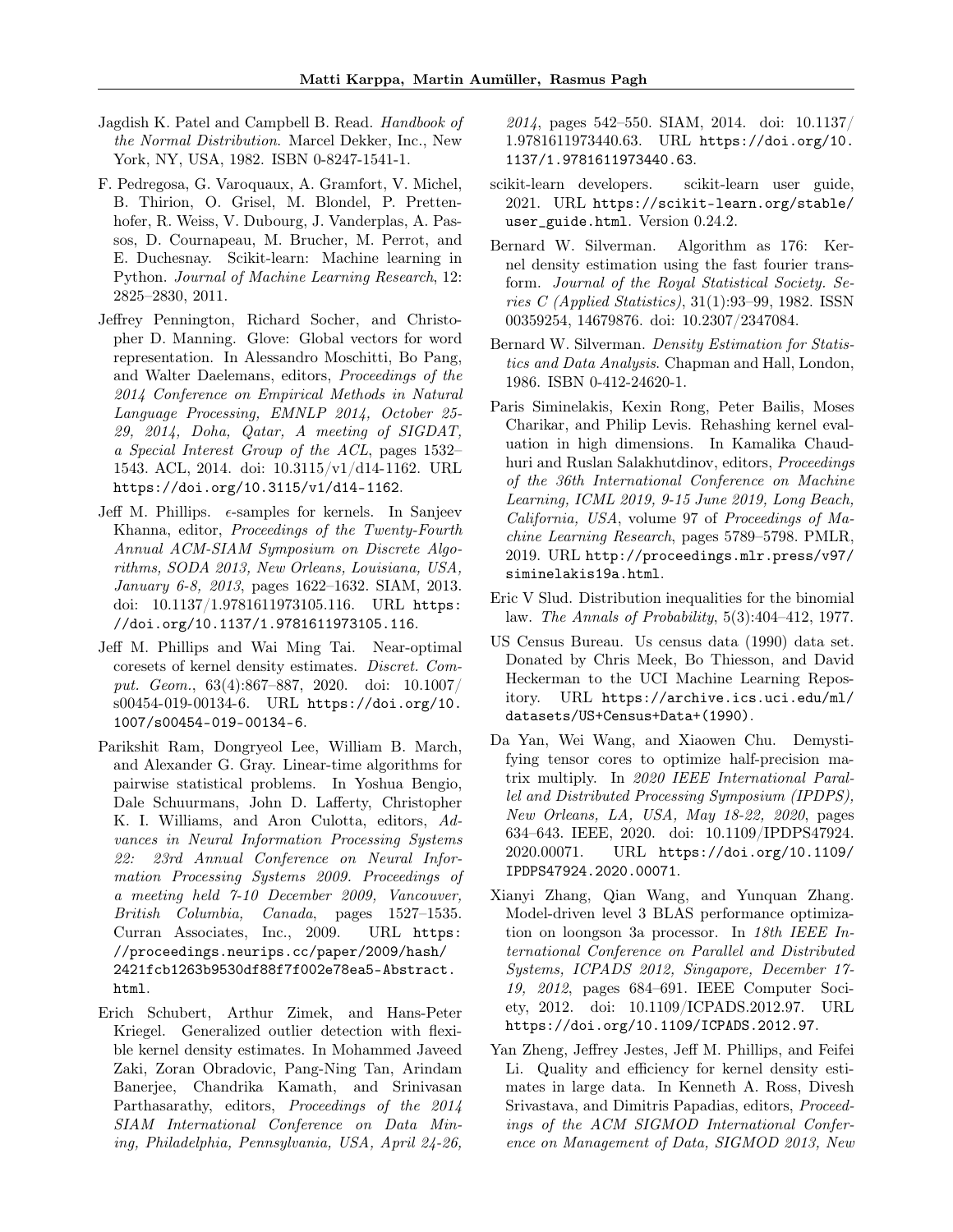York, NY, USA, June 22-27, 2013, pages 433–444. ACM, 2013. doi: 10.1145/2463676.2465319. URL <https://doi.org/10.1145/2463676.2465319>.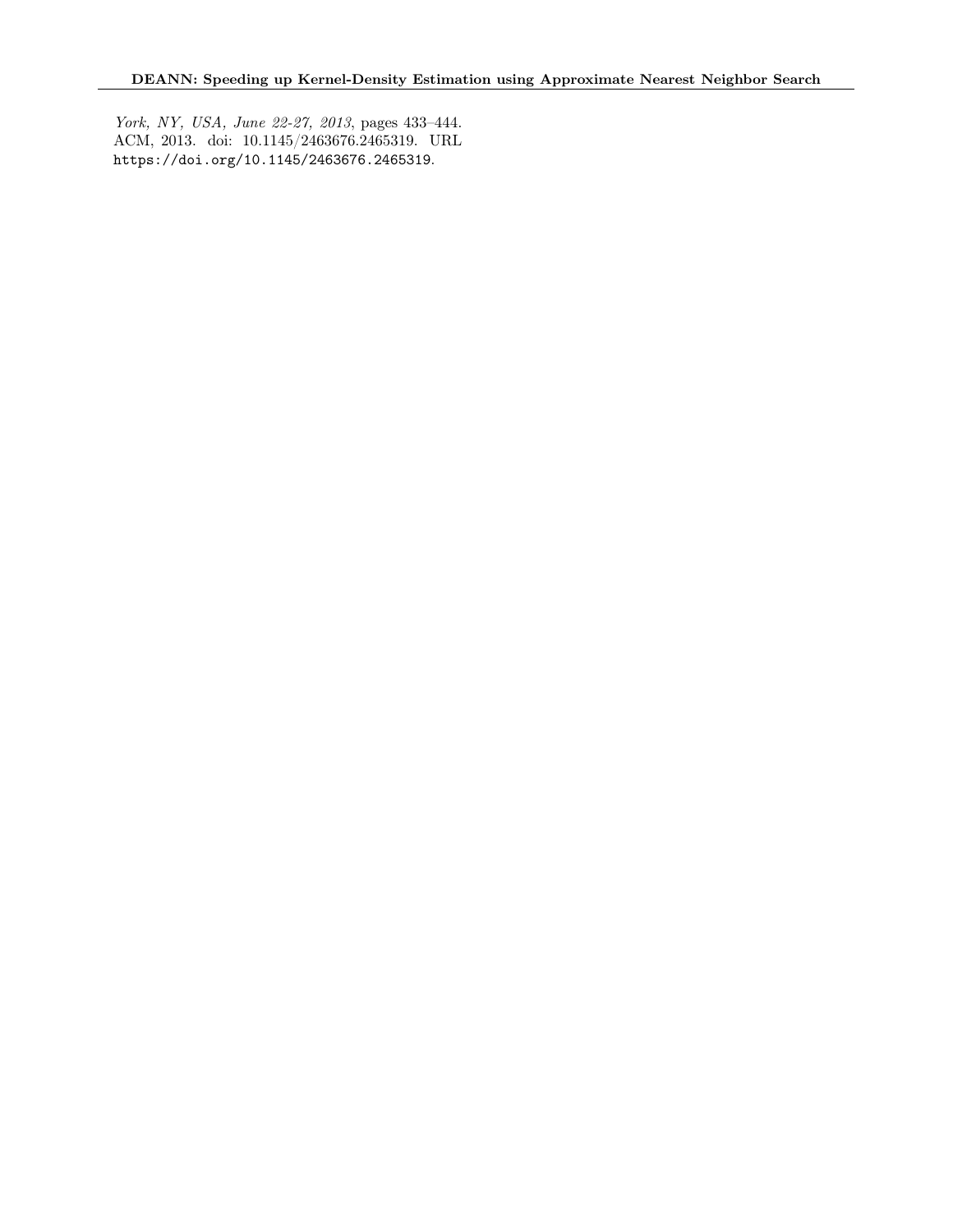# Supplementary Material: DEANN: Speeding up Kernel-Density Estimation using Approximate Nearest Neighbor Search

## A Asymptotic notation

We use the asymptotic notation as defined by [Knuth](#page-11-10) [\(1997,](#page-11-10) Section 1.2.11). For  $f, g : \mathbb{N} \to \mathbb{N}$ , we write  $f(n) = O(g(n))$  if there exist positive constants  $n_0$  and M such that  $f(n) \leq Mg(n)$  for all  $n \geq n_0$ . We also write  $f(n) = \Omega(g(n))$  if there exist positive constants  $n_0$  and L such that  $f(n) \ge Lg(n)$  for all  $n \ge n_0$ . We write  $f(n) = \Theta(g(n))$  if  $f(n) = O(g(n))$  and  $f(n) = \Omega(g(n))$ .

Finally, for real-valued functions  $f : \mathbb{N} \to \mathbb{R}$ , we write  $f(n) = o(1)$  if  $\lim_{n \to \infty} |f(n)| = 0$ .

# <span id="page-14-0"></span>B Related work and historical perspectives on KDE

This section provides an extended discussion on the related work, and especially the historical discussion on earlier work.

Early developments in nontrivial computation of the KDE in low dimensions include methods based on the Fast Fourier Transform, such as [Silverman](#page-12-11) [\(1982\)](#page-12-11) and [Jones and Lotwick](#page-10-10) [\(1983,](#page-10-10) [1984\)](#page-10-11) for the univariate KDE, the Fast Multipole Method [\(Greengard and Rokhlin, 1987\)](#page-10-12), and the Fast Gauss Transform [\(Greengard and Strain,](#page-10-13) [1991\)](#page-10-13). This line of work has been followed by a line of dual-tree data structures [\(Gray and Moore, 2000,](#page-10-1) [2003;](#page-10-2) [Lee et al., 2005;](#page-11-1) [Ram et al., 2009\)](#page-12-3). However, these methods suffer from the curse of dimensionality. An attempt to mitigate this effect in higher dimensions with *subspace trees*, applying dimension reduction technologies such as Principal Component Analysis (PCA) together with random sampling, was presented by [Lee and Gray](#page-11-2) [\(2008\)](#page-11-2), but even this method requires  $\Theta(\frac{1}{\epsilon^2})$  samples.

[Morariu et al.](#page-11-3) [\(2008\)](#page-11-3) presented an algorithm based on tree data structures and Improved Fast Gauss Trans-form along with an implementation called FigTree. [March et al.](#page-11-4) [\(2015\)](#page-11-4) presented ASKIT, a tree-based spacepartitioning method based on treecodes that can make efficient use of the low-rank block structure of the matrix of pairwise kernel evaluations of the data points even in high dimensions when such structure exists. They also provided an implementation of ASKIT as free software.[7](#page-14-1)

Another line of research is focused on finding subsamples of the data set that preserve the KDE values with arbitrary queries up to an approximation factor, called  $\epsilon$ -samples or coresets [\(Phillips, 2013;](#page-12-4) [Zheng et al., 2013;](#page-12-5) [Phillips and Tai, 2020\)](#page-12-6). However, despite offering better approximation guarantees, asymptotically coresets require a similar  $\Theta(\frac{1}{\epsilon^2})$  number of samples as simple Random Sampling.

There are also other approaches to subsampling the dataset, such as Kernel Herding [\(Chen et al., 2010\)](#page-9-11), and also HBS [\(Siminelakis et al., 2019\)](#page-12-7) and the independent subsampling of hash tables in [\(Backurs et al., 2019\)](#page-9-2).

[Charikar and Siminelakis](#page-9-1) [\(2017\)](#page-9-1) applied importance sampling to model the KDE values through the collision probability of the Euclidean Locality Sensitive Hashing (ELSH) scheme of [Datar et al.](#page-10-3) [\(2004\)](#page-10-3) to create a data structure called Hashing Based Estimators (HBE). This data structure presented first asymptotical improvement with theoretical guarantees over simple RS in high dimensions. In particular, HBE improves upon RS in the regime where a large amount of the contribution comes from a small number of dataset points close to the query point.

The theoretical nature of the results of [Charikar and Siminelakis](#page-9-1) [\(2017\)](#page-9-1) were made more practical by [Siminelakis](#page-12-7) [et al.](#page-12-7) [\(2019\)](#page-12-7) who presented a data structure using Hashing Based Sketches (HBS). Roughly, the idea of their KDE estimation algorithm is to first subsample the dataset into a number of sketches using ELSH and weighted

<span id="page-14-1"></span> $7$ Available at <https://padas.oden.utexas.edu/libaskit/>.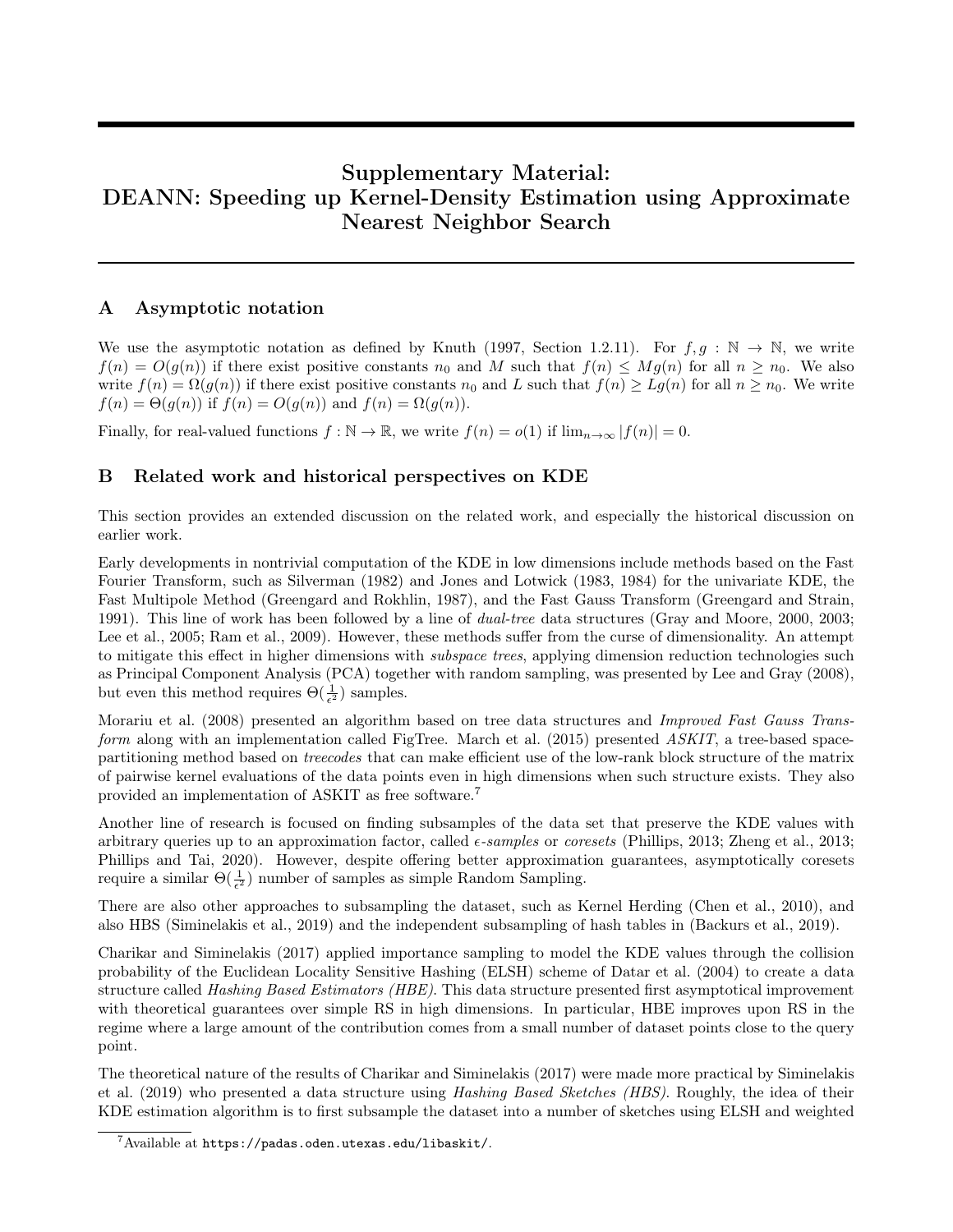sampling, and then construct the HBE estimators from these subsampled datasets by reapplying ELSH, thus "rehashing" the dataset. They also presented an adaptive variant of the algorithm whereby the ELSH data structures are constructed at a number of levels, each containing an increasing number of hash tables, corresponding to a lower bound of the estimated KDE value. Assuming a sufficiently large KDE estimate can be made, the query terminates early, but otherwise continues to a larger number of hash tables. They also provide an im-plementation of their algorithm as free software<sup>[8](#page-15-1)</sup> that can be used for comparison. They showed empirically in [\(Siminelakis et al., 2019\)](#page-12-7) that their HBE implementation is competitive with ASKIT and in some performs an order of magnitude better than ASKIT.

Another improvement on the HBE scheme was presented by [Backurs et al.](#page-9-2) [\(2019\)](#page-9-2) who improved on the space usage of the algorithm by observing that HBE tends to store the same points in several hash tables. They showed that, for each hash table, it suffices to include each point hashed to the table with a certain probability to guarantee that the point is stored in approximately one hash table, and the approximation guarantees of HBE are still sufficiently preserved. They provided a Python implementation<sup>[9](#page-15-2)</sup> and used the number of kernel function evaluations as a proxy for the runtime in their experiments.

In recent work, [Charikar et al.](#page-9-3) [\(2020\)](#page-9-3) provided asymptotic improvements in running time and space complexity by using data-dependent LSH.

## <span id="page-15-0"></span>C Proof of Lemma [2](#page-3-1)

In this appendix, we present the proof of Lemma [2.](#page-3-1) The proof is presented for completeness only without any claim to originality. While the result is well known, it seems to be difficult to find a useful version of the proof in the literature.

We need the following form of the Chernoff bound in the proof.

**Lemma 8** (Chernoff [\(Dubhashi and Panconesi, 2009,](#page-10-14) Theorem 1.1, pp. 6–7)). Let  $X = \sum_{i=1}^{n} X_i$  where  $X_i \in [0, 1]$ are independently distributed random variables. Then, for  $\epsilon > 0$ ,

<span id="page-15-3"></span>
$$
\Pr[X > (1 + \epsilon) \mathbb{E}[X]] \le \exp\left(-\frac{\epsilon^2}{3} \mathbb{E}[X]\right),\tag{3}
$$

<span id="page-15-5"></span>
$$
\Pr[X < (1 - \epsilon) \, \mathcal{E}[X]] \le \exp\left(-\frac{\epsilon^2}{2} \, \mathcal{E}[X]\right) \,. \tag{4}
$$

We recall Lemma [2.](#page-3-1) We bound the number of random samples required using the Chernoff bound with respect to an arbitrary constant probability  $\delta$ .

**Lemma 2** (Random Sampling). Let  $X \subseteq \mathbb{R}^d$ ,  $y \in \mathbb{R}^d$ . Let  $\tau \in (0,1)$  such that  $\text{KDE}_X(y) \geq \tau$ . Drawing a uniform random sample  $X' \subseteq X$  (with repetition) of size  $m = O(\frac{1}{\varepsilon^2 \tau})$  and computing  $\text{KDE}_{X'}(y)$  yields an unbiased  $(1+\varepsilon)$ -approximation of  $\text{KDE}_X(y)$ , with constant probability.

*Proof.* Fix constant  $0 < \delta < 1$ . Let  $X' = (x'_1, x'_2, \ldots, x'_m)$  be the random sample such that each  $x'_i$  is drawn from X independently and uniformly distributed at random with repetition. We treat each  $x_i'$  as a random variable taking values from the set  $X$  and hold the query vector  $y$  arbitrary but fixed.

For all  $i = 1, 2, ..., m$ , define  $Z_i = K_h(x'_i, y)$  where  $K_h : \mathbb{R}^d \times \mathbb{R}^d \to [0, 1]$  is the kernel function; without loss of generality, we may assume all  $Z_i$  satisfy  $0 \le Z_i \le 1$  by dividing the value of the kernel function with an appropriate constant. Clearly,  $E[Z_i] = \frac{1}{n} \sum_{j=1}^n K_h(x_i, y) = \mu$ , so each  $Z_i$  is an unbiased estimator for  $\mu = \text{KDE}_X(y).$ 

Letting  $Z = \sum_{i=1}^{m} Z_i$ , we get by linearity of expectation that  $E[Z] = m E[Z_i] = m\mu \ge m\tau$ . From Equation [\(3\)](#page-15-3), we get

<span id="page-15-4"></span>
$$
\Pr[Z > (1 + \epsilon)\mu] \le \exp\left(-\frac{\epsilon^2}{3}m\mu\right) \le \exp\left(-\frac{\epsilon^2}{3}m\tau\right). \tag{5}
$$

<span id="page-15-1"></span><sup>8</sup>Available at <https://github.com/kexinrong/rehashing>.

<span id="page-15-2"></span> $^{9}$ Available at [https://github.com/talwagner/efficient\\_kde/](https://github.com/talwagner/efficient_kde/).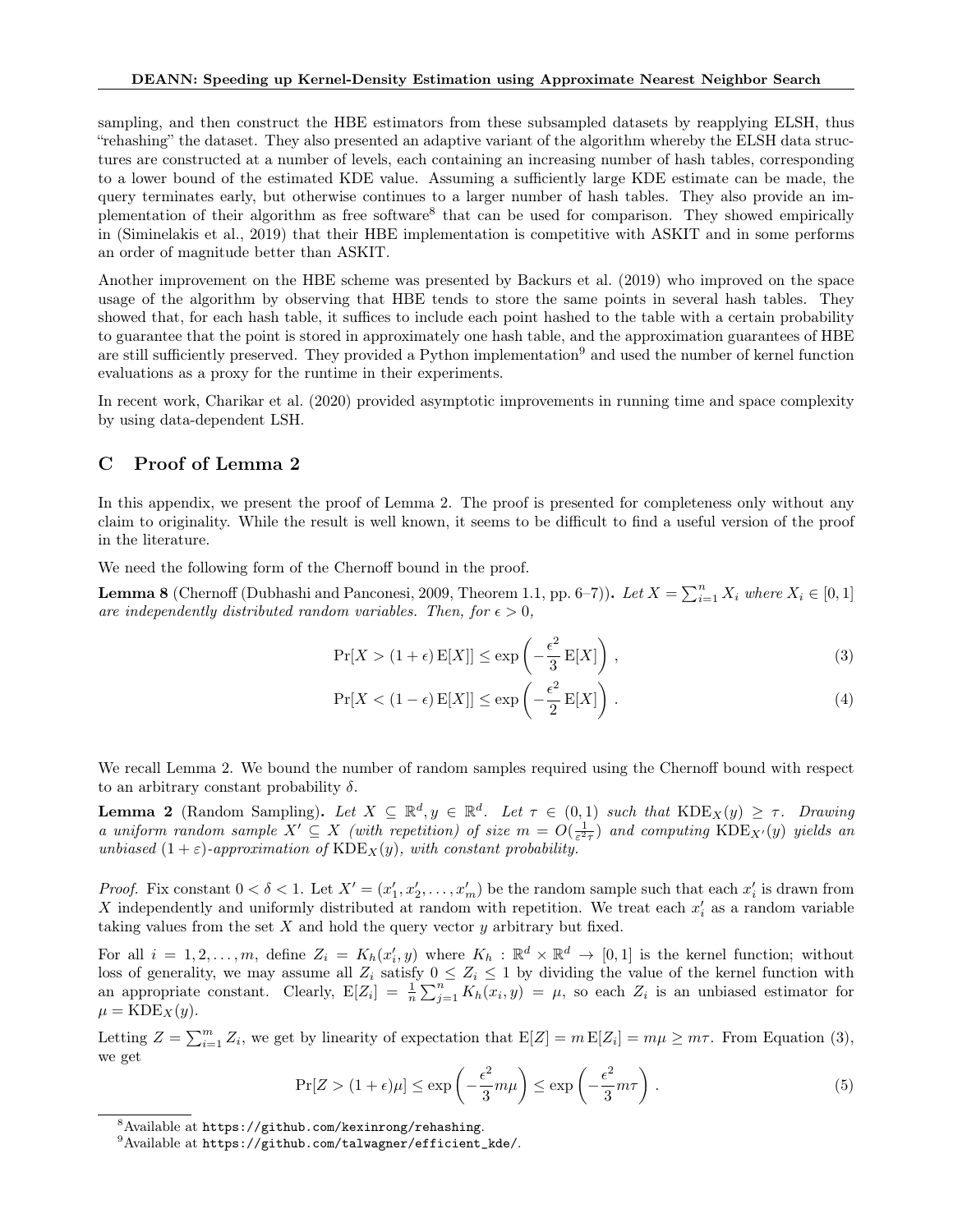If we let the probability on the right hand side of Equation [\(5\)](#page-15-4) be less than or equal to the constant  $\delta$ , we get

$$
-\frac{\epsilon^2}{3}m\tau\leq\ln\delta\,,
$$

and solving for m,

$$
m \ge \frac{3\ln\frac{1}{\delta}}{\epsilon^2 \tau},\tag{6}
$$

and by the same argument, Equation [\(4\)](#page-15-5) yields the same bound on  $m$  up to constant, so we can thus conclude that  $m = O(\frac{1}{\varepsilon^2 \tau})$  samples suffice to bound the error to the desired range.  $\Box$ 

It should be noted that, although not present in the statement of Lemma [2,](#page-3-1) the number of random samples  $m$ depends on the constant  $\delta$  by a factor of  $\ln \frac{1}{\delta}$ .

Furthermore, Lemma [2](#page-3-1) is tight up to a constant. To see why, we must consider a worst-case input that consists of vectors such that a  $\tau$ -fraction of the dataset has kernel value of 1 and the remainder are (essentially) 0. The random sample can be modelled as a sum of Bernoulli variables such that the kernel values are either 0 or 1 with probability  $\tau$ , which yields the correct KDE in expectation.

This input has a geometric interpretation, where the query is situated such with respect to the dataset that a significant fraction (a  $\tau$ -fraction) of the dataset essentially coincides with the query vector (possibly up to a negligible amount of additive noise), and the remainder of the dataset resides infinitely far (with respect to the exponential decay of the kernel). This is precisely the regime where we are looking for a needle in the haystack and nearest neighbors essentially determine the KDE value, but we need to look at a large fraction of the dataset at random to be able to find the needle.

We will show that, with such input, the Chernoff bound is tight up to a constant, which implies that also the required size of the sample is tight up to a constant. To show this, we need the following lemma that we have restated in the notation presented here.

<span id="page-16-1"></span>**Lemma 9** [\(Slud](#page-12-12) [\(1977,](#page-12-12) Theorem 2.1)). Let  $0 \le \tau \le \frac{1}{4}$  and  $\varepsilon > 0$ . Let  $X = \sum_{i=1}^{m} X_i$  with  $X_i \sim \text{Bernoulli}(\tau)$ . Then √

$$
\Pr[X \ge (1+\varepsilon)m\tau] \ge 1 - \Phi\left(\frac{\varepsilon\sqrt{m\tau}}{\sqrt{1-\tau}}\right) > 1 - \Phi(2\varepsilon\sqrt{m\tau}),
$$

where  $\Phi$  is the standard normal cumulative distribution function.

**Lemma 10.** Lemma [2](#page-3-1) is tight up to a constant for worst-case input.

Proof. This proof is almost the same as given by [Mousavi](#page-11-11) [\(2012\)](#page-11-11) and is presented here for completeness without claim to originality.

Let us denote random variables  $X_i$  for  $i = 1, 2, ..., m$  such that each  $X_i \sim \text{Bernoulli}(\tau)$ , yielding the worst-case input, drawn independently and identically distributed. As before,  $X = \sum_{i=1}^{m} X_i$ , so  $E[X] = m\tau$ . Let us approximate X with the normal distribution using Lemma [9.](#page-16-1) It is known [\(Patel and Read, 1982,](#page-12-13) Equation 3.7.2) that, for  $x > 0$ ,

$$
1 - \Phi \ge \frac{1 - \sqrt{1 - \exp(-x^2)}}{2}
$$

Furthermore, by the fact that  $1 - \sqrt{x} \ge \frac{1-x}{2}$ , we can approximate

<span id="page-16-2"></span>
$$
\Pr[X \ge (1+\varepsilon)E[X]] \ge 1 - \Phi(2\varepsilon\sqrt{m\tau}) \ge \frac{1 - \sqrt{1 - \exp(-\varepsilon^2 m\tau)}}{2} \ge \frac{\exp(-\varepsilon^2 m\tau)}{4},\tag{7}
$$

.

and since Equation [\(7\)](#page-16-2) is of the same form as the Chernoff bounds of Lemma [8,](#page-15-5) we can conclude by the same argument as in the proof of Lemma [2](#page-3-1) that the bound is tight up to a constant for the worst-case input. П

#### <span id="page-16-0"></span>D Proof of Lemma [5](#page-4-2)

We recall Lemma [5.](#page-4-2)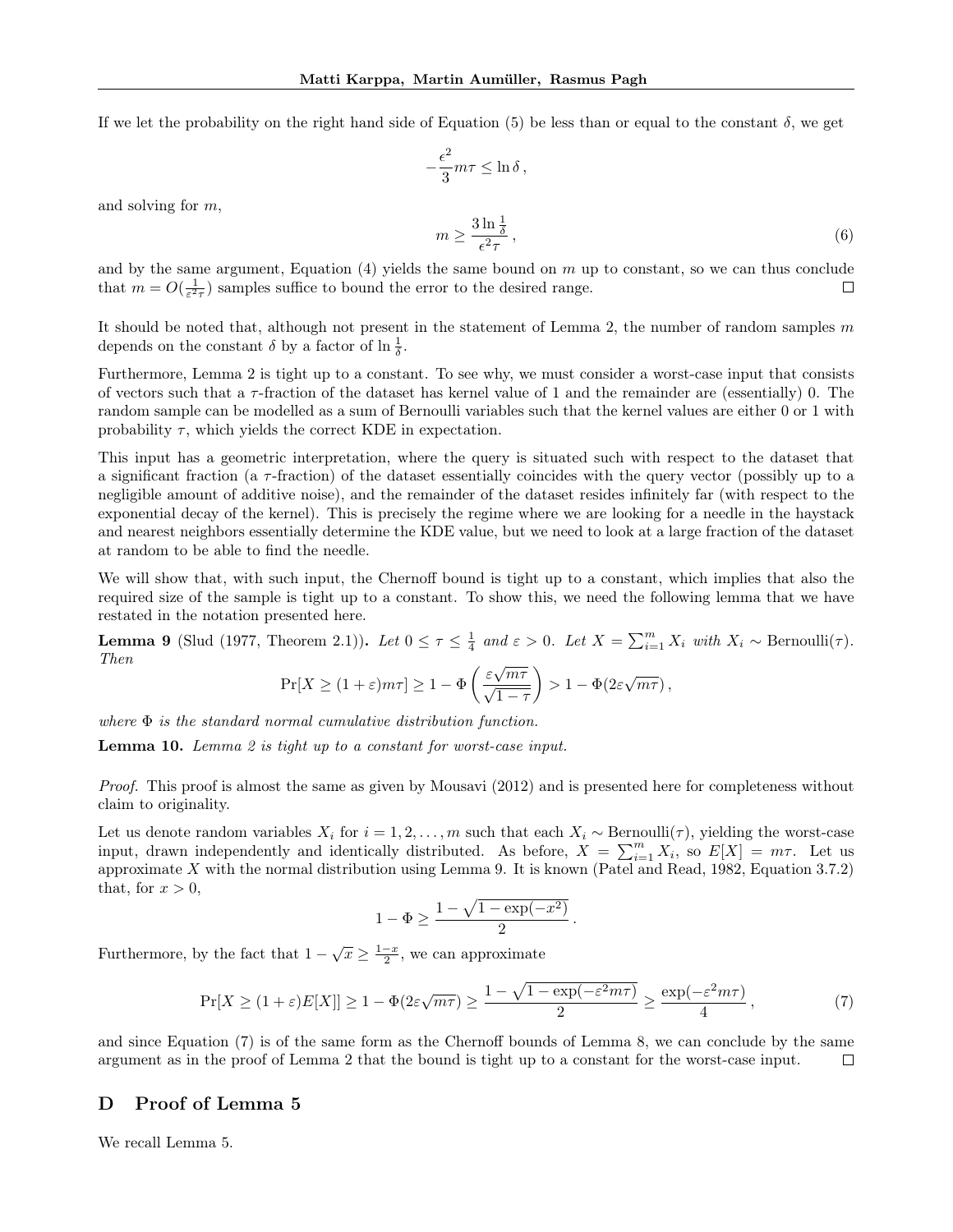**Lemma 5.** Given  $\alpha, 1/\beta > 0$ ,  $X \subseteq \mathbb{R}^d$  with  $|X| = n$ , and  $y \in \mathbb{R}^d$ , assume that  $||x'_i - y||_2^2 = \alpha((i + 1)/n)^{\beta}$  for  $i \in [n]$ . For the Gaussian kernel  $K_h(x, y) = \exp(-||x - y||_2^2/(2h^2))$ , it holds that

- (a) If  $h^2 = (\alpha/2)n^{-\beta}$ , the contribution of the first  $k = \Theta(\log^{1/\beta} n)$  nearest neighbors is a  $(1+o(1))$ -approximation of the KDE value.
- (b) Let  $\tau \in (0,1)$ . If  $h^2 \leq (\alpha/2)n^{-\beta}/\ln(1/\tau)$ , KDE<sub>X</sub>(y)  $\leq \tau$ .
- (c) If  $h^2 \geq \ln(1/(1-\delta))\alpha/(2\beta)$ , KDE<sub>X</sub>(y)  $\geq 1-\delta$ .

*Proof.* With  $h^2 = (\alpha/2)n^{-\beta}$  the kernel evaluates to  $K_h(x'_i, y) = \exp(-(i+1)^{\beta})$ . With  $k = \Theta(\log^{1/\beta} n)$ , we get that  $K_h(x'_i, y) = \exp(-(i+1)^{\beta}) = o(1/n)$  for all  $i \geq k$ . Thus  $KDE_{(x'_k, ..., x'_{n-1})}(y) = n o(1/n) = o(1)$ , which proves the first statement.

For the second statement, observe that with  $h^2 \ge (\alpha/2)n^{-\beta}/\ln(1/\tau)$ , already the nearest neighbor evaluates to  $K_h(x'_0, y) = \exp(-1/\ln(1/\tau)) = \tau$ . Since all other data points contribute at most  $\tau$ , KDE<sub>X</sub>(y)  $\leq \tau$ .

Finally, by the inequality of arithmetic and geometric means we can lower bound the KDE value as follows:

$$
1/n \sum_{i=0}^{n-1} \exp(-\alpha((i+1)/n)^{\beta}(1/h^2)) \ge \prod_{i=0}^{n-1} \exp(-\alpha(i+1)^{\beta}n^{-\beta-1}(1/h^2))
$$
  
=  $\exp\left(-(\alpha/(h^2n^{\beta+1})) \sum_{i=1}^{n} i^{\beta}\right)$   
 $\ge \exp(-(\alpha/(h^2\beta))) \ge 1 - \delta.$ 

Here, we used that  $\sum_{i=1}^{n} i^{\beta} = \frac{n^{\beta+1}}{\beta+1} + O(n^{\beta})$  and thus, asymptotically for large enough  $n, \sum_{i=1}^{n} i^{\beta} < n^{\beta+1}/\beta$ .

## <span id="page-17-0"></span>E Proof of Lemma [7](#page-4-3)

We recall Lemma [7.](#page-4-3)

**Lemma 7.** Let  $\varepsilon > 0$ , and  $\text{KDE}_X(y) \geq \tau$ . If  $(k, \delta)$  dominates  $\text{KDE}_X(y)$ , then using  $m = \Theta\left(\frac{\delta}{\varepsilon^2 \tau}\right)$  samples guarantees that with constant probability,  $\widehat{KDE}_X(y)$  is a  $(1 + \varepsilon)$ -approximation.

*Proof.* Given y, let  $X = (x'_0, \ldots, x'_{n-1})$  be ordered in increasing order by distance to y. Given  $\varepsilon' > 0$  to be set later, let  $(n-k)RS_{(x'_{k},...,x'_{n-1})}(y)$  be the value of an  $(1+\varepsilon')$  approximation of  $(n-k)KDE_{(x'_{k},...,x'_{n-1})}(y)$ . We compute:

$$
\sum_{i=0}^{k-1} K_h(x'_i, y) + (n - k)RS_{(x'_k, \dots, x'_{n-1})}(y) \le \sum_{i=0}^{k-1} K_h(x'_i, y) + (1 + \varepsilon') \sum_{i=k}^{n-1} K_h(x'_i, y)
$$

$$
= nKDE(y) + \varepsilon' \sum_{i=k}^{n-1} K_h(x'_i, y)
$$

$$
= n(KDE(y) + \varepsilon' \delta KDE(y)).
$$

This means that to compute a  $(1+\varepsilon)$  approximation, it suffices to compute a  $(1+\varepsilon') = (1+\varepsilon/\delta)$  approximation on  $(x'_k, \ldots, x'_{n-1})$ . Since  $\text{KDE}_{(x'_k, \ldots, x'_{n-1})}(y) \geq \delta \tau$ , a sample of  $\Theta\left(\frac{\delta}{\varepsilon^2 \tau}\right)$  elements suffices to guarantee a  $(1 + \varepsilon')$ approximation with constant probability.  $\Box$ 

#### <span id="page-17-1"></span>F Naïve algorithm

In this section, we describe how matrix multiplication can be used to speed up the evaluation of the naive KDE sum when the kernel is Euclidean. We make no claims of originality, but simply present the material here for completeness. In this section, we treat the dataset X as a row-major  $n \times d$  matrix.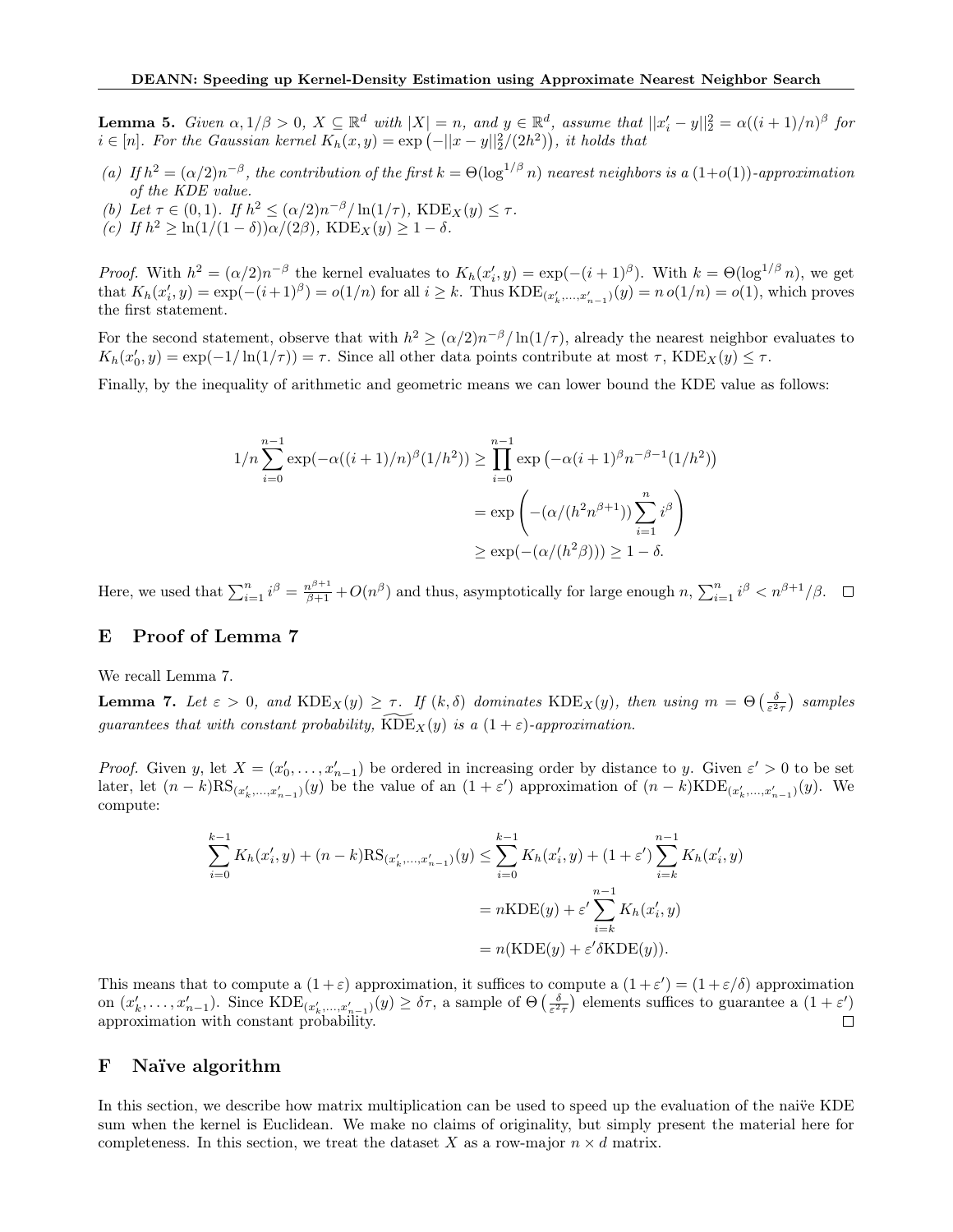Suppose we are working in a batch processing case with a set of N queries  $Q = \{q_0, q_1, \ldots, q_{N-1}\}\$  which we similarly treat as a row-major  $N \times d$  matrix. We want to evaluate the N-element result vector z whose elements are given by

<span id="page-18-1"></span>
$$
z_j = \frac{1}{n} \sum_{i=0}^{n-1} K_h(q_j, x_i).
$$
 (8)

Assuming  $K_h$  is Euclidean, the evaluation of Equation [\(8\)](#page-18-1) for all  $j = 0, 1, \ldots, N-1$  can be considered to consist of (i) evaluating the  $N \times n$  matrix D whose elements are given by

<span id="page-18-8"></span>
$$
D_{j,i} = ||q_j - x_i||_2, \tag{9}
$$

(ii) applying the (vectorized) functions, the composition of which equals  $K_h$ , and (iii) computing the row-wise mean of the resulting matrix.

Matrix multiplication helps in step (i) through the following observation:

<span id="page-18-4"></span>
$$
||x - y||_2^2 = ||x||_2^2 + ||y||_2^2 - 2\langle x, y \rangle.
$$
 (10)

Let us write auxiliary matrices  $X_{sq}$  and  $Q_{sq}$  such that for all  $i = 0, 1, \ldots, n - 1$  and  $j = 0, 1, \ldots, N - 1$ , we have

<span id="page-18-2"></span>
$$
(X_{\text{sq}})_{j,i} = ||x_i||_2^2,\tag{11}
$$

and

<span id="page-18-3"></span>
$$
(Q_{\text{sq}})_{j,i} = ||q_j||_2^2. \tag{12}
$$

Importantly, from Equations [\(11\)](#page-18-2) and [12,](#page-18-3) we have that

<span id="page-18-5"></span>
$$
(X_{\text{sq}} + Q_{\text{sq}})_{j,i} = ||q_j||_2^2 + ||x_i||_2^2.
$$
\n(13)

Now consider the matrix product  $QX^{\top}$ . From the definition of the matrix product, it is immediate that

<span id="page-18-6"></span>
$$
(QX^{\top})_{j,i} = \langle q_j, x_i \rangle \tag{14}
$$

If we then let  $D^2 = X_{\text{sq}} + Q_{\text{sq}} - 2QX^{\top}$ , we get from Equations [\(10\)](#page-18-4), [\(13\)](#page-18-5), and [\(14\)](#page-18-6) that

<span id="page-18-7"></span>
$$
D_{j,i}^{2} = ||q_{j}||_{2}^{2} + ||x_{i}||_{2}^{j} - 2\langle q_{j}, x_{i} \rangle = ||x_{i} - q_{j}||_{2}^{2}.
$$
\n(15)

The key observation is that it is possible to use matrix multiplication as a primitive for evaluating the inner prod-uct matrix in Equation [\(15\)](#page-18-7). Evaluating the values of the matrix  $D$  directly from the definition of Equation [\(9\)](#page-18-8) one element at a time requires  $\Theta(nNd)$  operations. However, matrix multiplication is asymptotically faster. For  $n = N = d$ , the evaluation goes down to  $O(n^{\omega})$  operations for  $\omega < 2.3728639$  [\(Gall, 2014\)](#page-10-15). Assuming  $n = N$ and  $d < n^{\alpha}$  for  $\alpha > 0.31389$ , the evaluation can be performed in  $n^{2+o(1)}$  operations [\(Gall and Urrutia, 2018\)](#page-10-16). Although these theoretical developments are impractical, significant gains can be made over implementing the evaluation naively even with the elementary matrix multiplication algorithm by using, for example, the BLAS Level 3 subroutine GEMM<sup>[10](#page-18-9)</sup> that is an aggressively optimized primitive [\(Kågström et al., 1998;](#page-11-12) [Li et al., 2009;](#page-11-13) [Zhang et al., 2012;](#page-12-14) [Abdelfattah et al., 2016;](#page-9-12) [Kim et al., 2019;](#page-11-14) [Yan et al., 2020\)](#page-12-15). Highly tuned implementations of GEMM, such as the one provided by the Intel MKL, make efficient use of the CPU features, such as vectorization and cache hierarchy, and provide a considerable performance boost over simple implementations.

#### <span id="page-18-0"></span>G Permuted Random Sampling

We present here for completeness the subroutine we use for taking the optimized random sample in case of Euclidean kernels. Preprocessing and sampling are presented in Algorithm [2.](#page-19-1) We make no claim to originality, and simply present the algorithm here for completeness.

<span id="page-18-9"></span> $10$ Generalized Matrix Multiply, a BLAS [\(Blackford et al., 2002\)](#page-9-13) Level 3 subroutine for computing the matrix multiplication operation  $C \leftarrow \alpha A^{\top}B + \beta C$ . The Intel MKL provides a highly optimized implementation of this routine.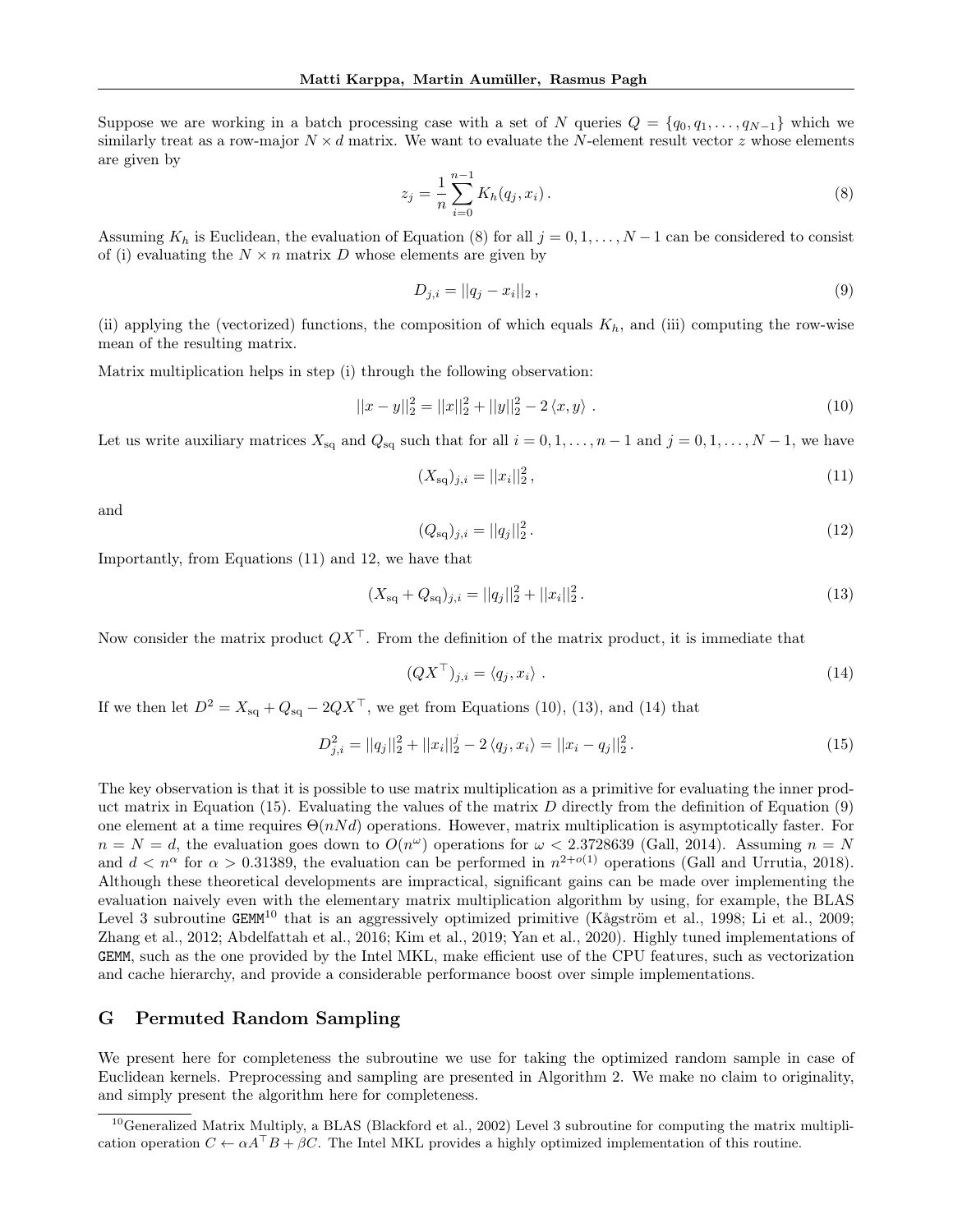<span id="page-19-1"></span>

| <b>Algorithm 2</b> Permuted random sampling.                                              |                                 |
|-------------------------------------------------------------------------------------------|---------------------------------|
| <b>Input:</b> Dataset $X = \{x_0, x_1, \ldots, x_{n-1}\} \subseteq \mathbb{R}^d$          |                                 |
| 1: procedure $P_{REPROCES}(X)$                                                            |                                 |
| Draw permutation $\pi$ on n elements at random.<br>2:                                     |                                 |
| 3: $X' \leftarrow \{x'_0, x'_1, \ldots, x'_{n-1}\}\$ such that $x'_i = x_{\pi(i)}$ .      |                                 |
| $4: \ell \leftarrow 0.$                                                                   | $\triangleright$ Running index. |
| 5: end procedure                                                                          |                                 |
| Query vector $y \in \mathbb{R}^d$ , integer number of samples $1 \leq m \leq n$<br>Input: |                                 |
| <b>Output:</b> A random sample estimate of $KDE_X(y)$ .                                   |                                 |
| 1: function RANDOMSAMPLEPERMUTED $(y, m)$                                                 |                                 |
| $\ell+m-1$                                                                                |                                 |
| 2: $Z \leftarrow \sum K_h(x'_{i \mod n}, y).$                                             |                                 |
| 3: $\ell \leftarrow \ell + m \mod n.$                                                     |                                 |
| 4: $return -Z$ .                                                                          |                                 |
| 5: end function                                                                           |                                 |

Importantly, if the kernel  $K_h$  is Euclidean, the evaluation of the sample on line 2 can be treated as follows. First, we have either one or two contiguous, rectangular submatrices of the permuted data matrix; the latter case occures when the row index i overflows. We can then consider the evaluation to take place such that we evaluate the Euclidean distance to all points in the sample, evaluate the kernel individually on each distance, possibly using vectorized operations, and finally compute the mean.

Assume now that  $\ell + m < n$ . Let  $x_{sq} \in \mathbb{R}^m$  be a vector of the squared norms of the vectors in the sample, that is,  $(x_{sq})_j = ||x'_{\ell+j \mod n}||_2^2$  for  $j = 0, 1, ..., m-1$ . The elements of this vector can be precomputed during preprocessing. Then, let  $X''$  be the  $m \times d$  matrix consisting of the rows  $x'_\ell, x'_{\ell+1}, \ldots, x'_{\ell+m-1}$ . The vector of squared Euclidean norms can then be computed in terms of matrix-vector multiplication as follows:

$$
z = x_{\rm sq} + X''y + ||y||_2^2,
$$

where the last scalar addition is considered to be broadcast to all elements in the output vector. The matrixvector product  $X''y$  can be evaluated efficiently using the GEMV<sup>[11](#page-19-2)</sup> subroutine. Generalization to arbitrary cases follows by performing the operation in two steps whenever the running index  $i$  overflows the size of the data matrix, and in all cases by applying the relevant vectorized operations for evaluating the kernel value.

### <span id="page-19-0"></span>H Detailed discussion of experimental evaluation with the exponential kernel

Full results. Table [8](#page-21-0) shows the full set of results, average query time as milliseconds / query, when evaluating the query set against the test set, with different algorithms. The best values are indicated with a bold typeface.

Results on validation set. Results of the validation step of the experiments are presented in Table [9.](#page-22-1) The table lists the instances by dataset and target median KDE value  $\mu$ , the bandwidth h selected for the particular instance by binary search with respect to the validation set, and the best performing parameters for different algorithms. The parameters include the number of random samples  $m$  for Permuted Random Sampling (RSP), the number of nearest neighbors k, the number of random samples m, the number of clusters  $n_\ell$ , and the number of clusters queried  $n_q$  by our ANN estimator DEANNP when using FAISS, the relative approximation  $\epsilon$  and minimum KDE value  $\tau$  of the HBE implementation, and the tree leaf size  $\ell$  and relative error tolerance  $t_r$  for one the scikit-learn algorithms SKKD. Due to lack of space, the parameters for other variants are not shown but they are very similar to the ones shown here. In some cases, particularly for HBE, no suitable choice of parameters was found, which is indicated in the table by the text  $n/a$ .

The bandwidth values are very small in cases where the nearest neighbors help a lot with the performance. Indeed, in some cases, such as LAST.FM, the bandwidth is below 1, meaning that it actually expands the distances

<span id="page-19-2"></span><sup>&</sup>lt;sup>11</sup>Generalized Matrix Vector multiply, a BLAS [\(Blackford et al., 2002\)](#page-9-13) Level 2 subroutine for computing the matrix vector multiplication and addition operation of  $y \leftarrow \alpha Ax + \beta y$ . The Intel MKL provides a highly optimized implementation of this routine.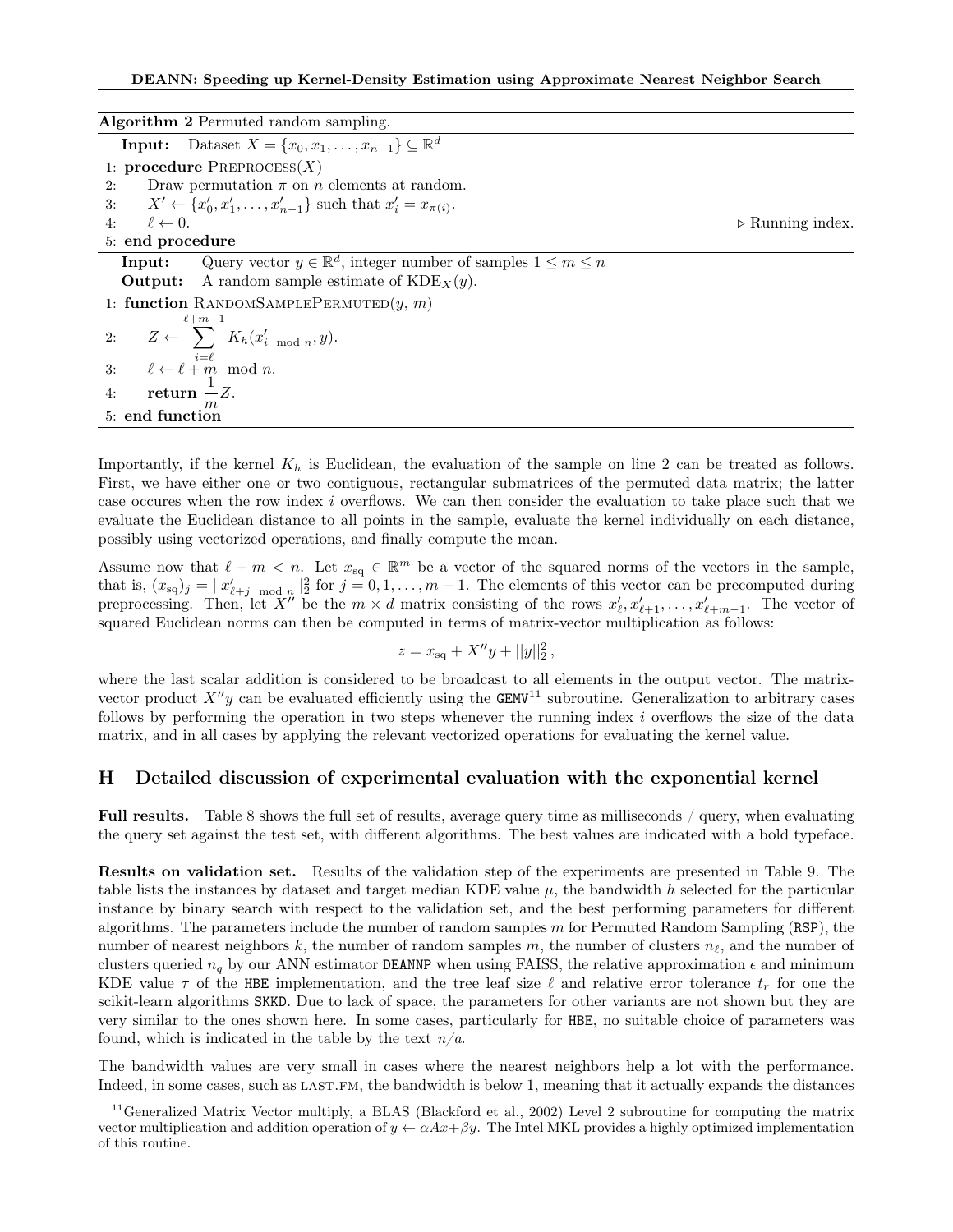between the vectors. In some cases, such as SHUTTLE at target  $\mu$  of 0.00001, the random samples provide such a small contribution to the overall KDE value that the best performing parameters for the DEANN use no random samples at all. Conversely, in several cases, such as all instances of SVHN, the best choice of parameters for the DEANN was to fall back to random sampling.

ANN recall. In most cases, the number of clusters in the FAISS data structure was rather large in comparison to the size of the dataset, but only very few clusters were queried. This means that only a small fraction of the dataset was inspected to find nearest neighbors. While this is good for the throughput of the ANN estimator, it might result in far-away points being included as nearest neighbors, or some true neighbors being missed. Let  $NN_k(q)$  and  $NN_k(q)$  be the correct set of k nearest neighbors for the query vector q and the set returned by FAISS, respectively, and let the query set Q be the validation set. The average recall

$$
R = \frac{1}{|Q|} \sum_{q \in Q} \frac{|\text{NN}_k(q) \cap \text{NN}_k(q)|}{|\text{NN}_k(q)|}
$$

is reported per dataset and target KDE value in Table [10](#page-23-0) for both DEANN and DEANNP. The table only includes instances where a non-zero number of nearest neighbors was queried, that is, cases where DEANN fell back to random sampling are excluded. The table shows that a surprisingly small recall is sometimes sufficient to achieve a small relative error. This is particularly true for datasets where the majority of the contribution came from the random samples. The extreme cases are ALOI at  $\mu = 0.001$  with  $k = 170$  and  $m = 400$  where a measly  $R = 0.23$  was sufficient to achieve the desired relative error, and, at the other end, SHUTTLE at  $\mu = 0.00001$  with  $k = 50$  and  $m = 0$  where we got  $R = 0.98$ .

Robustness considerations. Table [11](#page-24-0) shows empirically that DEANN generalizes nicely. The parameters were chosen such that the average relative error did not exceed 0.1 in the validation set; the table shows that this translates to low average relative error also in the test set. The greatest individual observed value was on LAST.FM at a target value of 0.01 where the average relative error reached 0.114.

Figure [1](#page-20-1) shows the dependence between different parameter choices from the validation step. Different parameter choices are plotted and the corresponding average relative error is shown on the  $x$ -axis and the effect on runtime the number of queries processed per second—on the y-axis. Each individual parameter choice is presented with a marker, and to help visualize the dependence, a lineplot is drawn between the markers. Each subplot corresponds to a single dataset, and the different target KDE values are shown in the same plot with different colors and markers. Only meaningful parameter choices are shown here; parameter choices that would yield a worse relative error without gain in query speed are excluded. The figure shows that the parameter choices form a clear tradeoff between approximation quality and runtime, meaning it is possible to tune DEANN to various use cases, depending on the requirements on approximation quality and query times.

<span id="page-20-1"></span>Figure 1: Average Relative Error Vs. Query Time Tradeoff At Different Parameter Choices, Reported For DEANNP.

#### <span id="page-20-0"></span>I Fixed-parameter experiments

In this section, we report on experiments that we carried out using a fixed set of parameters, that is, we made an educated guess for the constants k and m, and evaluated each dataset / target  $\mu$  combination against this choice of parameters using the test set as the query set. The point of this exercise is to show that the expensive grid search is not necessary for a practical application; that it is, in fact, possible to find good enough parameters by evaluating a the algorithm against a small sample with a good guess of parameters. This shows the robustness of our algorithm: that it is not sensitive to the exact correct choice of parameters.

Table [12](#page-25-1) shows the results of evaluating DEANNP against the test set with the exponential kernel using the fixed parameters  $k = 100$ ,  $m = 1000$ ,  $n_\ell = 512$ , and  $n_q = 1$ . The table lists the time per query, the average relative error, and the corresponding runtime for the best parameters obtained from the grid search for comparison at relative error below 0.1. As expected, a fixed choice of parameters favors some dataset/bandwidth choices more than others, but overall, the results are encouraging. In terms of error, the worst behavior is observed in the case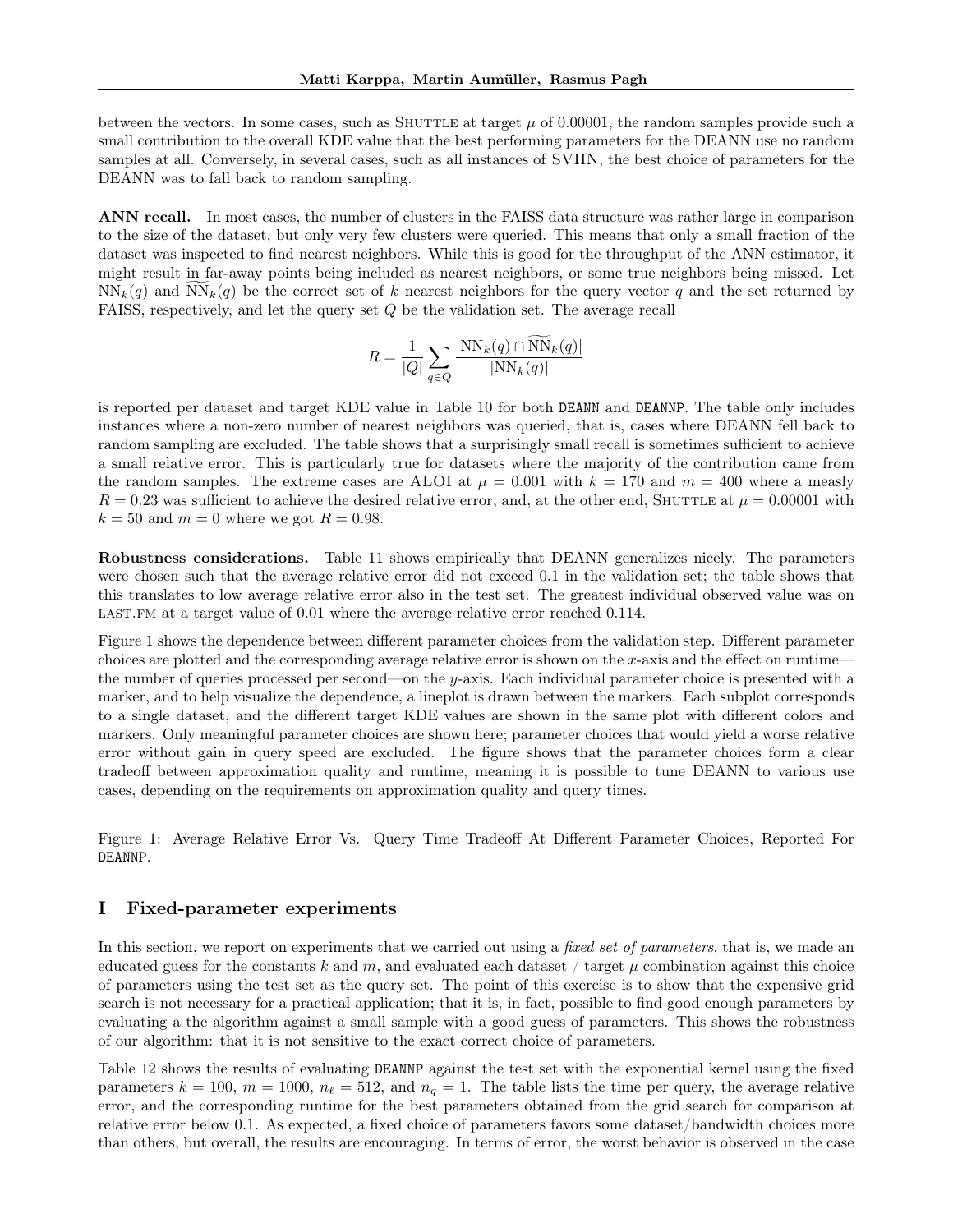<span id="page-21-0"></span>

| Dataset                | Target $\mu$ Naive |        | RS                        |                         |               | RSP DEANN DEANNP | HBE           | RSA                               | <b>SKKD</b>                  | <b>SKBT</b>         |
|------------------------|--------------------|--------|---------------------------|-------------------------|---------------|------------------|---------------|-----------------------------------|------------------------------|---------------------|
| ALOI                   | 0.01               | 1.051  | 0.050                     | 0.022                   | 0.025         | 0.016            | 0.623         | 0.808                             | 58.498                       | $\overline{48.353}$ |
| ALOI                   | 0.001              | 1.058  |                           | $0.326$ 0.105 0.211     |               | 0.148            | 12.192        | 41.411                            | 59.353                       | 47.644              |
| <b>ALOI</b>            | 0.0001             | 1.055  | 6.477                     |                         | 1.698 0.270   | 0.197            | n/a           | n/a                               | 55.786                       | 47.916              |
| <b>ALOI</b>            | 0.00001            |        | 1.057 21.781              |                         | 4.548 0.219   | 0.182            | n/a           | n/a                               | 47.930                       | 49.698              |
| <b>CENSUS</b>          | 0.01               | 21.201 |                           | $0.257$ 0.045 0.185     |               | $\,0.082\,$      | 0.705         | 19.493                            | 420.866                      | 542.229             |
| <b>CENSUS</b>          | 0.001              | 21.821 |                           | $1.268$ 0.192 0.902     |               | $0.215\,$        | n/a           | 803.509                           | 350.470                      | 606.949             |
| <b>CENSUS</b>          | 0.0001             | 51.656 | 8.648                     |                         | 1.723 1.237   | 0.757            | n/a           | n/a                               | 253.440                      | 462.727             |
| <b>CENSUS</b>          | 0.00001            |        | 22.282 51.162             |                         | 9.037 1.312   | 0.736            | n/a           | n/a                               | 207.266                      | 366.852             |
| COVTYPE 0.01           |                    | 4.921  | $1.036\,$                 |                         | $0.128$ 0.269 | $\bf 0.055$      | 0.314         | 20.534                            | 46.734                       | 50.446              |
| COVTYPE 0.001          |                    | 4.913  |                           | 1.797 0.222 0.678       |               | 0.279            | 0.629         | 433.858                           | 26.425                       | 28.755              |
| COVTYPE 0.0001         |                    | 5.992  |                           | 8.182 1.824 0.596       |               | 0.473            | n/a           | n/a                               | 11.348                       | 13.923              |
| COVTYPE $0.00001$      |                    |        | 7.818 94.322 10.177 0.223 |                         |               | 0.265            | n/a           | n/a                               | $3.953\,$                    | 6.098               |
| <b>GLOVE</b>           | 0.01               |        | 11.302 0.011 0.001 0.005  |                         |               | 0.003            | 0.347         | 0.207                             | 674.429                      | 582.650             |
| <b>GLOVE</b>           | 0.001              | 11.054 |                           | $0.019$ 0.003 $0.012$   |               | $0.007\,$        | 6.617         | 0.225                             | 699.529                      | 586.988             |
| <b>GLOVE</b>           | 0.0001             | 11.050 |                           | $0.030$ 0.005 0.019     |               | 0.014            | n/a           | 0.410                             | 704.741                      | 581.489             |
| <b>GLOVE</b>           | 0.00001            | 11.101 |                           | $0.048$ 0.015 0.041     |               | $0.022\,$        | n/a           | 1.804                             | 709.414                      | 621.037             |
| LAST.FM                | $0.01\,$           |        | 2.593 12.704 2.145 0.227  |                         |               | 0.181            | n/a           | n/a                               | 104.039                      | 94.147              |
| LAST.FM                | 0.001              |        | 2.621 17.183              |                         | 2.455 0.277   | 0.222            | n/a           | n/a                               | 99.893                       | 86.006              |
| LAST.FM                | 0.0001             |        | 2.753 48.630              |                         | 4.699 0.294   | 0.247            | n/a           | n/a                               | 98.582                       | 83.999              |
| $_{\rm LAST.FM}$       | 0.00001            |        | 2.923 40.249              |                         | 5.993 0.330   | 0.263            | n/a           | n/a                               | 85.621                       | 83.367              |
| <b>MNIST</b>           | 0.01               | 1.495  |                           | $0.029$ 0.024 0.024     |               | $0.029\,$        | 1.577         | 0.884                             | 94.960                       | 63.640              |
| <b>MNIST</b>           | 0.001              | 1.507  |                           | $0.090$ $0.062$ $0.091$ |               | $0.065\,$        | 12.073        | 6.886                             | 94.545                       | 61.830              |
| <b>MNIST</b>           | 0.0001             | 1.504  | 0.422                     |                         | 0.213 0.345   | 0.202            | n/a           | 8.915                             | 89.835                       | 59.892              |
| $\operatorname{MNIST}$ | 0.00001            | 1.524  | 1.172                     |                         | 0.773 0.609   | $\bf 0.536$      | n/a           | n/a                               | 94.857                       | 64.299              |
| <b>MSD</b>             | $0.01\,$           | 4.725  |                           | $0.053$ 0.016 0.033     |               | 0.028            | n/a           | 1.196                             | 181.871                      | 209.109             |
| MSD                    | 0.001              | 4.720  |                           | $0.196$ 0.065 0.248     |               | 0.066            | n/a           | 88.375                            | 165.613                      | 197.519             |
| <b>MSD</b>             | 0.0001             | 4.729  |                           | 1.301 0.234 0.461       |               | $0.266\,$        | n/a           | n/a                               | 171.721                      | 203.407             |
| <b>MSD</b>             | 0.00001            | 4.754  | 9.898                     | 1.482 0.754             |               | 0.405            | n/a           | n/a                               | 127.574                      | 169.668             |
| SHUTTLE 0.01           |                    | 0.407  |                           | $0.145$ 0.017 0.138     |               | 0.024            | $0.308\,$     | 8.207                             | 3.671                        | 4.097               |
| SHUTTLE 0.001          |                    | 0.402  |                           | $0.864$ 0.062 0.141     |               | $0.113\,$        | 1.595         | 398.961                           | $2.525\,$                    | 3.873               |
| SHUTTLE 0.0001         |                    | 0.569  | 3.088                     |                         | 0.358 0.113   |                  | 0.097 545.129 | n/a                               | 1.917                        | 3.437               |
| SHUTTLE 0.00001        |                    | 0.672  | n/a                       | 0.527 0.070             |               | 0.065            | n/a           | n/a                               | 1.064                        | 2.436               |
| <b>SVHN</b>            | $0.01\,$           | 42.094 |                           | $0.290$ $0.189$ $0.255$ |               | 0.448            | 11.830        |                                   | $56.613\ 3447.218\ 2521.555$ |                     |
| SVHN                   | 0.001              | 42.172 |                           | 0.747 0.500 0.698       |               | 0.938            | n/a           |                                   | 56.270 3471.669 2509.883     |                     |
| SVHN                   | 0.0001             | 42.260 |                           | 2.207 1.096             | 1.503         | 1.459            |               | $n/a$ 83210.996 3455.433 2495.796 |                              |                     |
| SVHN                   | 0.00001            | 41.748 |                           | 3.743 2.262             | 3.758         | 2.852            | n/a           |                                   | $n/a$ 3496.380 2445.718      |                     |

Table 8: The Full Set of Results of Evaluating the Different Algorithms Against the Test Set in Milliseconds / Query.

of Census with small bandwidths, and the reason is clear: too few neighbors are looked at; this is also reflected in the runtime which is more than a factor of 2 faster than with the parameters that achieve the error below 0.1. To the other extreme, in the case of GloVe with the large bandwidth, we get a relative error of 0.014, suggesting that we could have done with a lot fewer samples.

The practical implication of this exercise is that it suggests the following procedure for a practical application of the algorithm: Choose a smallish query set, make a guess of parameters, evaluate against ground truth, and if the results are not good enough (too high error or too high runtime), refine the parameters by taking a new guess; since the algorithm behaves in a very predictable manner, only very few guesses should suffice in a practical setting to find "good enough" parameters, meaning that an expensive hyperparameter tuning may not always be necessary.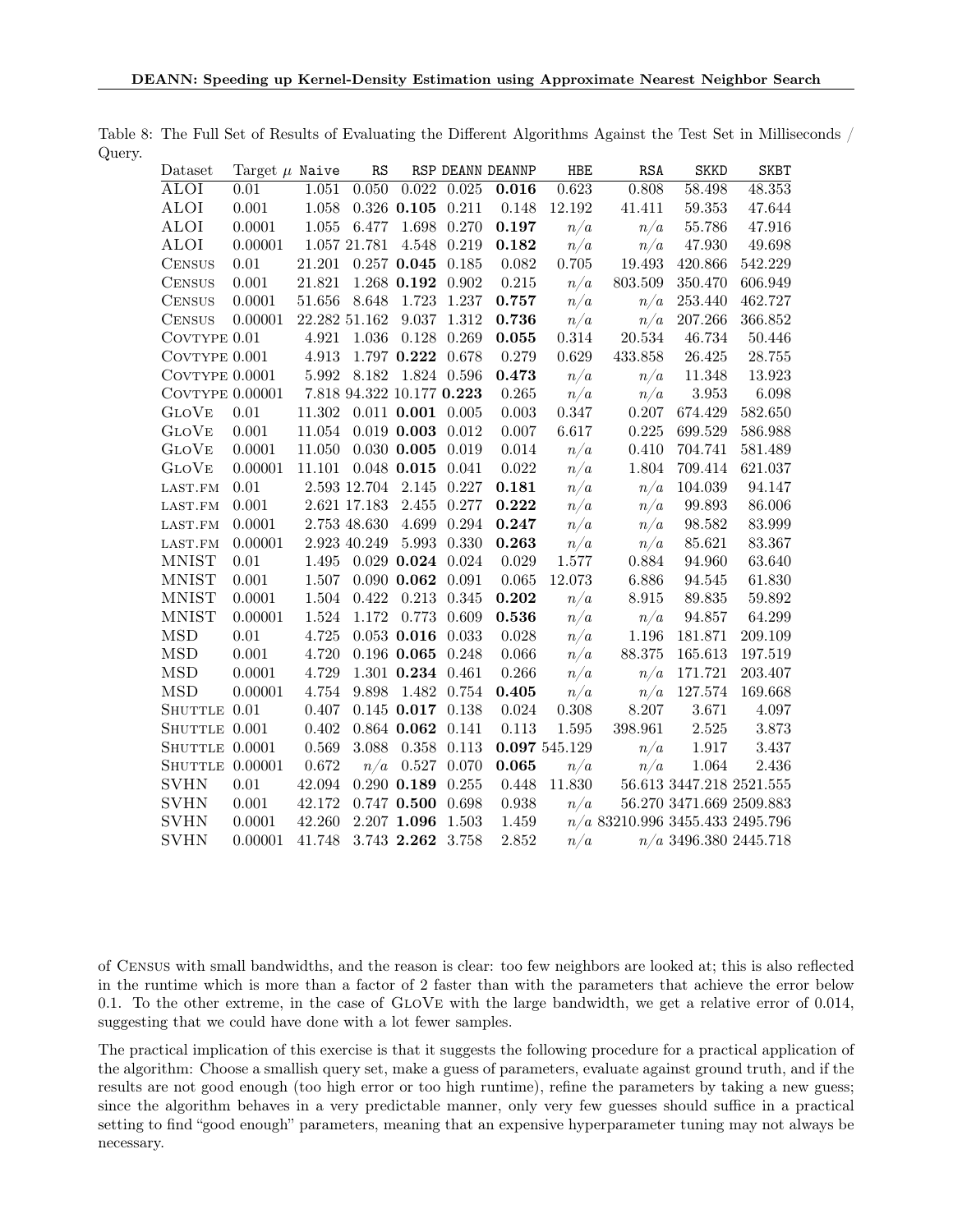<span id="page-22-1"></span>

|                |              |                  | RSP              |                  | <b>DEANNP</b>    |          |                  |            | <b>HBE</b>       |         | <b>SKKD</b>                |
|----------------|--------------|------------------|------------------|------------------|------------------|----------|------------------|------------|------------------|---------|----------------------------|
| Dataset        | Target $\mu$ | $\boldsymbol{h}$ | $\boldsymbol{m}$ | $\boldsymbol{k}$ | $_{m}$           |          | $n_{\ell}$ $n_q$ | $\epsilon$ | $\tau$           | $\ell$  | $t_{\scriptscriptstyle T}$ |
| ALOI           | 0.01         | 3.3366           | 230              | $\theta$         | 170              | 512      | $\mathbf 1$      | 1.1        | 0.001            | 40      | $\overline{0.2}$           |
| ALOI           | 0.001        | 2.0346           | 1800             |                  | 0 2100           | 512      | $\mathbf 1$      | 0.6        | 0.0001           | 90      | 0.2                        |
| <b>ALOI</b>    | 0.0001       | 1.3300           | 29000            | 170              | 500              | 1024     | $\bf 5$          | n/a        | n/a              | 80      | 0.2                        |
| ALOI           | 0.00001      | 0.8648           | 78000            | 120              | 430              | $1024\,$ | 5                | n/a        | n/a              | 90      | 0.2                        |
| <b>CENSUS</b>  | 0.01         | 3.6228           | 1000             | $\overline{0}$   | 800              | 512      | $\mathbf{1}$     | 0.95       | 0.0005           | 80      | 0.4                        |
| <b>CENSUS</b>  | 0.001        | 1.9416           | 6000             |                  | 0 5000           | 512      | $\mathbf 1$      | n/a        | $n/a$ 100        |         | 0.25                       |
| <b>CENSUS</b>  | 0.0001       | 1.1907           | 40000            | 700              | 5500             | 1024     | 1                | n/a        | n/a              | 10      | 0.2                        |
| <b>CENSUS</b>  | 0.00001      |                  | $0.7826$ 300000  | 800              | 5000             | 4096     | $\bf 5$          | n/a        | n/a              | 60      | 0.2                        |
| COVTYPE        | 0.01         | 245.8858         | 5000             | $\overline{0}$   | 1300             | 512      | 1                | 1.3        | 0.0001           | 90      | 0.3                        |
| COVTYPE 0.001  |              | 119.2450         | 9000             |                  | 0 8500           | 512      | $\mathbf{1}$     | 1.5        | 0.0001           | 100     | 0.2                        |
| COVTYPE        | 0.0001       | 63.4887          | 70000            | 1300             | 1400             | 2048     | $\bf 5$          | n/a        | n/a              | 30      | 0.2                        |
| <b>COVTYPE</b> | 0.00001      | 33.1331 350000   |                  | 300              | 500              | 2048     | $\bf 5$          | n/a        | n/a              | 100     | 0.2                        |
| <b>GLOVE</b>   | 0.01         | 1.5782           | 20               | $\boldsymbol{0}$ | 20               | 512      | $\mathbf{1}$     | 1.2        | 0.001            | 90      | 0.15                       |
| <b>GLOVE</b>   | 0.001        | 1.0372           | 50               | $\theta$         | 50               | 512      |                  | 1 0.75     | 0.0001           | 50      | 0.2                        |
| <b>GLOVE</b>   | 0.0001       | 0.7674           | 90               | $\boldsymbol{0}$ | 90               | 512      | $\mathbf{1}$     | n/a        | n/a              | 50      | 0.1                        |
| <b>GLOVE</b>   | 0.00001      | 0.6028           | 160              | $\overline{0}$   | 160              | 512      | $\mathbf{1}$     | n/a        | n/a              | 90      | 0.2                        |
| LAST.FM        | 0.01         | 0.0041           | 75000            | 60               | 350              | 1024     | $\mathbf{1}$     | n/a        | n/a              | 10      | 0.2                        |
| LAST.FM        | 0.001        | 0.0026           | 85000            | 70               | 800              | 512      | $\,1\,$          | n/a        | n/a              | $10\,$  | 0.15                       |
| LAST.FM        | 0.0001       |                  | $0.0019$ 160000  | 50               | 350              | 2048     | $\bf 5$          | n/a        | n/a              | 20      | 0.1                        |
| LAST.FM        | 0.00001      |                  | $0.0015$ 200000  | 80               | 450              | 2048     | $\rm 5$          | n/a        | n/a              | $100\,$ | 0.15                       |
| <b>MNIST</b>   | 0.01         | 532.9814         | 40               | $\theta$         | 40               | 512      | $\mathbf{1}$     | 1.2        | 0.001            | 50      | 0.2                        |
| <b>MNIST</b>   | 0.001        | 348.4158         | 150              | $\boldsymbol{0}$ | 150              | 512      | $\mathbf 1$      | 1.05       | 0.0001           | 50      | 0.0                        |
| <b>MNIST</b>   | 0.0001       | 255.3234         | 600              | $\boldsymbol{0}$ | 600              | 512      | $\mathbf{1}$     | n/a        | n/a              | 100     | 0.5                        |
| <b>MNIST</b>   | 0.00001      | 198.7733         | 2200             | 140              | 450              | 512      | 5                | n/a        | n/a              | 50      | 0.0                        |
| <b>MSD</b>     | 0.01         | 498.4585         | 230              | $\overline{0}$   | 230              | 512      | $\mathbf{1}$     | n/a        | n/a              | 90      | 0.2                        |
| <b>MSD</b>     | 0.001        | 312.7048         | 1200             | $\theta$         | 1000             | 512      | $\mathbf 1$      | n/a        | n/a              | 90      | 0.2                        |
| MSD            | 0.0001       | 222.0082         | 5500             | 0                | 5300             | 512      | 1                | n/a        | n/a              | 90      | 0.1                        |
| <b>MSD</b>     | 0.00001      | 168.9344         | 36000            | 210              | 2100             | 2048     | $\bf 5$          | n/a        | n/a              | 20      | 0.2                        |
| <b>SHUTTLE</b> | 0.01         | 4.9727           | 1900             | $\theta$         | 1900             | 512      | 1                | 1.1        | 0.0001           | 20      | 0.2                        |
| <b>SHUTTLE</b> | 0.001        | 2.3504           | 11000            | 200              | 500              | 512      | $\overline{5}$   | 1.0        | 0.00001          | 60      | 0.2                        |
| <b>SHUTTLE</b> | 0.0001       | 1.1605           | 45000            | 100              | 500              | 512      | 5                |            | $0.1$ $0.000005$ | 100     | 0.2                        |
| SHUTTLE        | 0.00001      | 0.5648           | 52000            | 50               | $\boldsymbol{0}$ | 512      | 5                | n/a        | n/a              | 10      | 0.2                        |
| <b>SVHN</b>    | 0.01         | 632.7492         | 150              | $\boldsymbol{0}$ | 120              | 512      | $\mathbf 1$      | 1.2        | 0.0001           | 70      | 0.2                        |
| SVHN           | 0.001        | 391.3900         | 400              | $\theta$         | 350              | 512      | 1                | n/a        | n/a              | 60      | 0.2                        |
| SVHN           | 0.0001       | 277.1836         | 900              | $\overline{0}$   | 800              | 512      | 1                | n/a        | n/a              | 60      | 0.2                        |
| <b>SVHN</b>    | 0.00001      | 211.4066         | 1900             | $\theta$         | 2000             | 512      | 1                | n/a        | n/a              | 60      | 0.2                        |

Table 9: Results Of The Validation Step Of The Experiments Including The Best Performing Parameters For Some Algorithms.

# <span id="page-22-0"></span>J Experiments with the Gaussian kernel

This section details supplementary experiments that were evaluated with respect to the Gaussian kernel. The experiments also included ASKIT [\(March et al., 2015\)](#page-11-4) as a competitor.

The experiments were performed on the same physical hardware as those with the exponential kernel, but with an improved experimental framework where all implementations ran inside Docker containers to isolate them from the rest of the environment; in particular, this enabled us to run ASKIT which depends on the Intel toolchain, including the Intel MPI libraries, for compilation. The scripts for creating the Docker images are included in the code[12](#page-22-2). In the experiments, all implementations were limited to 32 GiB of memory, and any runs that exceeded the memory limitation were terminated. The total runtime of a run (including preprocessing) was limited to 6 hours, excluding SKKD and SKBT; this means that if the implementation could not build its datastructures and

<span id="page-22-2"></span><sup>12</sup><https://github.com/mkarppa/deann-experiments>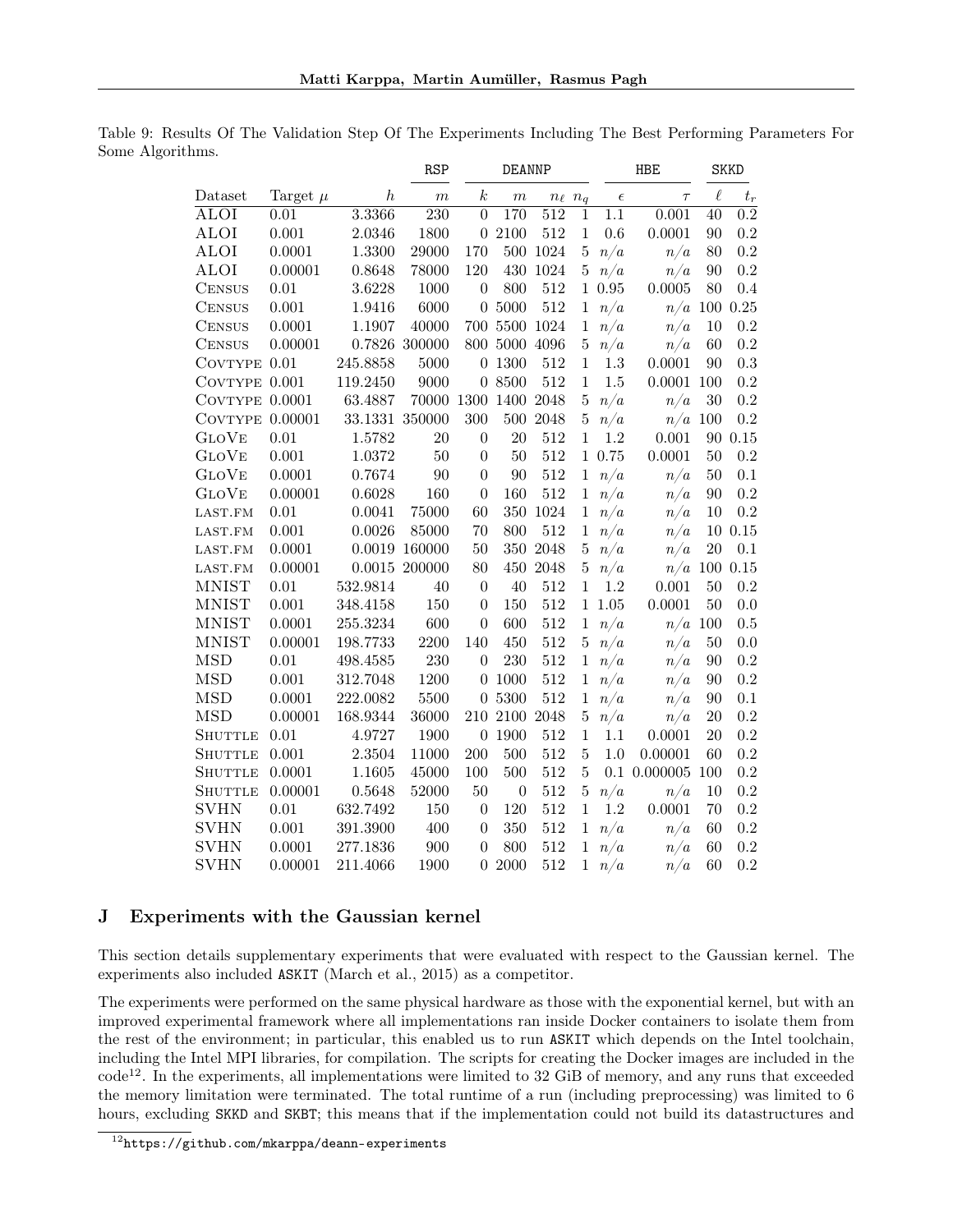<span id="page-23-0"></span>

|                |              |                  |                  | <b>DEUILI</b> |              |            | <b>DEUIST</b>    |          |            |       |      |  |
|----------------|--------------|------------------|------------------|---------------|--------------|------------|------------------|----------|------------|-------|------|--|
| Dataset        | Target $\mu$ | $\boldsymbol{k}$ | $\,m$            | $n_{\ell}$    | $n_q$        | $_{\it R}$ | $\boldsymbol{k}$ | m        | $n_{\ell}$ | $n_q$ | R    |  |
| <b>ALOI</b>    | 0.001        | 170              | 400              | 512           | $\mathbf{1}$ | 0.23       | n/a              | n/a      | n/a        | n/a   | n/a  |  |
| ALOI           | 0.0001       | 200              | 430              | 1024          | 5            | 0.72       | 170              | 500      | 1024       | 5     | 0.74 |  |
| ALOI           | 0.00001      | 200              | 270              | 1024          | 5            | 0.72       | 120              | 430      | 1024       | 5     | 0.78 |  |
| <b>CENSUS</b>  | 0.001        | 500              | 3000             | 4096          | 1            | 0.31       | n/a              | n/a      | n/a        | n/a   | n/a  |  |
| <b>CENSUS</b>  | 0.0001       | 1300             | 3000             | 4096          | 5            | 0.50       | 700              | 5500     | 1024       | 1     | 0.69 |  |
| <b>CENSUS</b>  | 0.00001      | 1400             | 3000             | 4096          | 10           | 0.77       | 800              | 5000     | 4096       | 5     | 0.58 |  |
| <b>COVTYPE</b> | 0.001        | 1200             | 1100             | 1024          | 5            | 0.97       | n/a              | n/a      | n/a        | n/a   | n/a  |  |
| <b>COVTYPE</b> | 0.0001       | 900              | 1000             | 1024          | 5            | 0.99       | 1300             | 1400     | 2048       | 5     | 0.72 |  |
| <b>COVTYPE</b> | 0.00001      | 350              | $\boldsymbol{0}$ | 2048          | 5            | 0.85       | 300              | 500      | 2048       | 5     | 0.86 |  |
| LAST.FM        | 0.01         | 50               | 400              | 2048          | 1            | 0.24       | 60               | 350      | 1024       | 1     | 0.88 |  |
| LAST.FM        | 0.001        | 70               | 200              | 2048          | 5            | 0.86       | 70               | 800      | 512        | 1     | 0.97 |  |
| LAST.FM        | 0.0001       | 70               | 300              | 2048          | 5            | 0.86       | 50               | 350      | 2048       | 5     | 0.90 |  |
| LAST.FM        | 0.00001      | 80               | 400              | 2048          | 5            | 0.86       | 80               | 450      | 2048       | 5     | 0.86 |  |
| MNIST          | 0.00001      | 400              | 300              | 512           | 5            | 0.77       | 140              | 450      | 512        | 5     | 0.95 |  |
| <b>MSD</b>     | 0.0001       | 140              | 1000             | 2048          | 5            | 0.46       | n/a              | n/a      | n/a        | n/a   | n/a  |  |
| MSD            | 0.00001      | 210              | 1800             | 4096          | 10           | 0.45       | 210              | 2100     | 2048       | 5     | 0.43 |  |
| <b>SHUTTLE</b> | 0.001        | 300              | 350              | 512           | 5            | 0.84       | <b>200</b>       | 500      | 512        | 5     | 0.87 |  |
| <b>SHUTTLE</b> | 0.0001       | 200              | <b>200</b>       | 512           | 5            | 0.87       | 100              | 500      | 512        | 5     | 0.89 |  |
| SHUTTLE        | 0.00001      | 50               | $\theta$         | 512           | 5            | 0.98       | 50               | $\theta$ | 512        | 5     | 0.98 |  |

Table 10: Recall Rates For Approximate Nearest Neighbors Returned By FAISS At Different Parameter Values. DEANN DEANNP

evaluate the queries with a certain set of parameters within the time limit, the run was terminated, and any subsequent runs whose parametrization would imply a longer runtime were not allowed to run either.

For DEANN and DEANNP, we fixed  $n_q = 1$  and let  $n_\ell \in \{32, 64, 128, 256, 512, 1024, 2048, 4096\}$ . The perception here is that, for example, the choice  $n_q = 2, n_\ell = 64$  is essentially the same as  $n_q = 1, n_\ell = 32$  since we would expect to look at a similar number of near neighbors, assuming the points in the training set are somewhat well-behaved in their distribution among the different clusters in the k-means that FAISS does in its index building. The parameters  $k$  and  $m$  were selected to be from multiple scales using the formula

<span id="page-23-1"></span>
$$
k, m \in \{10 \cdot (\sqrt{2})^i : i = 0, 1, \ldots\},\tag{16}
$$

such that k and m satisfy  $k + m < n$ . A cartesian product of the parameters  $(k, m, n_\ell)$  was then probed against the validation set.

For RS and RSP, the candidates for the parameter m were chosen by the same formula of Equation [\(16\)](#page-23-1) such that  $m < n$ .

For SKKD and SKBT, the parameter  $\ell$  was set to round(10  $\cdot$  (  $(\sqrt{2})^i$  for  $i \in \{0, 1, ..., 9\}$ . The parameter  $t_r$  was set to  $\{0, 0.05, 0.1, 0.15, 0.2, 0.25, 0.3, 0.35, 0.4, 0.45, 0.5\}$ . A cartesian product of the values  $(\ell, t_r)$  was probed against the validation set.

For HBE and RS, the parameter  $\epsilon$  was set to  $\{0.1, 0.15, 0.2, \ldots, 1.5\}$  and the parameter  $\tau$  was set to  $0.01/($  $\sqrt{2}$ <sup>i</sup> for  $i \in \{0, 1, \ldots, 19\}$  and rounded to 5 decimal digits, so  $\tau$  ranged from 0.01 to 0.00001. A cartesian product of the values  $(\epsilon, \tau)$  was probed against the validation set.

For ASKIT, we followed the suggestions provided by [March et al.](#page-11-4) [\(2015\)](#page-11-4). For the initial pilot experiments, we set  $id_{\text{tol}}$  to  $10^i$  with  $-10 \le i \le 2$ , provide  $\kappa = 100$  nearest neighbors for each dataset and query set point, set the max number of points m to 2<sup>*i*</sup> with  $6 \le i \le 12$ , and set the oversampling factor to  $f \in \{2, 5, 10\}$ . After noticing that we could not obtain low relative error for small bandwidth choices by exploring these parameter choices, we further set skeleton targets  $t_{\text{skel}} \in \{2, 5, 10\}$  and and set the minimum skeleton level to  $\ell_{\text{skel}} \in \{2, 5, 10, 20\}$ . After these initial experiments, we pruned the parameter space and details can be seen in the script generate\_askit.py in the GitHub repository<sup>[13](#page-23-2)</sup>. We remark that ASKIT assumes that the nearest neighbors for the whole dataset and

<span id="page-23-2"></span><sup>13</sup><https://github.com/mkarppa/deann-experiments>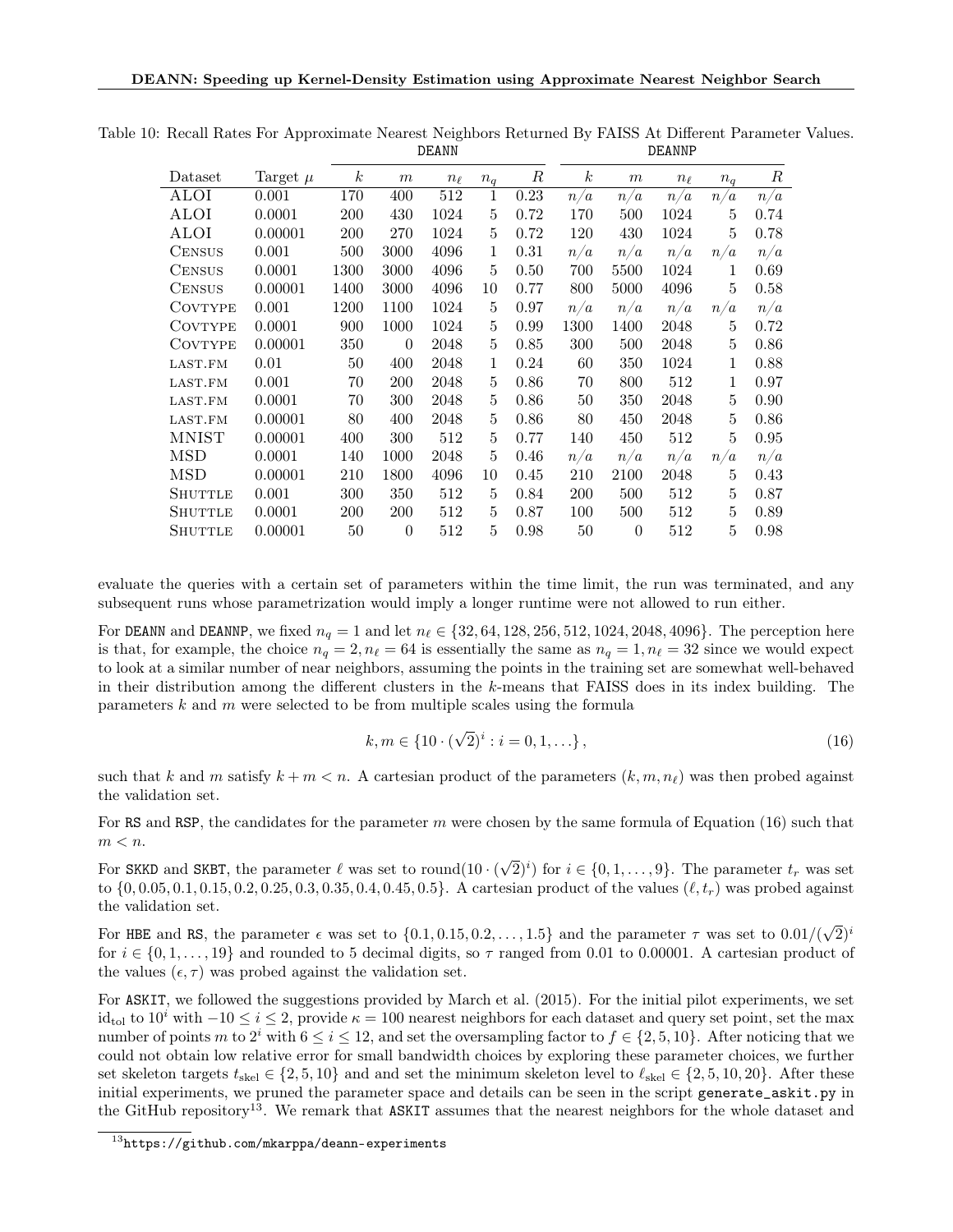|                 | Table 11: Average Relative Error Against The Test Set With Best Parameters. |                         |    |             |       |                  |            |     |                                         |             |
|-----------------|-----------------------------------------------------------------------------|-------------------------|----|-------------|-------|------------------|------------|-----|-----------------------------------------|-------------|
| Dataset         | Target $\mu$ Naive                                                          |                         | RS |             |       | RSP DEANN DEANNP | <b>HBE</b> | RSA | <b>SKKD</b>                             | <b>SKBT</b> |
| ALOI            | 0.01                                                                        | $0.000$ $0.095$ $0.090$ |    |             | 0.100 |                  |            |     | $0.102$ $0.110$ $0.099$ $0.076$ $0.091$ |             |
| ALOI            | 0.001                                                                       | $0.000$ $0.106$ $0.113$ |    |             | 0.104 |                  |            |     | $0.101$ $0.096$ $0.097$ $0.092$ $0.097$ |             |
| ALOI            | 0.0001                                                                      | $0.000$ $0.102$ $0.099$ |    |             | 0.100 | 0.100            | n/a        |     | $n/a$ 0.098 0.098                       |             |
| ALOI            | 0.00001                                                                     | $0.000$ $0.072$ $0.102$ |    |             | 0.092 | 0.094            | n/a        |     | $n/a$ 0.099 0.098                       |             |
| <b>CENSUS</b>   | 0.01                                                                        | $0.001$ $0.081$ $0.087$ |    |             | 0.087 |                  |            |     | $0.094$ $0.090$ $0.079$ $0.092$ $0.087$ |             |
| <b>CENSUS</b>   | 0.001                                                                       | $0.002$ $0.087$ $0.082$ |    |             | 0.094 | 0.091            |            |     | $n/a$ 0.064 0.091 0.095                 |             |
| <b>CENSUS</b>   | 0.0001                                                                      | $0.002$ $0.084$ $0.088$ |    |             | 0.103 | 0.105            | n/a        |     | $n/a$ 0.088 0.099                       |             |
| <b>CENSUS</b>   | 0.00001                                                                     | $0.001$ $0.077$ $0.079$ |    |             | 0.095 | 0.103            | n/a        |     | $n/a$ 0.094 0.098                       |             |
| COVTYPE 0.01    |                                                                             | $0.001$ $0.047$ $0.045$ |    |             | 0.094 |                  |            |     | $0.094$ $0.095$ $0.086$ $0.098$ $0.099$ |             |
| COVTYPE 0.001   |                                                                             | $0.000$ $0.093$ $0.094$ |    |             | 0.098 |                  |            |     | $0.097$ $0.099$ $0.065$ $0.081$ $0.088$ |             |
| COVTYPE 0.0001  |                                                                             | $0.000$ $0.142$ $0.097$ |    |             | 0.096 | 0.092            | n/a        |     | $n/a$ 0.090 0.090                       |             |
| COVTYPE 0.00001 |                                                                             | $0.000$ $0.074$ $0.098$ |    |             | 0.098 | 0.093            | n/a        |     | $n/a$ 0.092 0.087                       |             |
| <b>GLOVE</b>    | 0.01                                                                        | $0.000$ $0.095$ $0.096$ |    |             | 0.095 |                  |            |     | 0.097 0.124 0.089 0.069 0.096           |             |
| <b>GLOVE</b>    | $0.001\,$                                                                   | $0.000$ $0.093$ $0.092$ |    |             | 0.093 |                  |            |     | $0.093$ $0.091$ $0.090$ $0.097$ $0.070$ |             |
| <b>GLOVE</b>    | 0.0001                                                                      | $0.000$ $0.095$ $0.095$ |    |             | 0.102 | 0.098            |            |     | $n/a$ 0.108 0.047 0.080                 |             |
| <b>GLOVE</b>    | 0.00001                                                                     | $0.000$ $0.097$ $0.098$ |    |             | 0.096 | 0.098            |            |     | $n/a$ 0.060 0.090 0.020                 |             |
| LAST.FM         | 0.01                                                                        | $0.001$ $0.061$ $0.052$ |    |             | 0.111 | 0.114            | n/a        |     | $n/a$ 0.094 0.091                       |             |
| LAST.FM         | $0.001\,$                                                                   | $0.001$ $0.095$ $0.092$ |    |             | 0.111 | 0.089            | n/a        |     | $n/a$ 0.086 0.056                       |             |
| LAST.FM         | 0.0001                                                                      | $0.002$ $0.056$ $0.086$ |    |             | 0.109 | 0.108            | n/a        |     | $n/a$ 0.051 0.073                       |             |
| LAST.FM         | 0.00001                                                                     | $0.004$ $0.093$ $0.088$ |    |             | 0.092 | 0.096            | n/a        |     | $n/a$ 0.105 0.161                       |             |
| <b>MNIST</b>    | 0.01                                                                        | $0.000$ $0.090$ $0.094$ |    |             | 0.091 |                  |            |     | $0.092$ $0.103$ $0.093$ $0.082$ $0.093$ |             |
| <b>MNIST</b>    | 0.001                                                                       | $0.000$ $0.098$ $0.097$ |    |             | 0.094 |                  |            |     | $0.096$ $0.093$ $0.083$ $0.000$ $0.000$ |             |
| <b>MNIST</b>    | 0.0001                                                                      | $0.000$ $0.088$ $0.095$ |    |             | 0.092 | 0.093            |            |     | $n/a$ 0.104 0.006 0.000                 |             |
| <b>MNIST</b>    | 0.00001                                                                     | $0.000$ $0.102$ $0.100$ |    |             | 0.098 | 0.094            | n/a        |     | $n/a$ 0.000 0.000                       |             |
| <b>MSD</b>      | 0.01                                                                        | $0.000$ $0.103$ $0.097$ |    |             | 0.097 | 0.100            |            |     | $n/a$ 0.068 0.080 0.087                 |             |
| <b>MSD</b>      | 0.001                                                                       | $0.000$ $0.101$ $0.148$ |    |             | 0.091 | 0.107            |            |     | $n/a$ 0.097 0.091 0.095                 |             |
| <b>MSD</b>      | 0.0001                                                                      | $0.000$ $0.148$ $0.096$ |    |             | 0.107 | 0.098            | n/a        |     | $n/a$ 0.047 0.098                       |             |
| MSD             | 0.00001                                                                     | $0.000$ $0.096$ $0.091$ |    |             | 0.103 | 0.100            | n/a        |     | $n/a$ 0.096 0.099                       |             |
| <b>SHUTTLE</b>  | 0.01                                                                        | $0.000$ $0.094$ $0.095$ |    |             | 0.096 |                  |            |     | $0.098$ $0.105$ $0.091$ $0.080$ $0.093$ |             |
| <b>SHUTTLE</b>  | 0.001                                                                       | $0.000$ $0.119$ $0.102$ |    |             | 0.099 |                  |            |     | $0.101$ $0.090$ $0.069$ $0.091$ $0.095$ |             |
| <b>SHUTTLE</b>  | 0.0001                                                                      | $0.002$ $0.120$ $0.065$ |    |             | 0.096 | $0.102$ 0.097    |            |     | $n/a$ 0.095 0.094                       |             |
| <b>SHUTTLE</b>  | 0.00001                                                                     | 0.002                   |    | $n/a$ 0.084 | 0.073 | 0.073            | n/a        |     | $n/a$ 0.094 0.090                       |             |
| <b>SVHN</b>     | 0.01                                                                        | $0.000$ $0.081$ $0.081$ |    |             | 0.092 |                  |            |     | 0.093 0.109 0.048 0.098 0.098           |             |
| <b>SVHN</b>     | 0.001                                                                       | $0.000$ $0.084$ $0.084$ |    |             | 0.088 | 0.090            |            |     | $n/a$ 0.080 0.099 0.099                 |             |
| <b>SVHN</b>     | 0.0001                                                                      | $0.000$ $0.076$ $0.087$ |    |             | 0.090 | 0.091            |            |     | $n/a$ 0.053 0.099 0.099                 |             |
| <b>SVHN</b>     | 0.00001                                                                     | $0.000$ $0.090$ $0.098$ |    |             | 0.089 | 0.091            | n/a        |     | $n/a$ 0.099 0.099                       |             |

<span id="page-24-0"></span>Table 11: Average Relative Error Against The Test Set With Best Parameters.

query set are given as input during preprocessing, which is extremely costly. On our setup, it took 16 hours using FAISS with multi-threading using 48 threads to precompute this information for the 9 datasets in question. In contrast, our variants of DEANN compute these neighbors during query time.

When computing the relative error (especially in the validation step), we excluded points whose exact KDE value was below  $10^{-16}$ , since the single-precision floating-point arithmetic turned out to be numerically too unstable to be useful at that point.

The main results are shown in Table [13.](#page-26-0) The results agree with the those obtained with the exponential kernel; in almost all cases, either DEANNP or RSP is the fastest algorithm, and DEANNP is seldom very far behind, as it can fall back to essentially the same random sampling algorithm. Surprisingly, in the cases of LAST.FM and MNIST at target KDE value of 0.00001, the Naive algorithm turned out to be unbeatable. Low error requires too many points to be looked at for approximate algorithms to be very effective in this low bandwidth regime.

Table [14](#page-27-0) shows complementary results where we have limited ourselves to the case that  $k = m$  when tuning the parameters of DEANN and DEANNP. To make the effect even clearer, Table [15](#page-28-0) shows the ratio of the runtime for DEANN and DEANNP from Table [14](#page-27-0) divided by the runtime with the best parameters from Table [13.](#page-26-0) While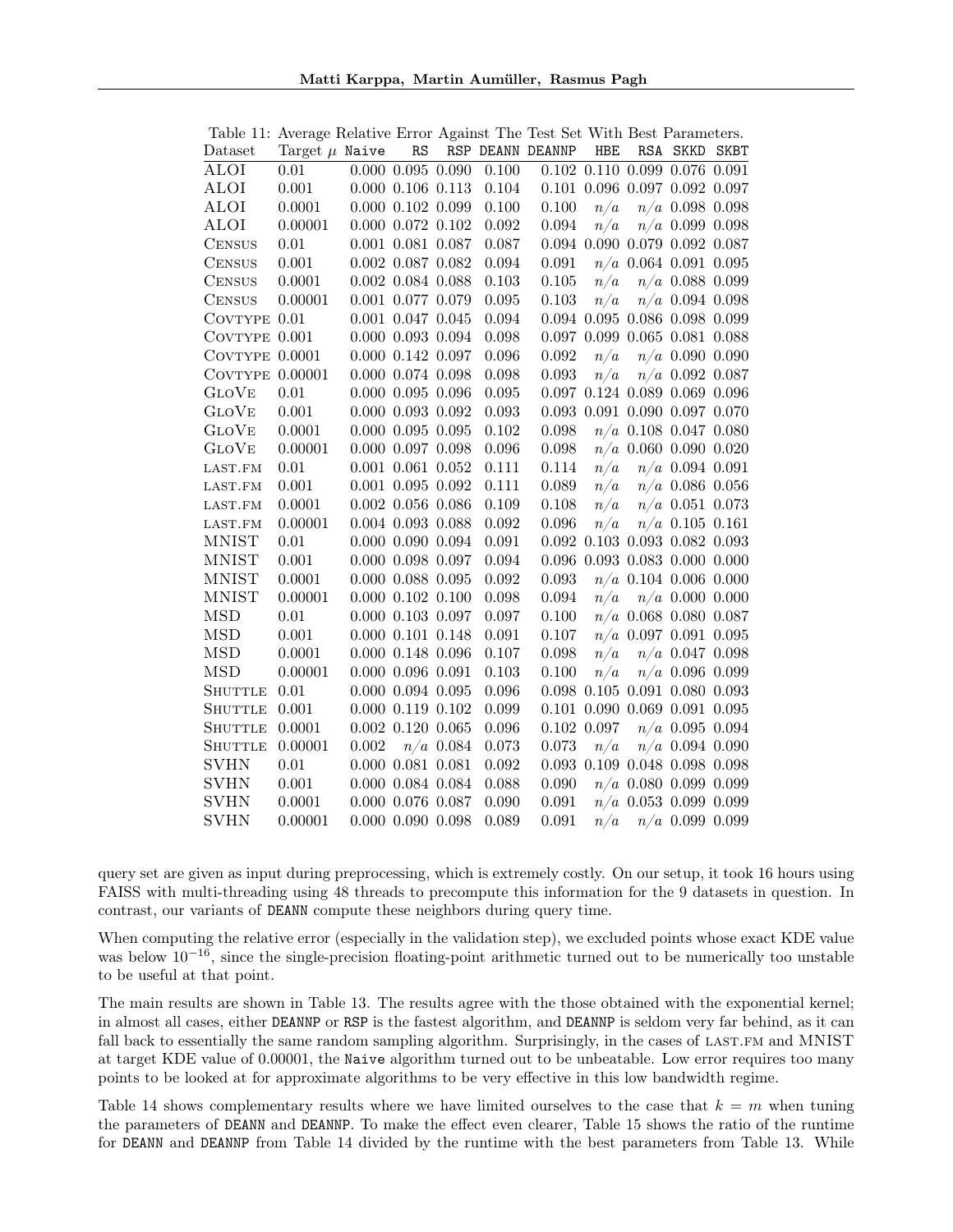|                |              | Grid Search | Fixed parameters |                |  |
|----------------|--------------|-------------|------------------|----------------|--|
| Dataset        | Target $\mu$ | Query Time  | Query Time       | Relative Error |  |
| <b>ALOI</b>    | 0.01         | 0.014       | 0.188            | $\,0.036\,$    |  |
| <b>ALOI</b>    | 0.001        | 0.156       | 0.169            | 0.070          |  |
| <b>ALOI</b>    | 0.0001       | 0.229       | 0.167            | 0.117          |  |
| <b>ALOI</b>    | 0.00001      | 0.209       | 0.167            | 0.174          |  |
| <b>CENSUS</b>  | 0.01         | 0.031       | 0.329            | 0.082          |  |
| <b>CENSUS</b>  | 0.001        | 0.189       | 0.334            | 0.179          |  |
| <b>CENSUS</b>  | 0.0001       | 0.876       | 0.345            | 0.317          |  |
| <b>CENSUS</b>  | 0.00001      | 0.889       | 0.331            | 0.452          |  |
| <b>COVTYPE</b> | 0.01         | 0.046       | 0.177            | 0.099          |  |
| <b>COVTYPE</b> | 0.001        | 0.272       | 0.176            | 0.206          |  |
| <b>COVTYPE</b> | 0.0001       | 0.536       | 0.222            | 0.358          |  |
| <b>COVTYPE</b> | 0.00001      | 0.357       | 0.184            | 0.359          |  |
| <b>GLOVE</b>   | 0.01         | 0.001       | 0.316            | 0.014          |  |
| <b>GLOVE</b>   | 0.001        | 0.003       | 0.321            | 0.020          |  |
| <b>GLOVE</b>   | 0.0001       | 0.005       | 0.316            | 0.029          |  |
| <b>GLOVE</b>   | 0.00001      | 0.008       | 0.321            | 0.039          |  |
| LAST.FM        | 0.01         | 0.204       | 0.253            | 0.073          |  |
| LAST.FM        | 0.001        | 0.240       | 0.230            | 0.140          |  |
| LAST.FM        | 0.0001       | 0.269       | 0.226            | 0.109          |  |
| LAST.FM        | 0.00001      | 0.286       | 0.230            | 0.214          |  |
| <b>MNIST</b>   | 0.01         | 0.015       | 0.492            | 0.018          |  |
| <b>MNIST</b>   | 0.001        | 0.052       | 0.494            | 0.034          |  |
| <b>MNIST</b>   | 0.0001       | 0.212       | 0.490            | 0.059          |  |
| <b>MNIST</b>   | 0.00001      | 0.724       | 0.493            | 0.104          |  |
| <b>MSD</b>     | 0.01         | 0.012       | 0.202            | 0.047          |  |
| <b>MSD</b>     | 0.001        | 0.054       | 0.201            | 0.083          |  |
| <b>MSD</b>     | 0.0001       | 0.266       | 0.199            | 0.126          |  |
| <b>MSD</b>     | 0.00001      | 0.426       | 0.208            | 0.175          |  |
| <b>SHUTTLE</b> | 0.01         | 0.025       | 0.091            | 0.090          |  |
| <b>SHUTTLE</b> | 0.001        | 0.133       | 0.120            | 0.143          |  |
| <b>SHUTTLE</b> | 0.0001       | 0.111       | 0.109            | 0.224          |  |
| <b>SHUTTLE</b> | 0.00001      | 0.078       | 0.101            | 0.274          |  |
| <b>SVHN</b>    | 0.01         | 0.145       | 3.133            | 0.032          |  |
| <b>SVHN</b>    | 0.001        | 0.423       | 2.925            | 0.052          |  |
| <b>SVHN</b>    | 0.0001       | 1.063       | 2.929            | 0.079          |  |
| <b>SVHN</b>    | 0.00001      | 2.404       | 2.894            | 0.117          |  |

<span id="page-25-1"></span>Table 12: Query Times in Milliseconds / Query and Relative Errors Using Fixed Parameters ( $k = 100, m = 1000$ ,  $n_{\ell} = 512, n_q = 1$ ) vs. Parameters from Grid Search.

it is clear that sometimes the number of nearest neighbors and random samples that one ought to look at are unbalanced, the situation is not desperate, and in many cases useful results can be obtained even while restricting the search space.

## <span id="page-25-0"></span>K Preprocessing Times

Table [16](#page-29-0) lists the preprocessing times for the various algorithms. The reported times are in seconds and were obtained when evaluating the test using the Gaussian kernel.

Generally, RS has the smallest construction time, which is almost zero, since there is no data structure to construct; the code only stores a pointer to the data. The larger (but still insignificant) construction time for Naive is explained by the fact that, upon construction, the data structure stores the Euclidean norm of each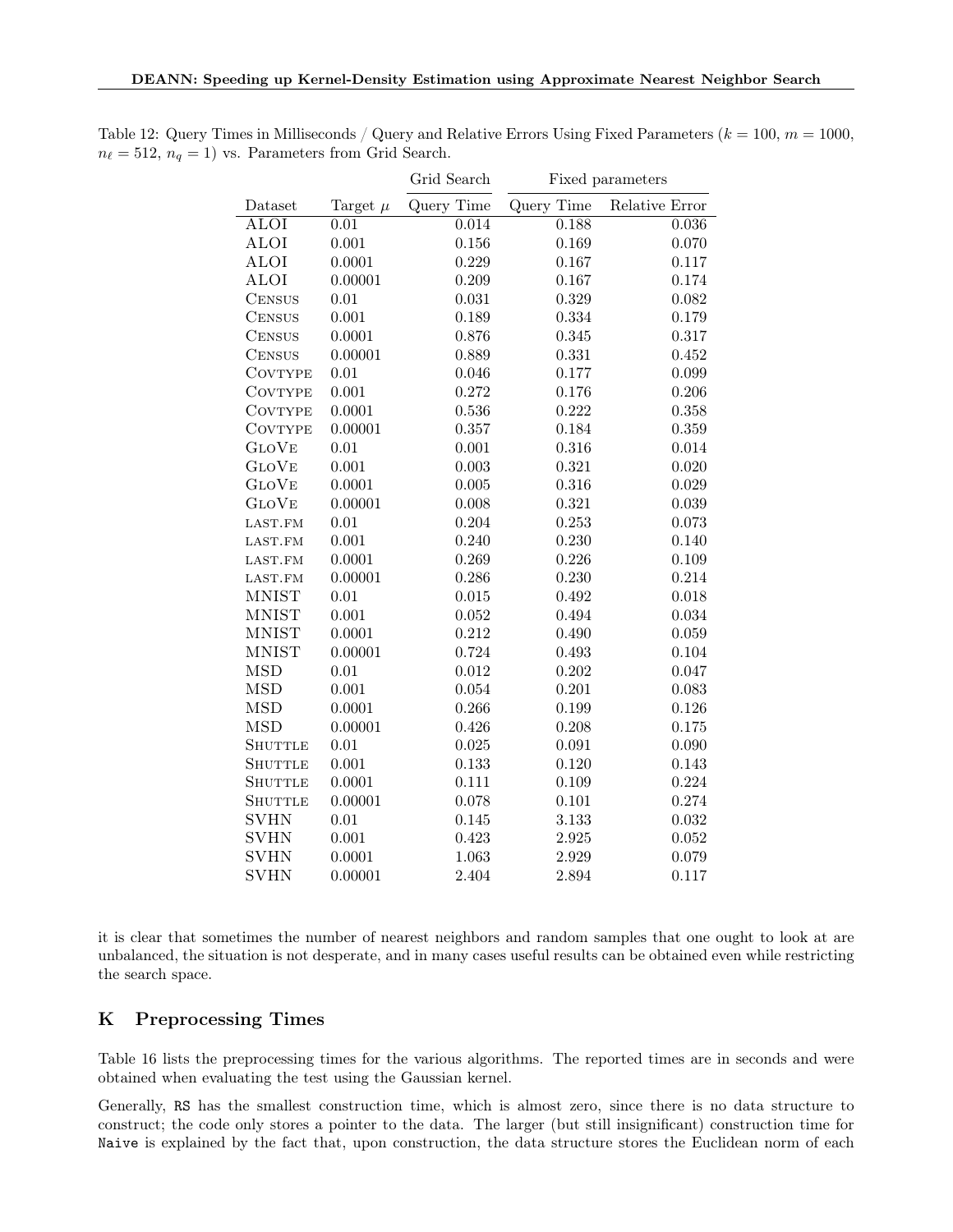<span id="page-26-0"></span>

| Dataset             | Target $\mu$ Naive |           | RS             |                                      |                 | RSP DEANN DEANNP  | <b>HBE</b> | RSA             | <b>SKKD</b> |                             | <b>SKBT ASKIT</b> |
|---------------------|--------------------|-----------|----------------|--------------------------------------|-----------------|-------------------|------------|-----------------|-------------|-----------------------------|-------------------|
| ALOI                | 0.01               | $1.036\,$ | $0.329\,$      | 0.084 0.286                          |                 | 0.089             | 4.748      | 15.502          | 51.882      | 43.581 0.491                |                   |
| <b>ALOI</b>         | 0.001              | $1.002\,$ | 7.858          |                                      | 1.676 0.768     | 0.296             | n/a        | 971.296         | 48.001      | 44.614 1.242                |                   |
| ALOI                | 0.0001             | 1.079     | 16.646         | 5.128                                | 1.552           | 0.519             | n/a        | n/a             | 36.452      | $41.628\; \; 1.252$         |                   |
| ALOI                | 0.00001            | 1.894     | n/a            |                                      | $n/a$ 0.515     | 0.446             | n/a        | n/a             | 24.127      | 31.434 1.236                |                   |
| <b>CENSUS</b>       | 0.01               | 21.167    | 0.718          | 0.117 0.749                          |                 | 0.207             | 2.056      | 69.093          | 286.878     | 375.744                     | n/a               |
| <b>CENSUS</b>       | 0.001              | 22.291    | 6.963          | 1.239                                | 1.550           | 0.891             | n/a        | n/a             | 160.692     | 353.577                     | n/a               |
| <b>CENSUS</b>       | 0.0001             |           |                | 23.465 65.938 15.354 2.350           |                 | 1.400             | n/a        | n/a             | 116.222     | 295.493                     | n/a               |
| <b>CENSUS</b>       | 0.00001            |           | 28.710 278.683 | 62.955 2.520                         |                 | 1.582             | n/a        | n/a             | 88.905      | 249.631                     | n/a               |
| CovType 0.01        |                    | 6.305     | 0.612          | 0.091 0.637                          |                 | 0.128             | 0.708      | 43.133          | 23.449      | 24.650 3.334                |                   |
| COVTYPE 0.001       |                    | 6.467     | 4.844          |                                      | $0.808$ 1.294   | 0.672             | 6.032      | n/a             | 8.982       | 10.943 4.970                |                   |
| $Cov$ TYPE $0.0001$ |                    |           | 5.984 47.721   |                                      | 6.112 1.423     | 1.079             | n/a        | n/a             | 2.900       | 4.348 5.289                 |                   |
| COVTYPE 0.00001     |                    | $5.027\,$ | n/a            |                                      | $n/a$ 0.242     | 0.225             | n/a        | n/a             | 0.628       | 1.171 5.495                 |                   |
| <b>GLOVE</b>        | 0.01               | 10.650    | 0.021          | $0.004$ $0.021$                      |                 | 0.005             | 8.908      | 0.867           |             | 577.850 549.691             | n/a               |
| <b>GLOVE</b>        | 0.001              | 10.675    | 0.071          |                                      | $0.021$ $0.065$ | 0.013             | n/a        | 1.769           | 574.288     | 551.816 1.423               |                   |
| <b>GLOVE</b>        | 0.0001             | 10.447    | 0.163          | 0.042                                | 0.162           | 0.069             | n/a        | 38.040          | 578.709     | 551.685 3.548               |                   |
| <b>GLOVE</b>        | 0.00001            | 10.320    | 0.880          |                                      | 0.189 0.429     | 0.167             |            | $n/a$ 1862.553  | 630.915     | 499.688                     | n/a               |
| <b>LASTFM</b>       | 0.01               | 2.989     | 32.091         |                                      | 5.142 0.583     | 0.321             | n/a        | n/a             | 90.750      | 78.711                      | n/a               |
| <b>LASTFM</b>       | 0.001              | 3.022     | 51.482         | 7.119                                | 1.018           | 0.496             | n/a        | n/a             | 83.927      | 86.719                      | n/a               |
| <b>LASTFM</b>       | 0.0001             |           | 3.046 43.680   | $7.196\,$                            | 2.683           | 0.848             | n/a        | n/a             | 89.954      | 87.373                      | n/a               |
| <b>LASTFM</b>       | 0.00001            | 2.888     | n/a            | 7.133                                | 7.260           | 3.841             | n/a        | n/a             | 88.133      | n/a                         | n/a               |
| <b>MNIST</b>        | 0.01               | 1.477     | 0.132          |                                      | 0.087 0.105     | 0.06716.628       |            | 8.517           | 95.594      | 63.673 0.684                |                   |
| <b>MNIST</b>        | 0.001              | 1.466     | 0.939          | 0.602                                | 0.679           | 0.382             | n/a        | 146.002         | 90.962      | 59.170 3.058                |                   |
| <b>MNIST</b>        | 0.0001             | 1.594     | 5.409          | 3.385                                | 1.655           | 1.085             |            | $n/a$ 19838.656 | 96.430      | 63.810 2.984                |                   |
| <b>MNIST</b>        | 0.00001            | 1.457     |                | 32.994 13.151                        | 3.743           | 2.602             | n/a        | n/a             | 95.879      | 63.010 3.226                |                   |
| <b>MSD</b>          | 0.01               | 4.891     | 3.546          |                                      | 0.434 0.574     | 0.256             | n/a        | n/a             | 161.008     | 188.234 5.108               |                   |
| <b>MSD</b>          | 0.001              |           | 5.224 36.903   |                                      | 6.724 1.603     | 0.663             | n/a        | n/a             | 131.380     | 162.818 5.251               |                   |
| <b>MSD</b>          | 0.0001             |           |                | 5.585 70.699 13.940 4.316            |                 | 1.693             | n/a        | n/a             |             | 128.709 180.890 5.126       |                   |
| <b>MSD</b>          | 0.00001            |           |                | 5.982 101.900 13.784 10.268          |                 | 3.783             | n/a        |                 |             | $n/a$ 115.804 175.152 5.262 |                   |
| SHUTTLE 0.01        |                    | 0.519     | 0.368          | 0.045 0.270                          |                 | 0.086             | 1.153      | 16.054          | 2.291       | 2.919 0.329                 |                   |
| SHUTTLE 0.001       |                    | $0.555\,$ | 2.993          |                                      | $0.233$ $0.316$ | 0.175 36.222      |            | n/a             | 1.297       | 2.631 0.331                 |                   |
| SHUTTLE 0.0001      |                    | $0.497\,$ | n/a            |                                      | $n/a$ 0.084     | 0.087             | n/a        | n/a             | 0.622       | 2.230 0.363                 |                   |
| SHUTTLE 0.00001     |                    | 0.411     | n/a            |                                      | $n/a$ 0.049     | $\,0.047\,$       | n/a        | n/a             | 0.284       | 1.972 0.407                 |                   |
| <b>SVHN</b>         | 0.01               | 40.710    | 1.129          | 0.836 0.856                          |                 | 1.145             | n/a        |                 |             | $n/a$ 2797.206 1925.226     | n/a               |
| <b>SVHN</b>         | 0.001              | 40.653    | 4.440          |                                      |                 | 4.545 4.377 2.841 | n/a        |                 |             | $n/a$ 2570.958 1920.286     | n/a               |
| <b>SVHN</b>         | 0.0001             | 40.241    |                | 55.776 23.587 12.627 11.466          |                 |                   | n/a        |                 |             | $n/a$ 2548.359 1930.954     | n/a               |
| <b>SVHN</b>         | 0.00001            |           |                | 41.309 279.773 140.986 52.181 36.585 |                 |                   | n/a        |                 |             | $n/a$ 2529.778 1869.640     | n/a               |

Table 13: Results of Evaluating the Different Algorithms Against the Test Set in Milliseconds / Query with the Gaussian Kernel.

vector in the training set. The construction time for RSP consists of copying the training set into memory in random order.

For DEANN and DEANNP, there is a huge variance among the construction times. This is explained by the fact that it is dominated by the construction time for FAISS, and is very sensitive to the parameter  $n_\ell$ , the number of clusters. Thus the construction time can range from almost-insignificant to rather long, depending on the construction time of the underlying NN object. Like RS, DEANN has no construction time of its own, whereas DEANNP performs the same initialization of random sampling as RSP.

In all instances where a comparison could be made, DEANNP and DEANN can be constructed considerably faster than HBE or ASKIT. SKKD and SKBT are in a class of their own with respect to construction times, reaching over 7 hours for the Census dataset.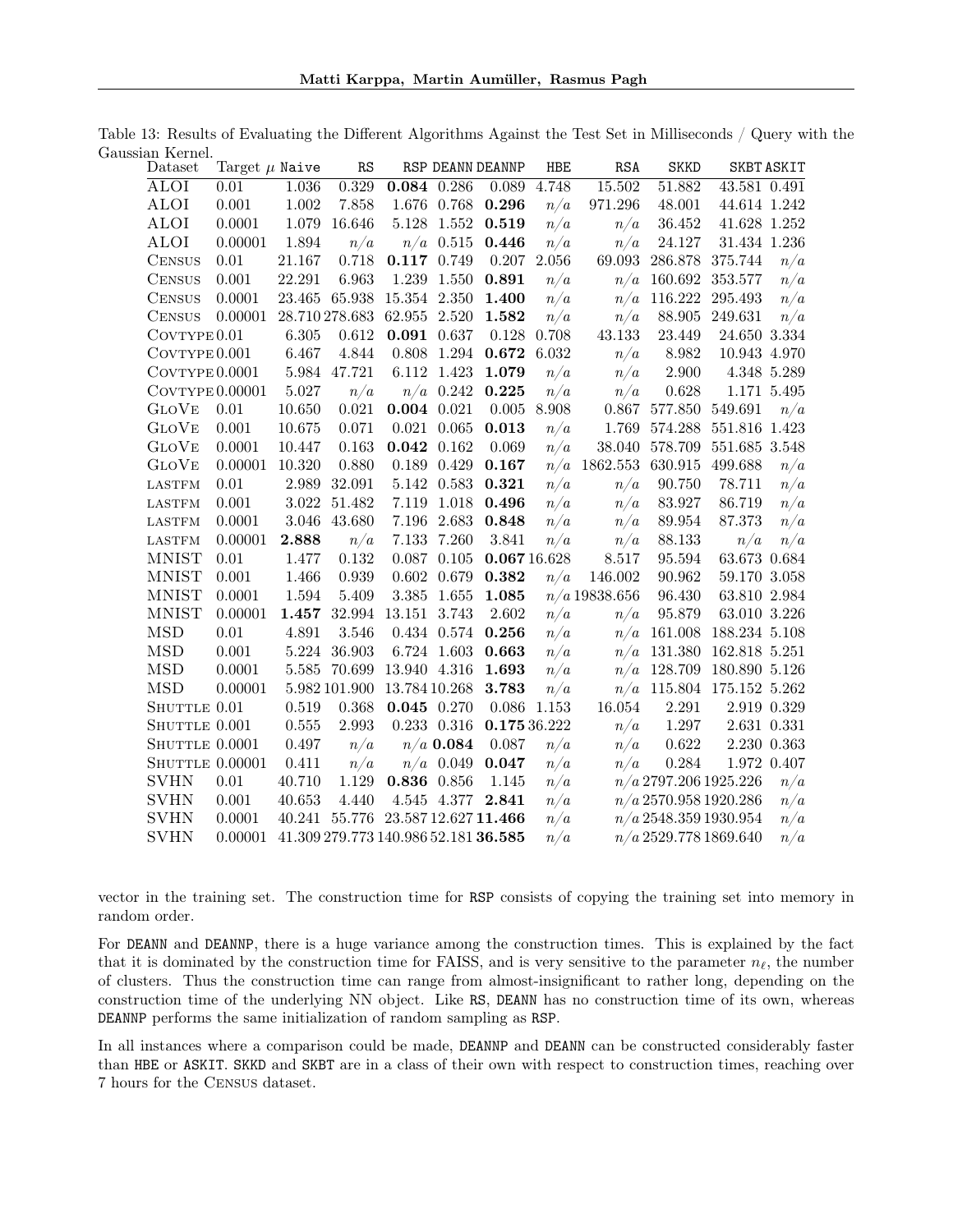Table 14: Results of Evaluating the Different Algorithms Against the Test Set in Milliseconds / Query with the Gaussian Kernel with the Restriction that  $k = m$ .

<span id="page-27-0"></span>

| Dataset                 | Target $\mu$ Naive |                                      | RS             | <b>RSP</b>                         |                     | DEANN DEANNP | HBE           | RSA             | <b>SKKD</b>             |                             | <b>SKBT ASKIT</b> |
|-------------------------|--------------------|--------------------------------------|----------------|------------------------------------|---------------------|--------------|---------------|-----------------|-------------------------|-----------------------------|-------------------|
| <b>ALOI</b>             | 0.01               | $1.036\,$                            | 0.329          | 0.084                              | 0.270               |              | 0.193 4.748   | 15.502          | 51.882                  | 43.581 0.491                |                   |
| <b>ALOI</b>             | $0.001\,$          | 1.002                                | 7.858          | 1.676                              | 0.768               | 0.338        | n/a           | 971.296         | 48.001                  | 44.614 1.242                |                   |
| <b>ALOI</b>             | 0.0001             | 1.079                                | 16.646         | 5.128                              | 2.586               | 1.245        | n/a           | n/a             | 36.452                  | $41.628\; \; 1.252$         |                   |
| <b>ALOI</b>             | 0.00001            | 1.894                                | n/a            | n/a                                | 7.061               | $2.393\,$    | n/a           | n/a             | 24.127                  | $31.434$ $1.236$            |                   |
| <b>CENSUS</b>           | 0.01               | 21.167                               | 0.718          | 0.117                              | 0.778               |              | $0.561$ 2.056 |                 | 69.093 286.878          | 375.744                     | n/a               |
| <b>CENSUS</b>           | 0.001              | 22.291                               | 6.963          | 1.239                              | 2.098               | 1.192        | n/a           | n/a             | 160.692                 | 353.577                     | n/a               |
| <b>CENSUS</b>           | 0.0001             |                                      |                | 23.465 65.938 15.354               | 3.503               | 2.570        | n/a           | n/a             | 116.222                 | 295.493                     | n/a               |
| <b>CENSUS</b>           | 0.00001            |                                      | 28.710 278.683 | 62.955                             | 3.496               | 2.625        | n/a           | n/a             | 88.905                  | 249.631                     | n/a               |
| COVTYPE <sub>0.01</sub> |                    | 6.305                                | 0.612          | 0.091                              | 0.654               | 0.399        | 0.708         | 43.133          | 23.449                  | 24.650 3.334                |                   |
| $Cov$ TYPE $0.001$      |                    | 6.467                                | 4.844          | 0.808                              | 1.900               | 0.983        | 6.032         | n/a             | 8.982                   | 10.943 4.970                |                   |
| $Cov$ TYPE $0.0001$     |                    |                                      | 5.984 47.721   | 6.112                              | 2.443               | 1.924        | n/a           | n/a             | 2.900                   |                             | 4.348 5.289       |
| $Cov$ TYPE $0.00001$    |                    | 5.027                                | n/a            | n/a                                | 0.594               | 0.477        | n/a           | n/a             | 0.628                   |                             | 1.171 5.495       |
| <b>GLOVE</b>            | 0.01               | 10.650                               | 0.021          | 0.004                              | 0.172               |              | 0.168 8.908   |                 | 0.867 577.850           | 549.691                     | n/a               |
| <b>GLOVE</b>            | 0.001              | 10.675                               | 0.071          | 0.021                              | 0.283               | 0.234        | n/a           | 1.769           | 574.288                 | 551.816 1.423               |                   |
| <b>GLOVE</b>            | 0.0001             | 10.447                               | 0.163          | $\bf 0.042$                        | 0.393               | $0.359\,$    | n/a           | 38.040          | 578.709                 | 551.685 3.548               |                   |
| <b>GLOVE</b>            | 0.00001            | 10.320                               | 0.880          | 0.189                              | 0.693               | 0.471        |               | $n/a$ 1862.553  | 630.915                 | 499.688                     | n/a               |
| <b>LASTFM</b>           | 0.01               | 2.989                                | 32.091         | $5.142\,$                          | 1.077               | 1.029        | n/a           | n/a             | 90.750                  | 78.711                      | n/a               |
| <b>LASTFM</b>           | 0.001              | 3.022                                | 51.482         | 7.119                              | 7.126               | 3.992        | n/a           | n/a             | 83.927                  | 86.719                      | n/a               |
| <b>LASTFM</b>           | 0.0001             |                                      | 3.046 43.680   |                                    | 7.196 14.758        | 6.060        | n/a           | n/a             | 89.954                  | 87.373                      | n/a               |
| <b>LASTFM</b>           | 0.00001            | 2.888                                | n/a            |                                    | 7.133 30.810 10.142 |              | n/a           | n/a             | 88.133                  | n/a                         | n/a               |
| <b>MNIST</b>            | 0.01               | 1.477                                | 0.132          | 0.087                              | 0.300               |              | 0.31016.628   | 8.517           | 95.594                  | 63.673 0.684                |                   |
| <b>MNIST</b>            | 0.001              | 1.466                                | 0.939          | 0.602                              | 0.679               | 0.572        | n/a           | 146.002         | 90.962                  | 59.170 3.058                |                   |
| <b>MNIST</b>            | 0.0001             | 1.594                                | 5.409          | $3.385\,$                          | 1.655               | 1.392        |               | $n/a$ 19838.656 | 96.430                  | 63.810 2.984                |                   |
| <b>MNIST</b>            | 0.00001            |                                      |                | 1.457 32.994 13.151                | 4.944               | 3.987        | n/a           | n/a             | 95.879                  | 63.010 3.226                |                   |
| <b>MSD</b>              | $0.01\,$           | 4.891                                | 3.546          | 0.434                              | 1.118               | 0.671        | n/a           |                 | $n/a$ 161.008           | 188.234 5.108               |                   |
| <b>MSD</b>              | 0.001              |                                      | 5.224 36.903   | 6.724                              | 2.635               | 2.143        | n/a           |                 | $n/a$ 131.380           | 162.818 5.251               |                   |
| <b>MSD</b>              | 0.0001             |                                      |                | 5.585 70.699 13.940 13.175         |                     | 6.986        | n/a           |                 | $n/a$ 128.709           | 180.890 5.126               |                   |
| <b>MSD</b>              | 0.00001            |                                      |                | 5.982 101.900 13.784 18.616 15.204 |                     |              | n/a           |                 |                         | $n/a$ 115.804 175.152 5.262 |                   |
| SHUTTLE 0.01            |                    | 0.519                                | 0.368          | 0.045                              | 0.270               |              | $0.194$ 1.153 | 16.054          | 2.291                   |                             | 2.919 0.329       |
| SHUTTLE 0.001           |                    | 0.555                                | 2.993          | 0.233                              | 0.316               |              | 0.27236.222   | n/a             | 1.297                   |                             | 2.631 0.331       |
| SHUTTLE 0.0001          |                    | 0.497                                | n/a            |                                    | $n/a$ 0.133         | 0.156        | n/a           | n/a             | 0.622                   |                             | 2.230 0.363       |
| SHUTTLE 0.00001         |                    | 0.411                                | n/a            |                                    | $n/a$ 0.051         | 0.052        | n/a           | n/a             | $0.284\,$               |                             | 1.972 0.407       |
| <b>SVHN</b>             | 0.01               | 40.710                               | 1.129          | 0.836                              | 4.370               | 3.141        | n/a           |                 |                         | $n/a$ 2797.206 1925.226     | n/a               |
| <b>SVHN</b>             | 0.001              | 40.653                               | 4.440          | 4.545                              | 6.220               | 6.680        | n/a           |                 |                         | $n/a$ 2570.958 1920.286     | n/a               |
| <b>SVHN</b>             | 0.0001             |                                      |                | 40.241 55.776 23.587 13.814 14.836 |                     |              | n/a           |                 |                         | $n/a$ 2548.359 1930.954     | n/a               |
| <b>SVHN</b>             | 0.00001            | 41.309 279.773 140.986 52.181 43.192 |                |                                    |                     |              | n/a           |                 | $n/a$ 2529.778 1869.640 |                             | n/a               |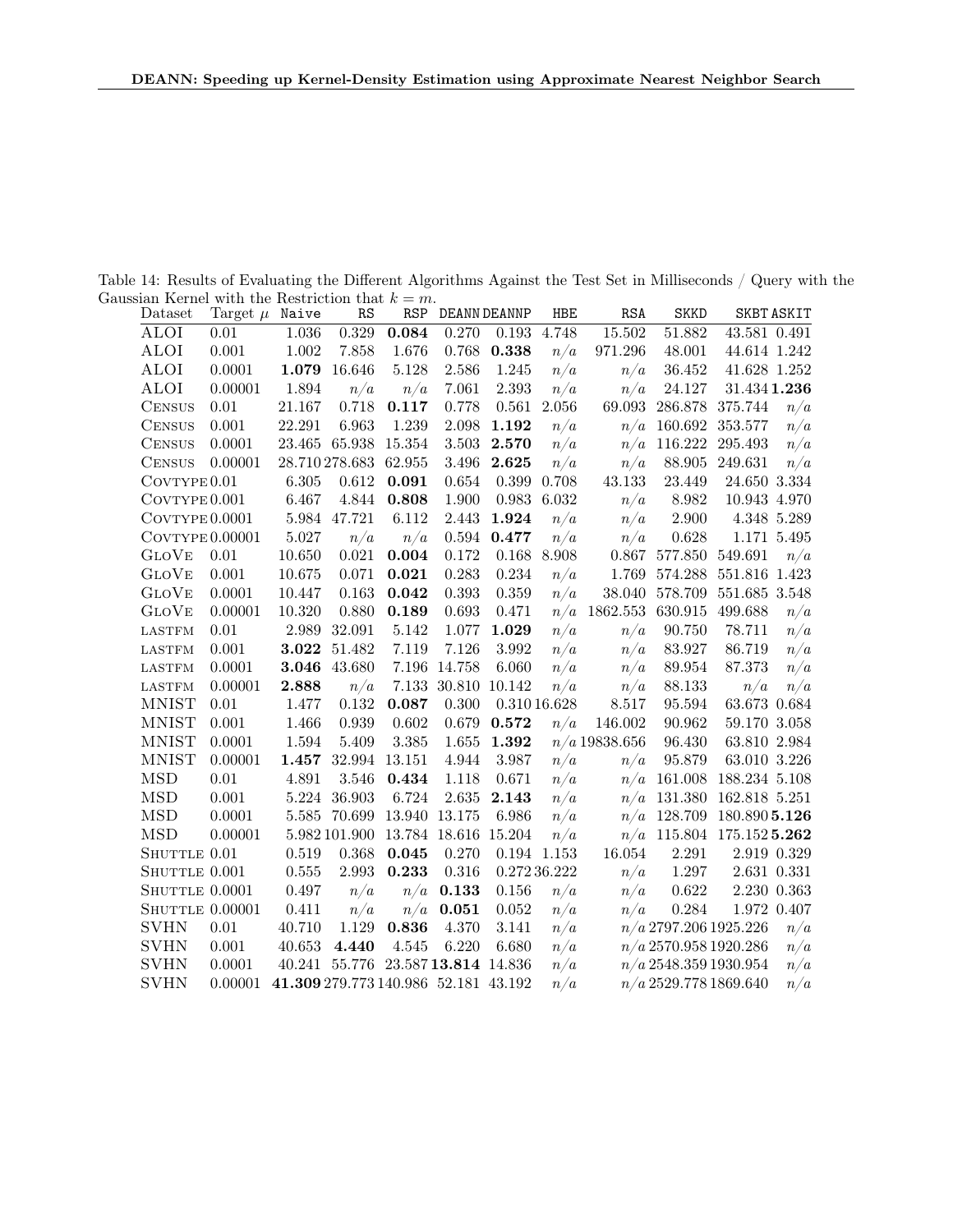<span id="page-28-0"></span>

| Dataset                    | Target $\mu$ DEANN DEANNP |        |                    |
|----------------------------|---------------------------|--------|--------------------|
| $\overline{\mathrm{ALOI}}$ | $\overline{0.0}1$         | 0.943  | $\overline{2.178}$ |
| <b>ALOI</b>                | 0.001                     | 1.000  | 1.141              |
| <b>ALOI</b>                | 0.0001                    | 1.666  | 2.397              |
| <b>ALOI</b>                | 0.00001                   | 13.707 | 5.366              |
| <b>CENSUS</b>              | 0.01                      | 1.040  | 2.707              |
| <b>CENSUS</b>              | 0.001                     | 1.353  | 1.339              |
| <b>CENSUS</b>              | 0.0001                    | 1.491  | 1.836              |
| <b>CENSUS</b>              | 0.00001                   | 1.387  | 1.659              |
| COVTYPE <sub>0.01</sub>    |                           | 1.028  | 3.122              |
| COVTYPE 0.001              |                           | 1.468  | 1.463              |
| $\text{CovType}\,0.0001$   |                           | 1.716  | 1.784              |
| COVTYPE 0.00001            |                           | 2.454  | 2.115              |
| <b>GLOVE</b>               | 0.01                      | 8.295  | 33.587             |
| <b>GLOVE</b>               | 0.001                     | 4.378  | 18.506             |
| <b>GLOVE</b>               | 0.0001                    | 2.430  | 5.221              |
| <b>GLOVE</b>               | 0.00001                   | 1.616  | 2.811              |
| LAST.FM                    | 0.01                      | 1.848  | 3.209              |
| LAST.FM                    | 0.001                     | 7.000  | 8.051              |
| LAST.FM                    | 0.0001                    | 5.500  | 7.148              |
| LAST.FM                    | 0.00001                   | 4.244  | 2.640              |
| <b>MNIST</b>               | 0.01                      | 2.861  | 4.647              |
| <b>MNIST</b>               | 0.001                     | 1.000  | 1.500              |
| <b>MNIST</b>               | 0.0001                    | 1.000  | 1.282              |
| <b>MNIST</b>               | 0.00001                   | 1.321  | 1.532              |
| <b>MSD</b>                 | 0.01                      | 1.949  | 2.618              |
| <b>MSD</b>                 | 0.001                     | 1.644  | 3.234              |
| <b>MSD</b>                 | 0.0001                    | 3.052  | 4.126              |
| <b>MSD</b>                 | 0.00001                   | 1.813  | 4.019              |
| <b>SHUTTLE</b>             | 0.01                      | 1.000  | 2.245              |
| <b>SHUTTLE</b>             | 0.001                     | 1.000  | 1.550              |
| <b>SHUTTLE</b>             | 0.0001                    | 1.576  | 1.779              |
| <b>SHUTTLE</b>             | 0.00001                   | 1.044  | 1.106              |
| <b>SVHN</b>                | 0.01                      | 5.103  | 2.743              |
| <b>SVHN</b>                | 0.001                     | 1.421  | 2.351              |
| <b>SVHN</b>                | 0.0001                    | 1.094  | 1.294              |
| <b>SVHN</b>                | 0.00001                   | 1.000  | 1.181              |

Table 15: Runtime Ratio Between Best Parameters and  $k = m$  Parameters.